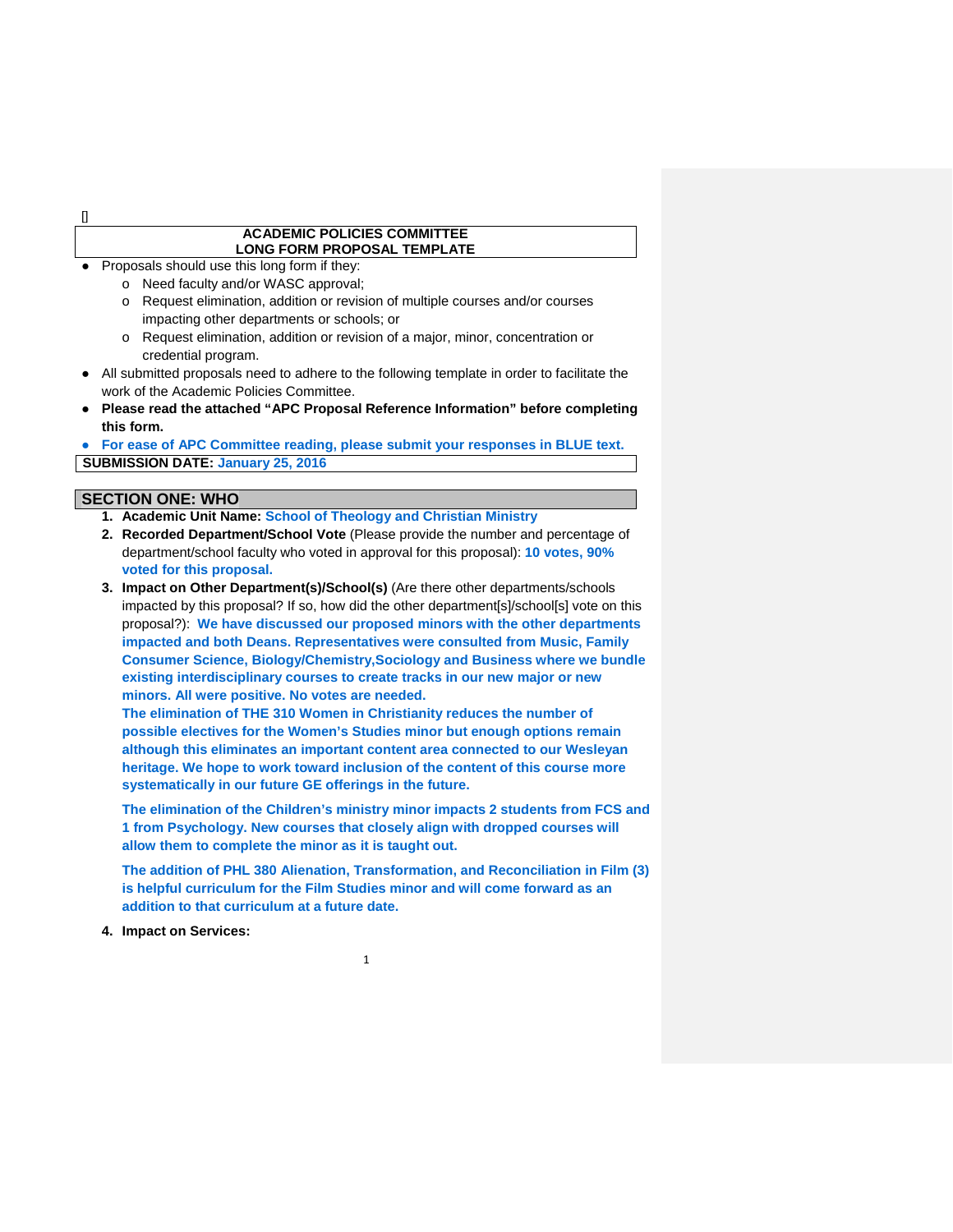- a. Ryan Library:
	- i. What new library acquisitions, if any, will be needed to support the proposed changes (if none, please state that): **None**
	- ii. Person and Date of Contact: \_**Frank Quinn, January 12, 2016**
- b. Instructional Technology:
	- i. How many new online/hybrid courses does this proposal include: **These are traditional courses that will stay within the approved limits for use of technology in course design.**
	- ii. How many instructors will need online training or course development assistance over the first two sessions if this proposal is approved: **None.**
	- iii. Person and Date of Contact:

## **SECTION TWO: WHAT**

- 1. **Overall Proposal Description (**In one sentence, describe the nature of the proposed changes or the proposed new academic offering): **We propose to offer two degrees-- Christian Studies with multiple tracks that share a core curriculum and a Philosophy degree. We also propose 7 minors in Christian Studies (new) Biblical Studies (new) Worship Arts (new), Science and Theology (new), Youth and Family Ministries (new), Christian Mission and Intercultural Ministry minor, and Philosophy minor (current.)**
- 2. **Items** (Please describe each item of the proposal with a phrase or one-sentence abstract. Examples might be, "Item 1: To drop XXX course from XX program. Item 2: To add XX course as a requirement", etc. Some proposals will only have 1 item. Add item lines as needed.):

Item 1: **To make the following changes to CMI courses in the new Christian Studies major, reorganizing content in standardized, re-sequenced and renamed 3-unit courses.**

- **a. To drop CMI 160 Intro to Christian Education (2)**
- **b. To drop CMI 200 Christian Education of Children (2)**
- **c. To drop CMI 210 Intro to Youth Ministry (3)**
- **d. To drop CMI 220, Youth Culture in Contemporary Context (3)**
- **e. To drop CMI 320 Admin and Leadership (2)**
- **f. To drop CMI 150 Intro to Ministry (2)**
- **g. To drop CMI 330 Pastoral Care and Counseling (2)**
- **h. To drop CMI 387 Internship (1-4)**
- **i. To rename CMI 400 Christian Worship to The Christian Gathering (3)**
- **j. To rename CMI 350 Cross Cultural Evangelism to Church as Witness in the World (3)**
- **k. To rename CMI 300 Preaching to Teaching and Preaching the Bible (3)**

## **Dropping 8 courses, 20 units**

- **a. To add CMI 325 Christian Care of Souls (3)**
- **b. To add CMI 345 Enacting Worship (3)**
- **c. To add CMI 340 Foundations for the Practice of Youth Ministry (3)**

 $\mathcal{L}$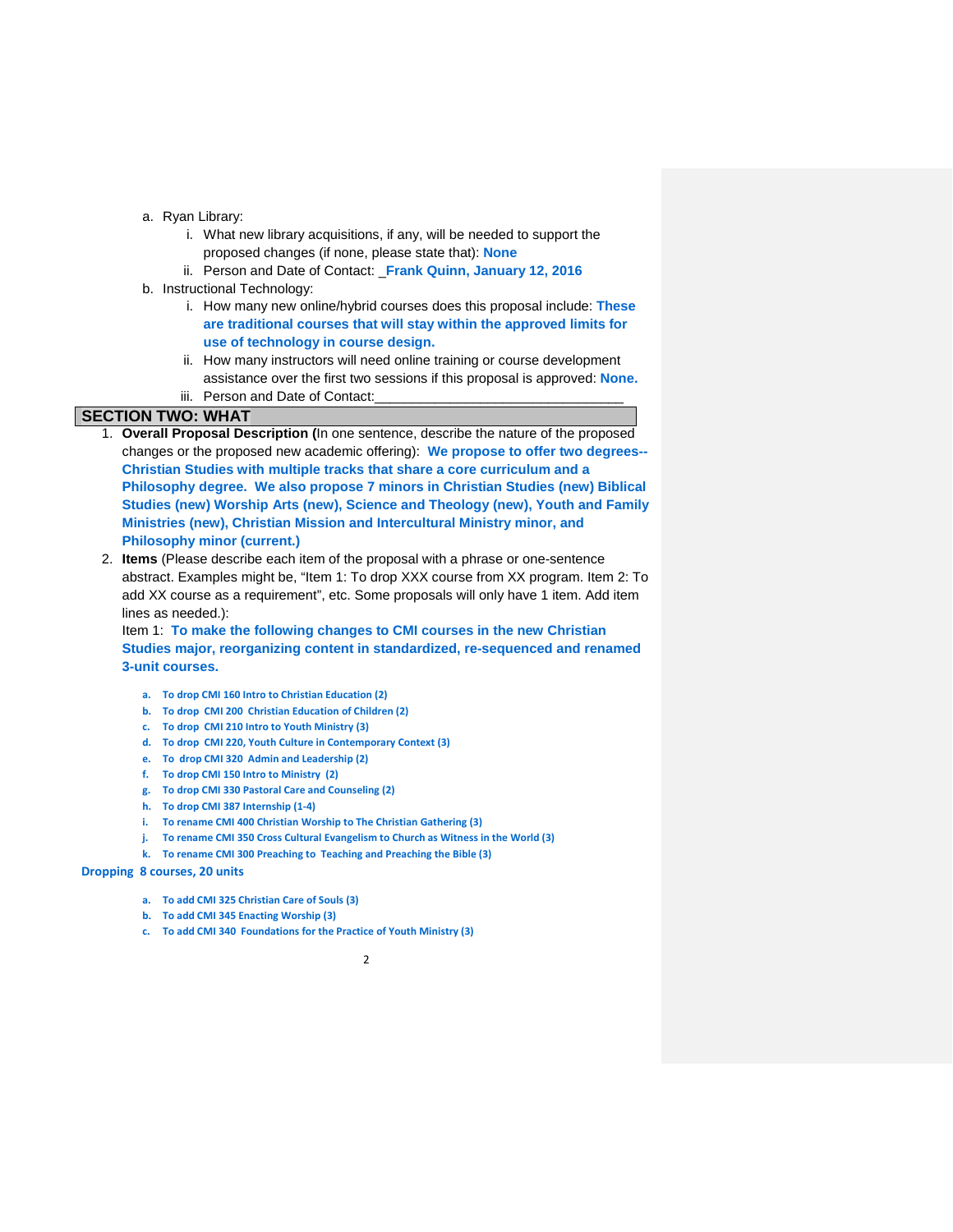- **d. To add CMI 410 Leading in Ministry (3)**
- **e. To add CMI 415 The Church of the Nazarene: History and Polity (3)**
- **f. To add CMI 420 Compassionate Ministry in Local Context (3)**
- **g. To add CMI 425 Youth and Family Ministry (3)**
- **h. To add CMI 450 Internship in Christian Studies (3)**

#### **Adding 8 courses, 24 units.**

**Three units were moved from CHU 104 to CMI 415 to reorder The Church of the Nazarene History and Polity to a senior level ministry class as a culminating course only for those seeking ordination in the Church of the Nazarene. CMI 45, Enacting Worship was added to support the new Worship Arts minor and CMI 340 is a new course, Foundation for the Practice of Youth Ministry to bolster the Christian Studies--Youth and Family track and Youth and Family Ministries minor. These two new classes will be initially taught by staff in Spiritual Development and Center for Pastoral Leadership strengthening our curricular offerings and relationship with co-curricular programs without adding new faculty. All classes were standardized at 3 units for coherence in both student and faculty schedules.** 

Item 2: **To make the following changes to BIB courses in the new Christian Studies Major reorganizing content standardized, re-sequenced and renamed 3 unit courses.**

- **a. To rename BIB 240 - [Interpreting the Bible \(3\)](http://catalog.pointloma.edu/preview_entity.php?catoid=18&ent_oid=1580&returnto=1284) to Reading Scripture Faithfully**
- **b. [To rename BIB 301 Jesus and the Synoptic Gospels \(3\)](http://catalog.pointloma.edu/preview_entity.php?catoid=18&ent_oid=1580&returnto=1284) to Jesus and the Gospels: Four Portraits of the One Christ**
- **c. To renam[e BIB 302 Early Christianity in Paul's Churches \(3\)](http://catalog.pointloma.edu/preview_entity.php?catoid=18&ent_oid=1580&returnto=1284) to The Letters of Paul: Faith and Resurrection Hope Communicated across Distance and Difference**
- **d. To Drop [BIB 305 Luke-Acts \(3\)](http://catalog.pointloma.edu/preview_entity.php?catoid=18&ent_oid=1580&returnto=1284)**
- **e. To Drop [BIB 307 Biblical Theology \(4\)](http://catalog.pointloma.edu/preview_entity.php?catoid=18&ent_oid=1580&returnto=1284)**
- **f. To renam[e BIB 314 The Old Testament Prophets \(3\)](http://catalog.pointloma.edu/preview_entity.php?catoid=18&ent_oid=1580&returnto=1284) to The Old Testament Prophets and the Holy Imagination**
- **g. To renam[e BIB 378, Old Testament Poetry and Wisdom \(3\)](http://catalog.pointloma.edu/preview_entity.php?catoid=18&ent_oid=1580&returnto=1284) to Old Testament Psalms and Wisdom**
- **h. To Drop BIB 403 - [Johannine Literature \(3\)](http://catalog.pointloma.edu/preview_entity.php?catoid=18&ent_oid=1580&returnto=1284)**
- **i. To Drop BIB 404 (3) [The Catholic Letters \(3\)](http://catalog.pointloma.edu/preview_entity.php?catoid=18&ent_oid=1580&returnto=1284)**
- **j. To rename BIB 413 - [Old Testament Narrative and Law \(3\)](http://catalog.pointloma.edu/preview_entity.php?catoid=18&ent_oid=1580&returnto=1284) as OT Torah and Israel's History k. To rename BIB 413 - Old Testament Narrative and Law (3) as 6<br><b>k. To Drop [BIB 477 The Literature of Second Temple Judaism \(3\)](http://catalog.pointloma.edu/preview_entity.php?catoid=18&ent_oid=1580&returnto=1284)**
- 

**[Dropping 5 courses, 16 units](http://catalog.pointloma.edu/preview_entity.php?catoid=18&ent_oid=1580&returnto=1284)**

- **a. To add BIB 335 New Testament Books and Early Churches: The Faithfulness Expressed in Sermon, Letter and Apocalypse. (3)**
- **b. To add BIB 410 Biblical Theology (3)**
- **c. To add BIB 495 Seminar in Biblical Literature (3)**

**BIB courses were reconceived to continue to cover the full canon and reduce the number of courses while serving the Christian Studies core, Christian Studies- Biblical Studies track, and Biblical Studies minor.**

**Adding 3 courses 9 units** 

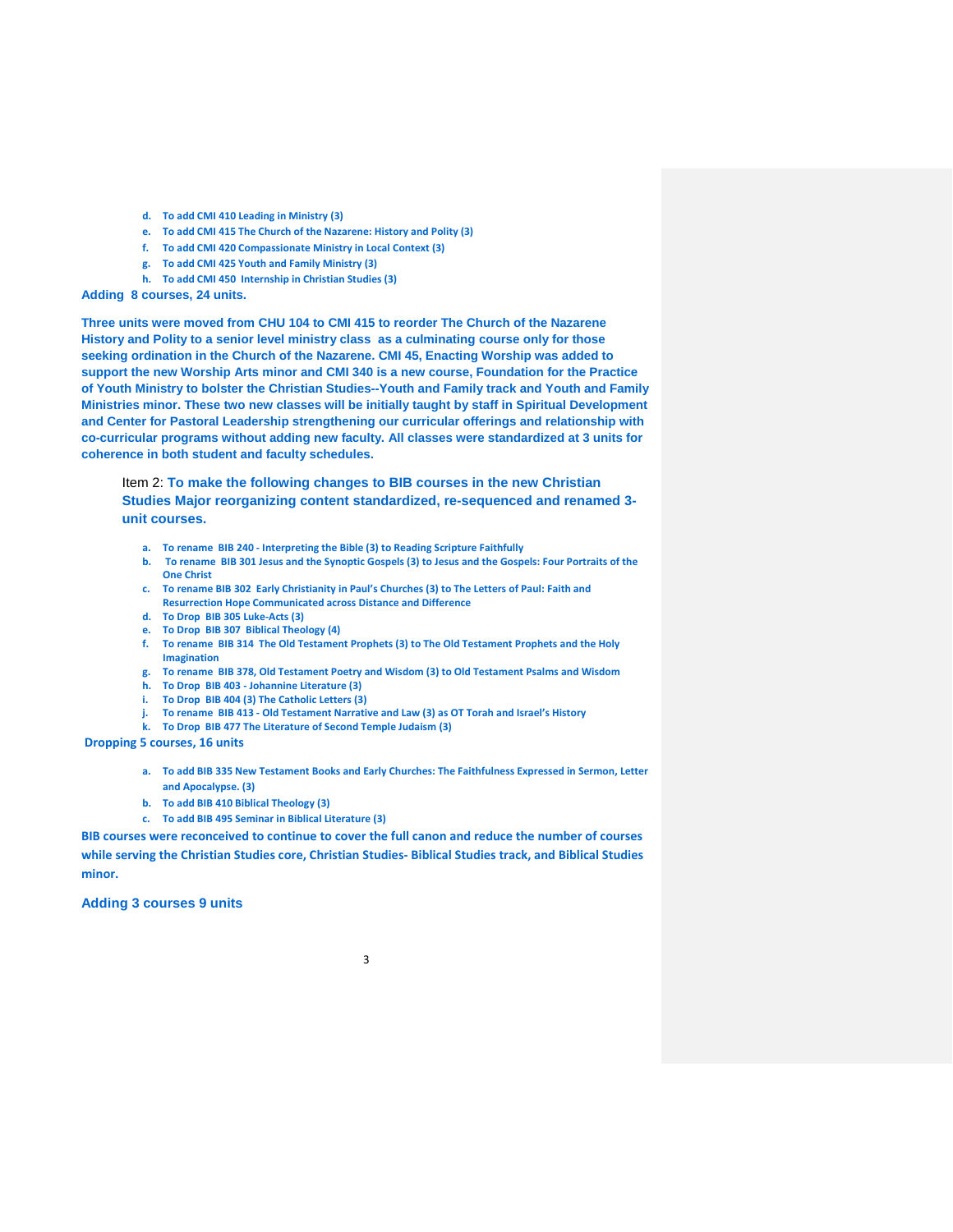Item 3: **To standardize Biblical language courses to correspond with other language offerings on campus. And change the prefixes to HEB and GRK.** 

- **a. To drop BLA 337 Exegesis of Greek New Testament (3)**
- **b. To drop BLA 490 Special Studies in Biblical Languages (1-3)**
- **c. To rename BLA 205 as HEB 205 (4)**
- **d. To rename BLA 206 as HEB 206 (4)**

**Dropping 2 courses, 6 units** 

**e. To add one unit to BLA 207 and rename it GRK 207 Essentials of Greek 1 (GE) (4)**

**f. To add one unit to BLA 208 and rename it GRK 208 Essentials of Greek II (GE) (4) Adding 0 courses, 2 units** 

Item 4: **To make the following changes to THE courses in the new Christian Studies Major reorganizing content standardized, re-sequenced and renamed 3 unit courses.**

- **a. To drop THE 300 Religions of the West (3),**
- **b. To drop THE 310 Women in Christianity (3)**
- **c. To drop THE 350 Foundations of Christian Theology II (3)**
- **d. To drop THE 450 Doctrine of Holiness (3)**

## **Dropping 4 courses, 12 units**

- **e. To add THE 305 Christian Faith and the Natural Sciences (3)**
- **f. To add THE 315 Christian and Religious Themes in Literature (3)**
- **g. To add THE 320 The World's Faith Traditions (3)**
- **h. To add THE 325 The Human Person and Theology and Psychology (3)**
- **i. To add THE 330 Christ and the Church (3)**
- **j. To add THE 335 Christian Ethics (3)**
- **k. To add THE 410 The Ministry and Sermons of John Wesley (3)**
- **l. To add THE 415 Three Traditions of Protestant Theology (3)**
- **m. To add THE 495 Capstone in Christian Studies (3)**

## **Adding 9 courses, 27 units**

**The redesigned Theology courses both support the core for all Christian Studies majors, the Christian Studies-theology track and offer key courses for interdisciplinary minors.**

Item 5: **To make the following changes to PHL courses in the new Christian Studies Major reorganizing content standardized, re-sequenced and renamed 3-unit courses.**

- **a. To rename PHL 277 Logic (3) to Logic and Critical Thinking**
- **b. To rename PHL 301 History of Western Philosophy I (3) Plato and Aristotle**
- **c. To rename PHL 302 History of Western Philosophy II (3) Descartes Through Hegel**
- **d. To drop PHL 303 History of Western Philosophy III (3)**
- **e. To drop PHL 304 History of Western Philosophy IV (3)**
- **f. To drop PHL 311 European Intellectual History (4)**

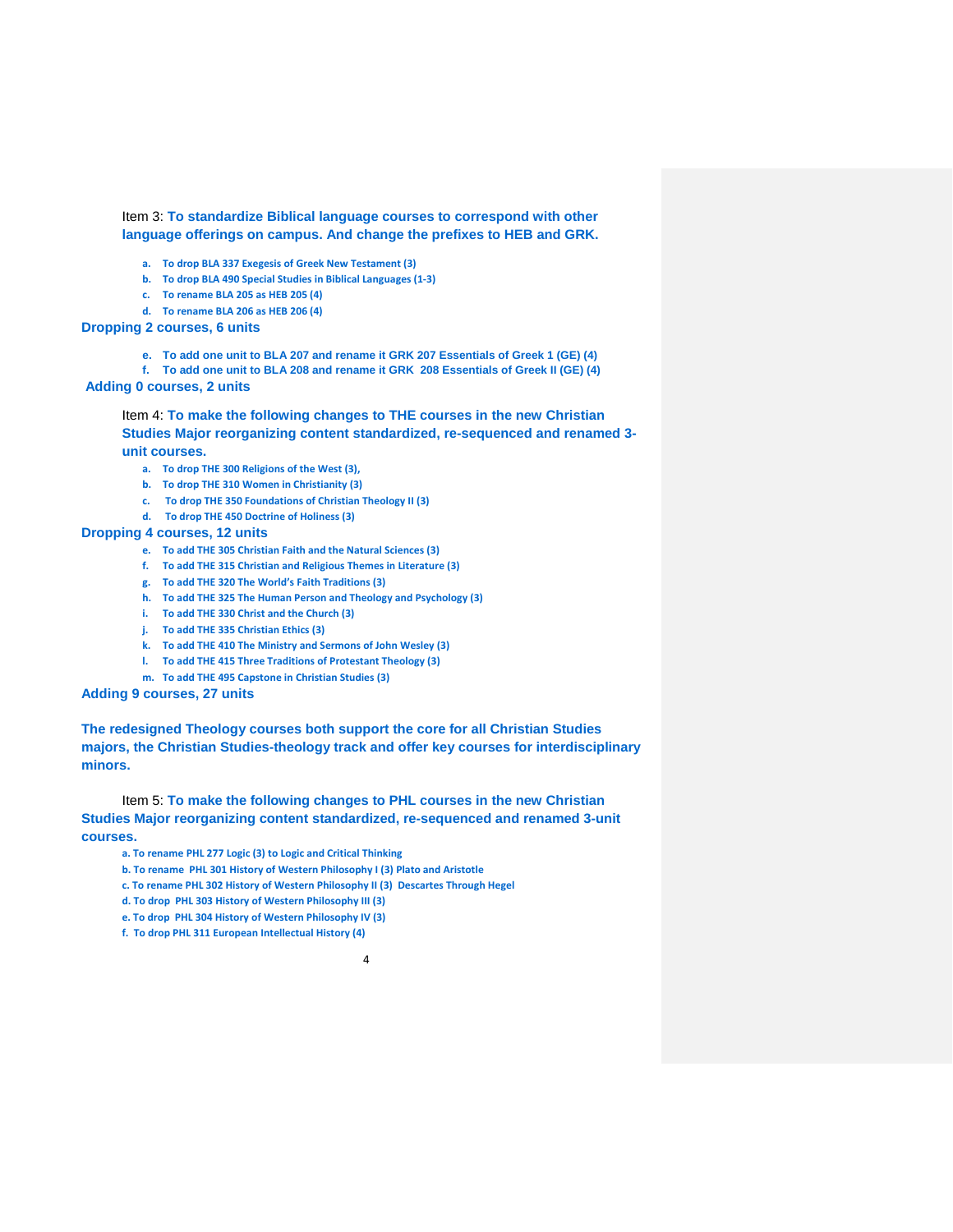**g. To rename PHL 321 Social Philosophy (3) Justice, Politics and the Social World**

- **h. To rename PHL 331 Existentialism (3) Existential Philosophy and Literature**
- **j. To drop PHL 351 Asian Philosophy and Religions (3)**
- **k. To rename PHL 371 Philosophy and Education (3) Education and the Ethical Life**
- **m. to rename PHL 411 Being and Truth (3) as The Search for Meaning: Goodness, Being and Truth**
- **n. To rename and renumber PHL 451 Philosophy of Science (3) to PHL 360 Philosophy of the Sciences (3)**
- **o. To remove all pre-requisites other than PHL 201 Introduction to Philosophy or PHL 211 Ethics from PHL 360 Philosophy and the Sciences (3)**
- **p. To drop PHL 461 Philosophy of Religion (3)**

**Dropping 6 courses, 16 units**

- **b. To add PHL 250 God and Philosophy (Core-3)**
- **l. To add PHL 380 Alienation, Transformation, and Reconciliation in Film (3)**
- **m. To add PHL 401 Contemporary Voices in Philosophy and Ethics (3)**

**Adding 3 courses, 9 units** 

**PHL 250 God and Philosophy (Core-3) is added in place of PHL 461 Philosophy of Religion (3). As the name change indicates, the two courses have similar but not identical content, and the content is greatly changed to accommodate the new function of the course as a lower division core requirement in the Christian Studies major. This course is the philosophy component of the core.**

**PHL 277 Logic (3) was renamed Logic and Critical Thinking (3). This was done both to reflect more faithfully the content of the course description but also to reflect an added emphasis on informal reasoning in the course. Critical reasoning is a standard reference for informal reasoning processes in philosophy curriculum.**

**PHL 301 History of Western Philosophy I (3) was renamed Plato and Aristotle. This was done in order to make the name of the course more descriptive but also to reflect a change in the course content that is also reflected in the course description. The change allows for a greater emphasis on the two most important ancient western philosophers, Plato and Aristotle. While the medieval philosophers will still be covered in the overall philosophy curriculum, they will now receive less emphasis in this course. They will, however, receive greater emphasis in PHL 250 Philosophy and God (Core-3). This makes sense as the medieval philosophers in question, primarily Augustine, Anselm, and Aquinas, have God and the Divine-human relationship as their focus.**

**PHL 303 History of Western Philosophy III (3) was eliminated and part of its content, along with much of the content of PHL 302 History of Western Philosophy II (3), was moved to the renamed PHL 302 Descartes through Hegel (3). This was done to address low course enrollments in PHL 303 while remaining faithful to curricular needs in the history of philosophy.**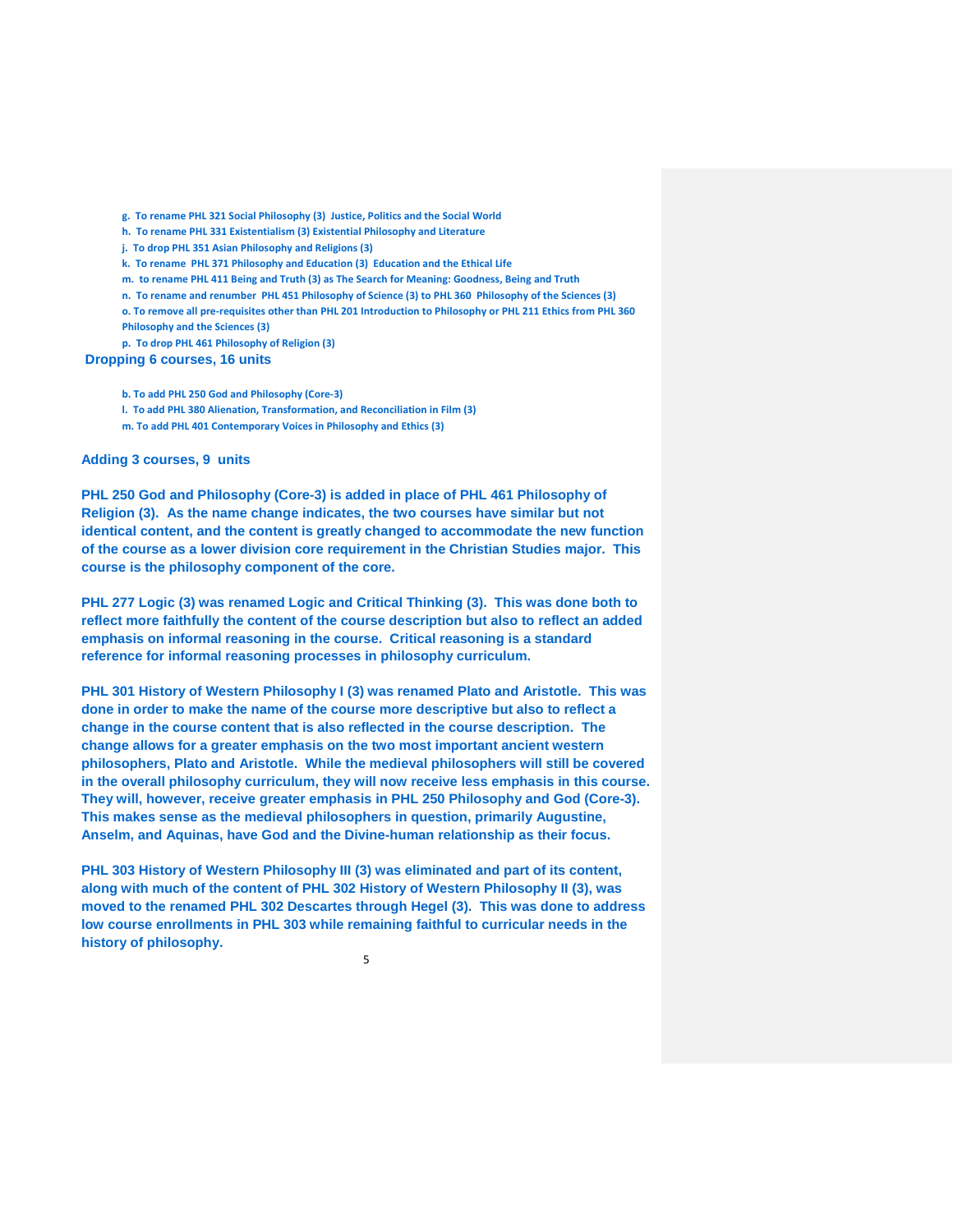**PHL 304 History of Western Philosophy IV (3) was changed to PHL 401 Contemporary Voices in Philosophy and Ethics (3). This reflects both a more descriptive name and a change in the content and function of the course. It now serves as one of the capstone options for the philosophy major in addition to being the last in the history of philosophy sequence. It shares the capstone duty with the newly renamed PHL 411 The Search for Meaning: Goodness, Being, and Truth (3). There are two iterations of the capstone experience for the philosophy major to address prioritization requirements concerning course enrollments.**

**PHL 311 European Intellectual History (4) is eliminated as a cross reference to accommodate prioritization and ratios related to the major requirements and elective courses. Much of the content is also addressed in other areas of the curriculum, e.g., PHL 302, PHL 331, and PHL 401.**

**PHL 321 Social Philosophy (3) is renamed to Justice, Politics and the Social World. PHL 331 Existentialism (3) is renamed to Existential Philosophy and Literature. PHL 371 Philosophy and Education (3) is renamed to Education and the Ethical Life. Each is renamed to be more descriptive of the course content, to be clearer for students unfamiliar with the philosophy curriculum as they consider taking one of these courses as an elective, and to better reflect the course on student transcripts.** 

**PHL 360 Philosophy and the Sciences (3) replaces PHL 451 Philosophy of Science (3). All pre-requisites other than PHL 201 Introduction to Philosophy (3) OR PHL 211 Ethics (3) are removed. This is being done to correct a mistake from the last APC proposal that went forward with the pre-requisites from a class that PHL 451 replaced. The change in numbering is also meant to reflect a change in the level of content for the course, consistent with the reduction of the pre-requisites, and the way the course functions in the overall curriculum. It is listed as an elective in the sciences and it functions as a course that is accessible for students without an extensive philosophy background. All of these reasons support a reduction in the level of the course, which is especially important given the number of prospective students who contact with questions about the level of the course and are put off by it being 400 level.**

**PHL 380 Alienation, Transformation, and Reconciliation in Film (3) is added to replace some of the dropped curriculum in PHL 303 and PHL 311. It also generated broad interest across the student population when it was offered as a PHL 490 course last spring, which addresses low enrollments in PHL 303, and is a service course for the Film Studies minor.**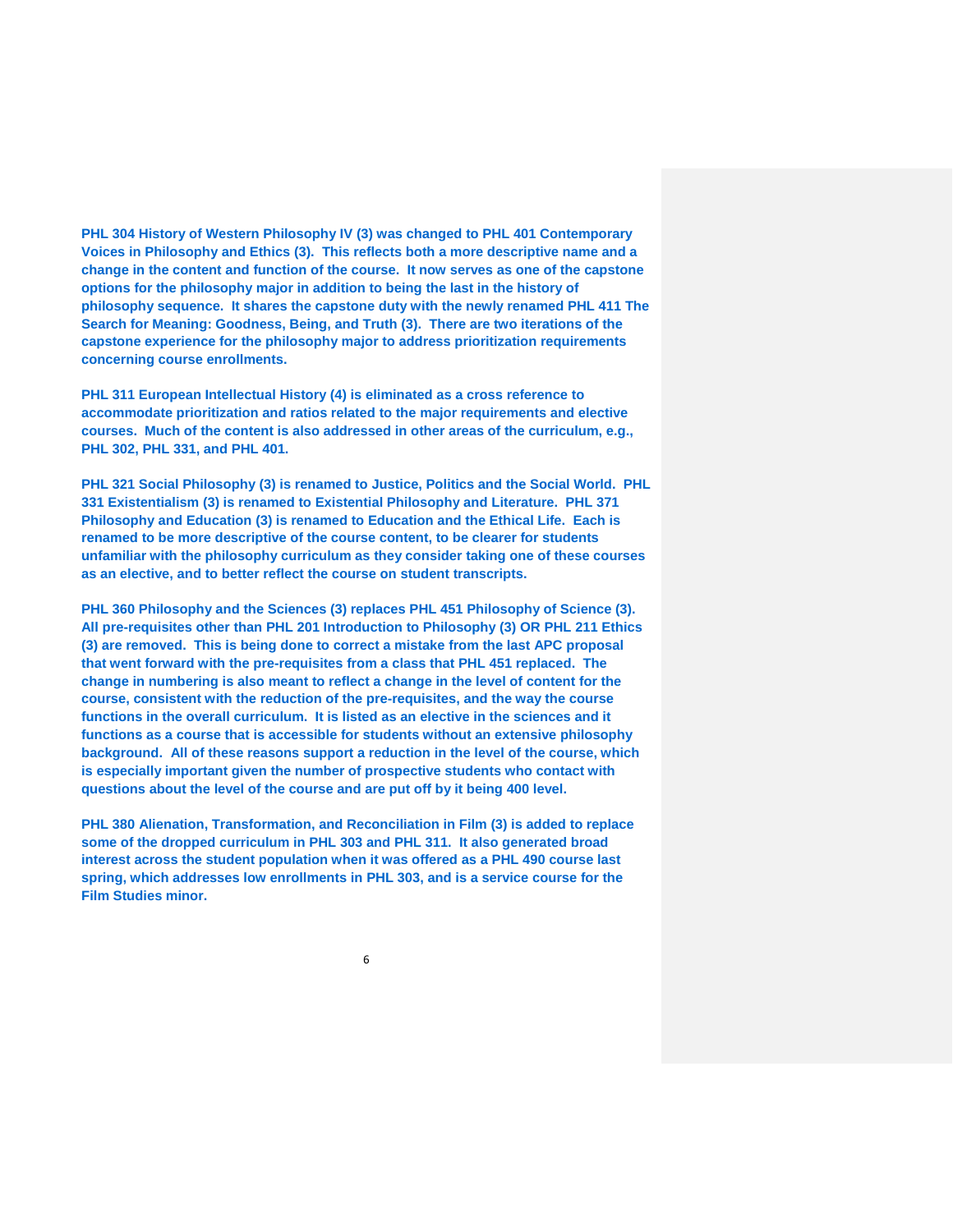**Item 6. To make the following changes to the CHU courses. a. To drop CHU 490 Special Studies in Church History (3) Dropping 1 course, 3 units** 

**Total Dropped 26 courses, 73 units Added 23 courses, 71 units** 

## **SECTION THREE: WHY**

- 1. **General** Rationale (Please provide a one-sentence rationale for this proposal.): **This updated undergraduate curriculum proposal allow us to attend to the interrelated tasks of Christian formation, ministry preparation and academic excellence in the liberal arts with fewer majors in a climate of declining enrollment in theology and religion degrees. It also offers 4 new interdisciplinary minors for theological studies for non-majors and continues our philosophy minor.**
- 2. **Mission (**How do the proposed changes support the mission of the university?): **These changes seek to enhance the role of the School of Theology and Christian Ministry as a key academic group to teach the biblical, theological, philosophical foundations leading to the wholeness of persons and faithfulness to mission and ministry in the church and the workplace. Our curriculum is essential to provide several aspects of the PLNU mission. Our courses are designed to offer "[a] thoughtful articulation and consistent embodiment of a Wesleyan approach to faithful living, to undergird "effective efforts in the development of pastoral and lay leadership in collaboration with the church", and to provide environments for "a thoughtful articulation and consistent embodiment of a Wesleyan approach to faithful living." The revamping of the degree is to offer coursework in flexible ways for students wishing to pursue ministry through the church, the academy, and in the workplace.**
- 3. **Internal Factors This new curriculum is responsive to an internal prioritization report of 2013 directing us to phase out our Philosophy/Theology major and to our 2014-2015 Program Review. The SoTCM has experienced declining enrollment in some areas in both student numbers and Nazarene students so we are working to assure all classes are adequately populated, and to embed Christian formation practices and pedagogy across the curriculum, as requested in the Prioritization report. Changing student interest and flattening local church structures are leading us to create ways to prepare students for co-vocational and lay ministry. Concurrently, we seek to aid all of our students to learn to ask**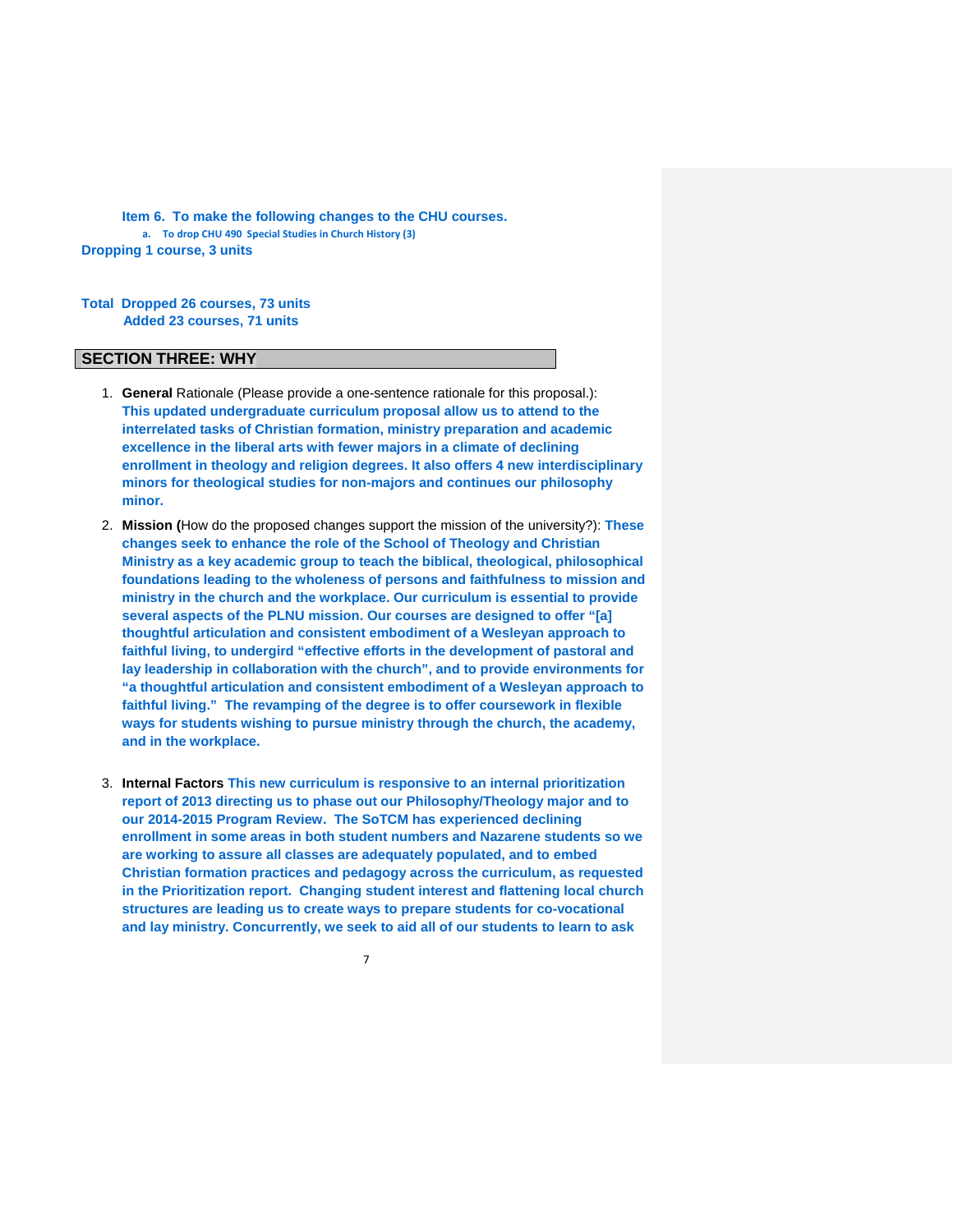**important theological questions in our liberal arts curriculum via new course offerings and minors.** 

4. **External Factors As a part of Program Review we examined the curriculum of eight comparator schools. Additionally, we had two external reviewers examine our initial plan as a part of the "Consultation Report to the President" and six additional experts from universities, churches, and agencies vetted our course descriptions and major/minor offerings suggesting minor changes and affirming our basic approach. All understand the changing nature of the church and its structures and affirm the need to offer a more flexible and open curriculum.** 

## **SECTION FOUR: HOW**

A. **Assessment Plan** – For new programs, please provide an assessment plan. (If not needed, please state as such.)

### **Christian Studies: all tracks**

#### **1. Interpret scripture evidencing biblical literacy**

**Introduction of PLO 1: BIB 240 Signature assignment: Students will write an introductory essay on how one might approach Scriptural passage from different methodological perspectives.** 

**Mastery of PLO 1 tested in THE 495 Capstone oral exam: How do the knowledge and skills gained in your coursework prepare you to serve within the church as it witnesses to the world?** 

### **2. Articulate clear theological doctrines relevant to Christian life and ministry.**

**Introduction of PLO 2 in THE 250--Signature Assignment: Students write a research paper on a particular doctrine, theologian or theological controversy.**

**Mastery of PLO 2 tested in THE 495 Capstone oral exam: How do the knowledge and skills gained in your coursework prepare you to serve within the church as it witnesses to the world?** 

**3. Engage the perennial questions of the human condition using resources from philosophy.**

**Introduction of PLO 3 in PHL 250--Signature Assignment: Students will write an essay on the relationship between God, Being, and Beings.** 

**Mastery of PLO 3 assessed in THE 495 Capstone oral exam: How do the knowledge and skills gained in your coursework prepare you to serve within church as it witnesses to the world?**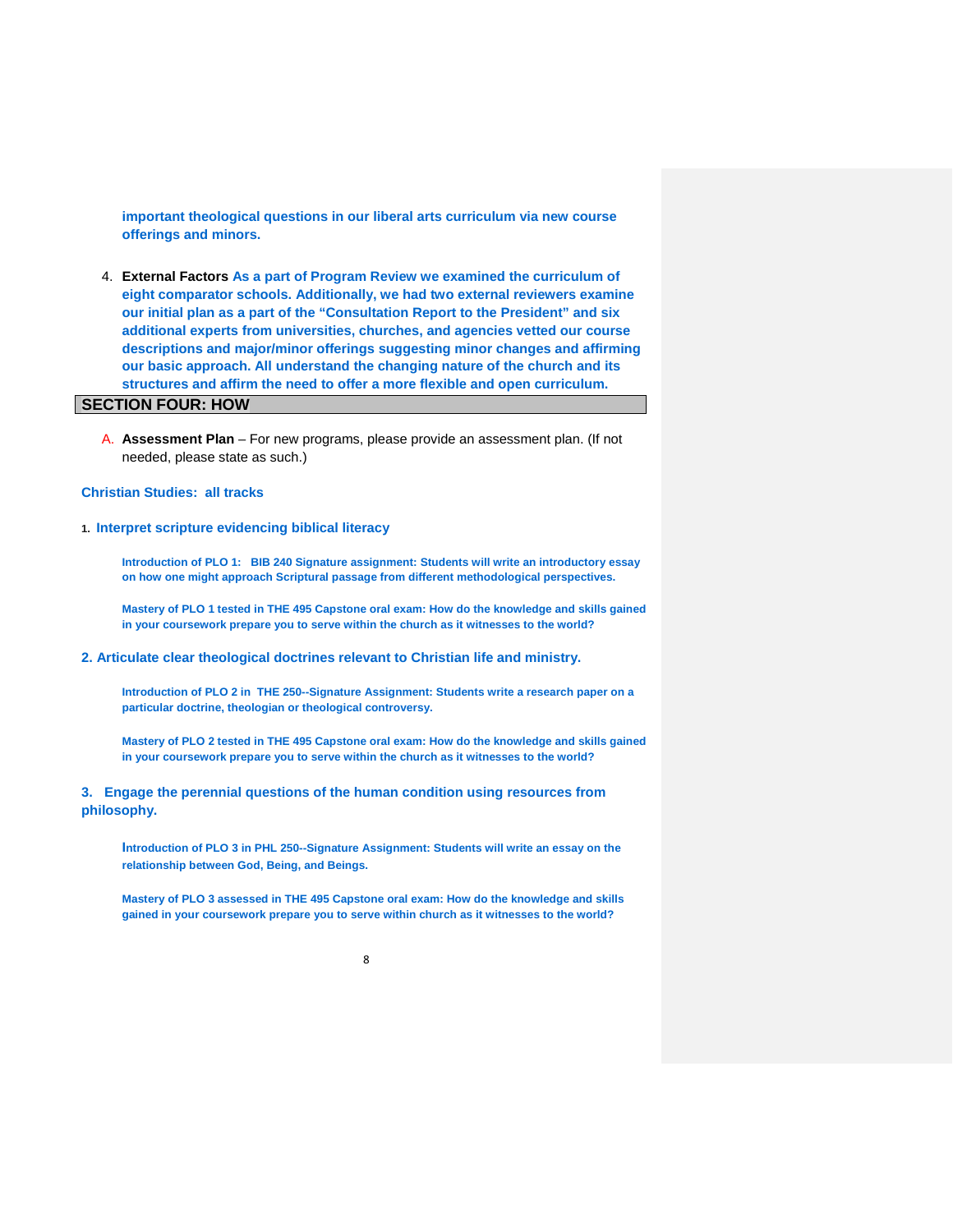### **4. Apply principles of Christian formation for the practice of ministry.**

**Introduction of PLO 4 in CMI 155--Signature assignment. Students design a retreat or month of lessons for a children's or youth or adult group teaching core spiritual disciplines.**

**Mastery of PLO 4 assessed in THE 495 Capstone oral exam: How do the knowledge and skills gained in your coursework prepare you to serve within church as it witnesses to the world?**

#### **Philosophy Major Outcomes and Assessment Plan**

**1. Students will engage in the disciplined practice of asking questions about God, the world, and of themselves, including questions for which there may be no easy answers. (Learning, Growing)** 

**Mastery of PLO #1: Signature Assignment in PHL 401 and PHL 411: This assignment will be given each year in either of our two capstone courses to our graduating seniors.**

**There will be a final paper. The paper will be a summative project. It will make use of the research and reading you have done all semester. In partial preparation for your final paper, you will need to read Jean-Luc Marion's "The Crossing of Being." This reading will provide for you an example of a way to approach the question we will be asking this semester "How does one speak of God?" This question will always be asked from an unavoidable position within the world. Your paper must address this question with this concern in mind. You will make use of the research accomplished with your library/bibliographical work assignments. You will need to present a thesis statement/paper proposal to us as a part of your bibliographic assignment. The papers are formal and will need to include formal citation.**

|                    |                          |                        | 2                      |                           |
|--------------------|--------------------------|------------------------|------------------------|---------------------------|
| Student's position | Excellent                | Proficient             | Basic                  | Failure                   |
| (perspective,      | Specific position        | Specific position      | Specific position      | Specific position         |
| thesis/hypothesis) | (perspective,            | (perspective,          | (perspective,          | (perspective,             |
|                    | thesis/hypothesis) is    | thesis/hypothesis)     | thesis/hypothesis)     | thesis/hypothesis) is     |
|                    | imaginative, taking into | takes into account the | acknowledges different | stated, but is simplistic |
|                    | account the              | complexities of an     | sides of an issue.     | and obvious.              |
|                    | complexities of an       | issue.                 |                        |                           |
|                    | issue.                   | Others' points of view |                        |                           |
|                    | Limits of position       | are acknowledged       |                        |                           |
|                    | (perspective,            | within position        |                        |                           |
|                    | thesis/hypothesis) are   | (perspective,          |                        |                           |
|                    | acknowledged.            | thesis/hypothesis).    |                        |                           |
|                    | Others' points of view   |                        |                        |                           |
|                    | are synthesized within   |                        |                        |                           |
|                    | position (perspective,   |                        |                        |                           |
|                    | thesis/hypothesis).      |                        |                        |                           |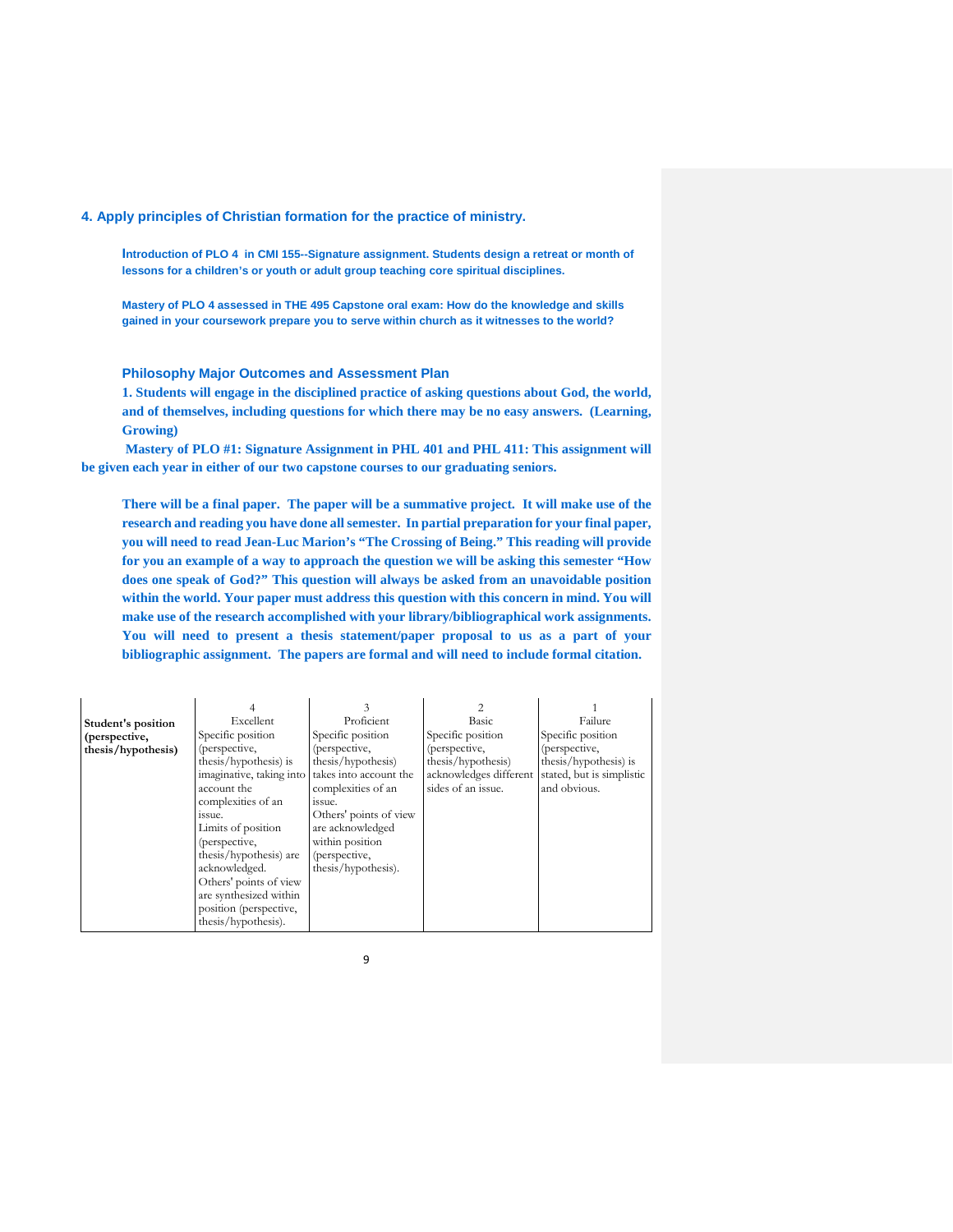**2. Students will differentiate among interrelated movements or figures in the history of philosophy. (Learning)**

**Development of PLO #2: Signature Assignment for PHL 302: There will be a matching exam given at the end of the semester. Students will be asked to match philosophers with quotations from primary source readings. the quotations themselves are statements central to the philosopher and relevant to the historical period covered by the course.**

**Failure (below 40%) Basic (40-59%) Proficient (60-70%) Excellent (80-100%)**

**3. Students will evaluate the strengths and weaknesses of human reasoning or experience to provide an adequate account of significant issues that relates to our human condition, the world, ethics and Christian life. (Learning, Growing, Serving)**

**Mastery of PLO #3: Signature Assignment in PHL 401 and PHL 411: This assignment will be given each year in either of our two capstone courses to our graduating seniors.**

**There will be a final paper. The paper will be a summative project. It will make use of the research and reading you have done all semester. In partial preparation for your final paper, you will need to read Jean-Luc Marion's "The Crossing of Being." This reading will provide for you an example of a way to approach the question we will be asking this semester "How does one speak of God?" This question will always be asked from an unavoidable position within the world. Your paper must address this question with this concern in mind. You will make use of the research accomplished with your library/bibliographical work assignments. You will need to present a thesis statement/paper proposal to us as a part of your bibliographic assignment. The papers are formal and will need to include formal citation.**

| Influence of context |                         |                        |                        |                        |
|----------------------|-------------------------|------------------------|------------------------|------------------------|
| and assumptions      | Excellent               | Proficient             | Basic                  | Failure                |
|                      | Thoroughly              | Identifies own and     | Questions some         | Merely shows an        |
|                      | (systematically and     | others' assumptions    | assumptions.           | emerging awareness of  |
|                      | methodically) analyzes  | and several relevant   | Identifies several     | present assumptions    |
|                      | own and others'         | contexts when          | relevant contexts when | (sometimes labels)     |
|                      | assumptions and         | presenting a position. | presenting a position. | assertions as          |
|                      | carefully evaluates the |                        |                        | assumptions). Begins   |
|                      | relevance of contexts   |                        |                        | to identify some       |
|                      | when presenting a       |                        |                        | contexts when          |
|                      | position.               |                        |                        | presenting a position. |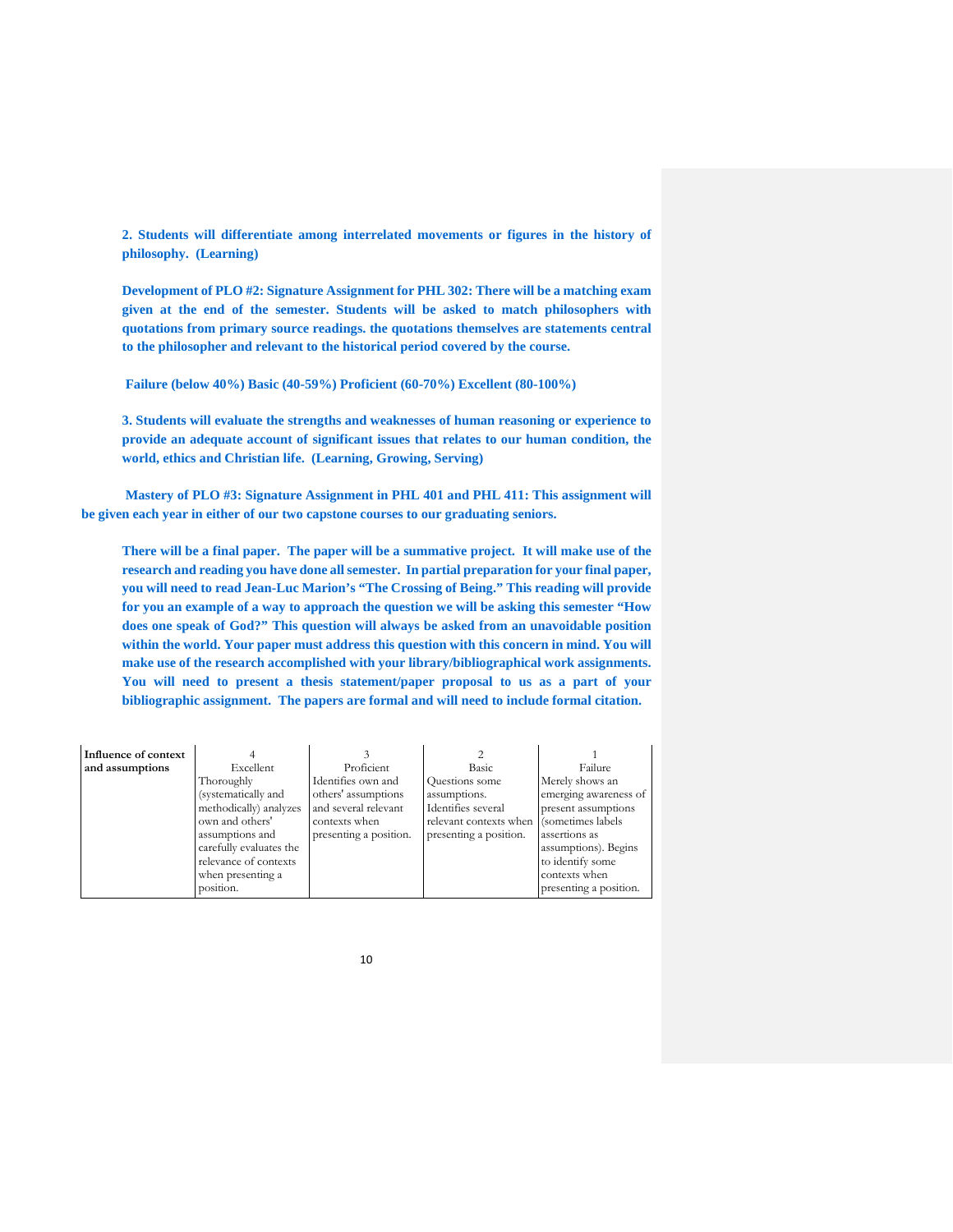B. **Teach**-**Out** – Provide a plan detailing how students who begin this program will be able to finish if the institution determines that the program is to be closed. (If not needed, please state as such). **Articulation plans will be created to move current majors into the corresponding Christian Studies tracts. All current course content will be offered in the new courses and students will be directed to the new courses.** 

**The youth minor has enough correspondence with the new youth and family that students can be directed to the new courses. Where there were 2 unit courses that now are 3 unit courses, we will need to teach the courses with varied unit options for a few students or allow them to take them directed study. The Children's Ministry minor has so few students they can take necessary courses directed study or substitute other courses to complete the minor.** 

- C. **Catalog Copy**--In this section, please demonstrate in a two-step process how the department/school would like the change to be made. Keep in mind academic policies with regard to number of units for major, minors, certificates, etc. See Academic Proposal Resource Information at the end of this template.
- **Step 1:** In the applicable set of boxes below:
	- o For revision, addition or elimination of majors, minors, concentrations or certificates, complete Sections C1-2, entering current and/or proposed catalog text as indicated in the section instructions.
	- o For revision, addition or elimination of courses only, please scroll down to and complete Section C-2 only, entering current and/or proposed catalog text as indicated in the section instructions

**Section C-1—Program Changes:** Proposals for elimination of a major, minor, concentration or certificate should complete the shaded (left) side of this section only, proposals for addition of any of these should complete the unshaded (right) side only, and proposals for revision of any of these should complete both sides of Section A. Current Program (or major, minor, concentration, certificate) Name and Introductory Text: **To Drop Biblical Studies major Christian Ministry major Philosophy/Theology major Children's Ministry minor To Revise** Proposed Revised or New Program (or major, minor, concentration, certificate) Name and Introductory Text: **To Add Christian Studies major (General +4 tracks) Christian Studies minor Worship Arts minor Youth and Family ministry minor Science and Christian Faith minor**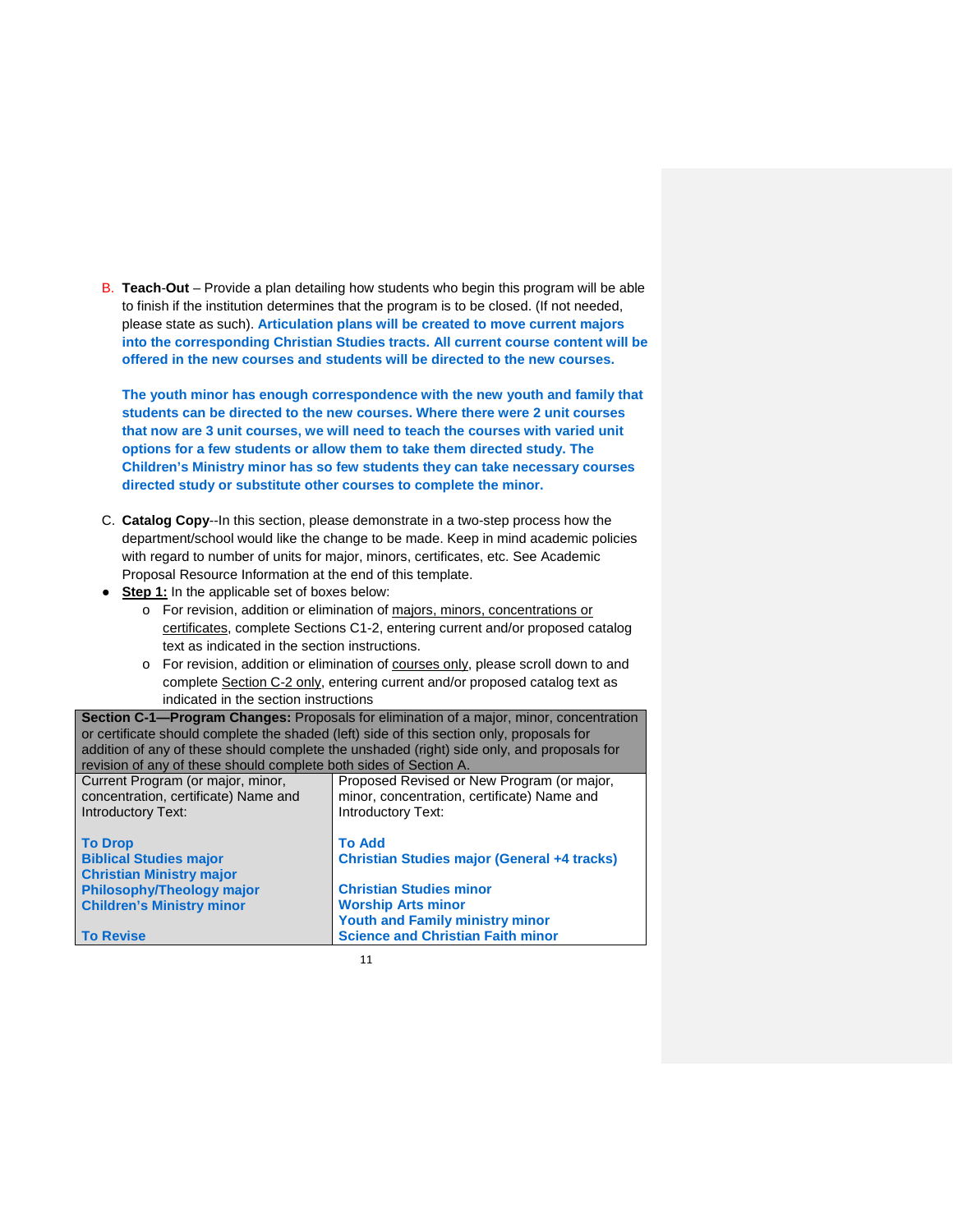| <b>Philosophy major</b>                                               | <b>Christian mission and Intercultural mission</b>                                    |
|-----------------------------------------------------------------------|---------------------------------------------------------------------------------------|
|                                                                       | minor                                                                                 |
| <b>To Revise</b><br><b>Philosophy minor</b>                           | <b>Biblical Studies minor</b>                                                         |
|                                                                       |                                                                                       |
|                                                                       |                                                                                       |
| <b>Current Program Learning Outcome:</b>                              | Proposed Revised or New Program Learning                                              |
| <b>Biblical Studies Major PLOs</b>                                    | Outcomes (needed for new majors only):                                                |
| 1. Students will identify the major<br>content and contexts of the    | <b>Revised PLOs</b>                                                                   |
| <b>Rible</b>                                                          | <b>Christian Studies Major PLOS</b>                                                   |
| 2. Students will translate the                                        | Students who complete the program in                                                  |
| biblical texts from Greek or                                          | <b>Christian Studies Majors will be able to:</b>                                      |
| <b>Hebrew</b>                                                         |                                                                                       |
| 3. Students will apply the                                            | 1. Interpret scripture evidencing biblical                                            |
| interpretation of Christian                                           | literacy.                                                                             |
| biblical literature to ministry in<br>the local church.               | 2. Articulate clear theological doctrines<br>relevant to Christian life and ministry. |
| <b>Christian Ministry Major PLOs</b>                                  | 3. Engage the perennial questions of the                                              |
| 1. Students will apply the                                            | human condition using resources from                                                  |
| interpretation of biblical                                            | philosophy.                                                                           |
| literature to ministry in local                                       | 4. Apply principles of Christian formation for                                        |
| congregations.                                                        | the practice of ministry.                                                             |
| 2. Students will apply philosophy                                     |                                                                                       |
| and Christian theology to<br>issues bearing on the church             |                                                                                       |
| and human society.                                                    |                                                                                       |
| 3. Students will apply core                                           |                                                                                       |
| <b>Christian leadership practices</b>                                 |                                                                                       |
| for ministry to the whole                                             |                                                                                       |
| church.                                                               |                                                                                       |
| 4. For Youth Ministry<br><b>Concentration only: Students</b>          |                                                                                       |
| will identify trends in                                               |                                                                                       |
| contemporary youth culture                                            |                                                                                       |
| and adolescent faith                                                  |                                                                                       |
| development.                                                          |                                                                                       |
|                                                                       |                                                                                       |
| <b>Philosophy Theology Major</b><br>1. Students will apply philosophy |                                                                                       |
| and Christian theology to                                             |                                                                                       |
| issues bearing on the church                                          |                                                                                       |
| and human society.                                                    |                                                                                       |
| 2. Students will summarize the                                        |                                                                                       |
| historical development of the                                         |                                                                                       |
| beliefs and practices of                                              |                                                                                       |
| <b>Christianity.</b>                                                  |                                                                                       |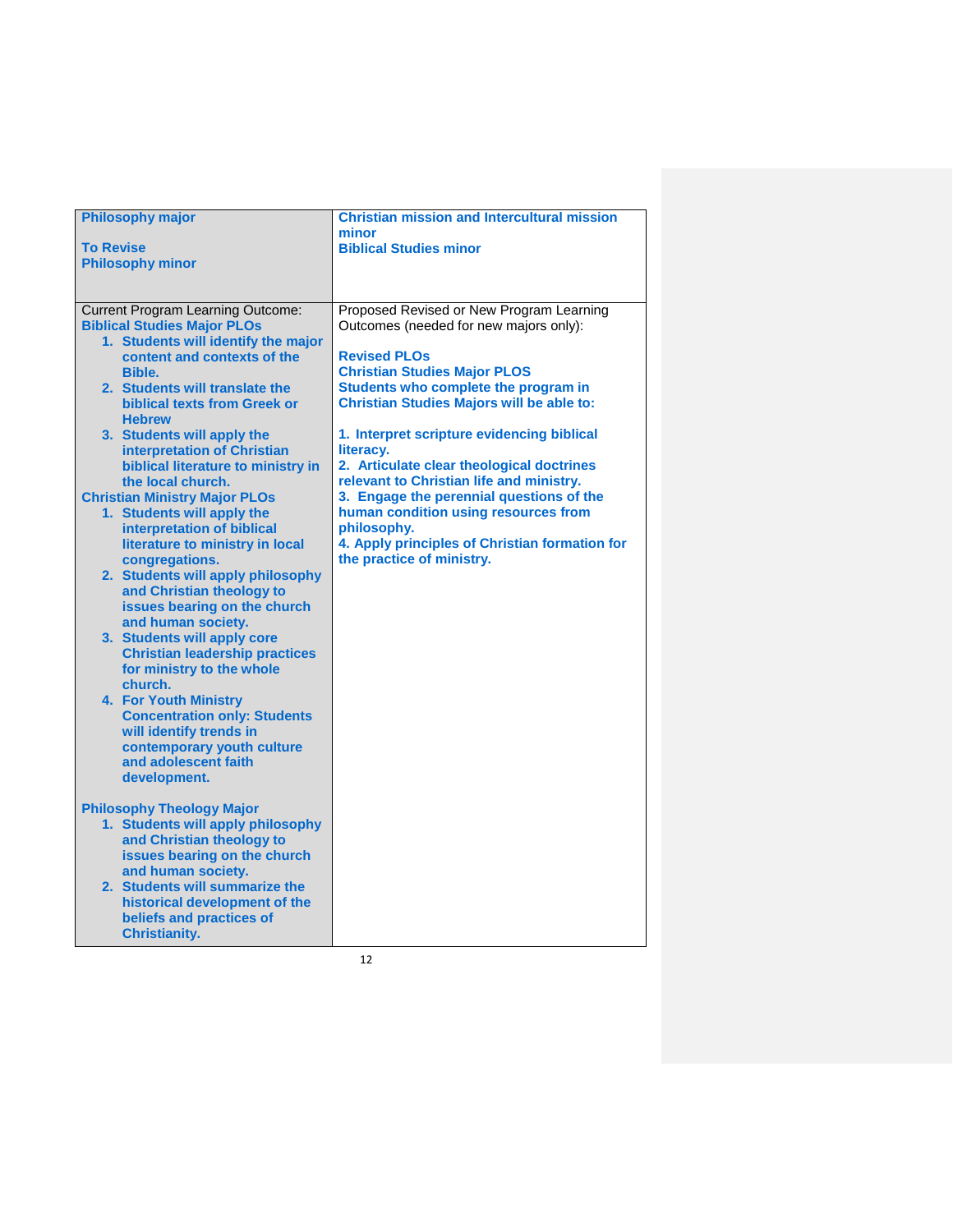| 3. Students will compose term<br>papers that are well organized,<br>use appropriate citation<br>methods, and exhibit clear and<br>coherent writing.<br><b>Philosophy major PLOs</b><br>Students who complete the program<br>in Philosophy will be able to:<br>1. Engage in the disciplined<br>practice of asking questions<br>about God, the world, and<br>themselves, including<br>questions for which there may<br>be no easy answers.<br>2. Differentiate among<br>interrelated movements or<br>figures in the history of<br>philosophy.<br>3. Evaluate the strength and<br>weaknesses of human<br>reasoning or experience to<br>provide an adequate account<br>of the human condition, the<br>world, ethics and Christian life.                                                   | <b>Retained from current program</b><br><b>Philosophy major PLOs</b><br>Students who complete the program in<br>Philosophy will be able to:<br>1. Engage in the disciplined practice of<br>asking questions about God, the world,<br>and themselves, including questions for<br>which there may be no easy answers.<br>2. Differentiate among interrelated<br>movements or figures in the history of<br>philosophy.<br>3. Evaluate the strength and weaknesses<br>of human reasoning or experience to<br>provide an adequate account of the<br>human condition, the world, ethics and<br><b>Christian life.</b>                                                                                                                 |
|---------------------------------------------------------------------------------------------------------------------------------------------------------------------------------------------------------------------------------------------------------------------------------------------------------------------------------------------------------------------------------------------------------------------------------------------------------------------------------------------------------------------------------------------------------------------------------------------------------------------------------------------------------------------------------------------------------------------------------------------------------------------------------------|---------------------------------------------------------------------------------------------------------------------------------------------------------------------------------------------------------------------------------------------------------------------------------------------------------------------------------------------------------------------------------------------------------------------------------------------------------------------------------------------------------------------------------------------------------------------------------------------------------------------------------------------------------------------------------------------------------------------------------|
| <b>Current Lower Division Requirements</b><br>and Unit Numbers for Majors. All<br>requirements for minors, concentrations<br>or certificates:<br><b>Biblical Studies Major</b><br>BIB 101- OT History and Religion (GE) 2<br>BIB 102- NT History and Religion (GE) 3<br><b>BIB 240 -Interpreting the Bible 3</b><br><b>THE 250 Foundations of Christian Theo 3</b><br><b>BLA 205 Essentials of Hebrew 14</b><br><b>BLA 206 Essentials of Hebrews II 4</b><br><b>or</b><br><b>BLA 207 Essentials of Greek I3</b><br><b>BLA 208 Essentials of Greek II 3</b><br><b>BLA 337 Exegesis of Greek NT 3</b><br><b>Christian Ministry Major and</b><br><b>Christian Ministry Youth</b><br><b>Concentration</b><br><b>CMI 150 Intro to Ministry 2</b><br><b>CMI 160 Intro to Christian Ed 2</b> | Proposed Revised or New Lower Division<br>Requirements and Unit Numbers for Majors. All<br>requirements for minors, concentrations or<br>certificates:<br><b>Christian Studies Major- all tracks</b><br>BIB 101- OT History and Religion (GE) 2<br>BIB 102- NT History and Religion (GE) 3<br>PHL 201 Introduction to Philosophy OR PHL 211 Ethics<br>$(GE)$ 3<br><b>CMI 155 Christian Formation for Ministry 3</b><br>THE 250 Intro to Christian Theology 3<br><b>BIB 240 Reading the Bible Faithfully 3</b><br>PHL 250 God and Philosophy 3<br>HEB 205 Essentials of Hebrew 1 (GE) 4<br><b>HEB 206 Essentials of Hebrews II (GE) 4</b><br>or<br>GRK 207 Essentials of Greek I (GE) 4<br>GRK 208 Essentials of Greek II (GE) 4 |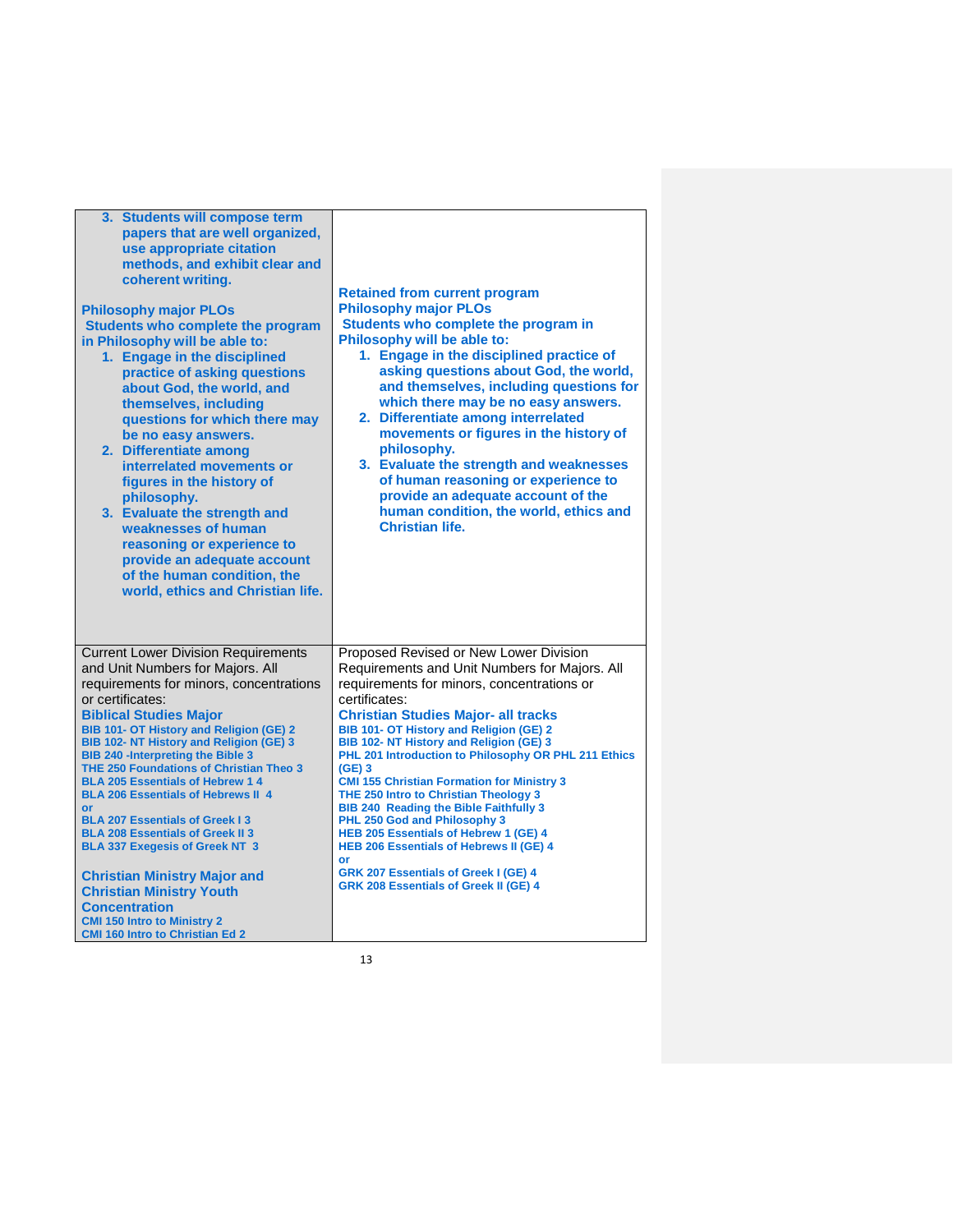| <b>BIB 101 OT History and Religion (GE) 2</b>                              |                                                                                             |
|----------------------------------------------------------------------------|---------------------------------------------------------------------------------------------|
|                                                                            |                                                                                             |
| <b>BIB 102 NT History and Religion (GE) 3</b>                              |                                                                                             |
| PHL 201 Intro to Philosophy (GE) 3                                         |                                                                                             |
| <b>THE 250 Foundations in Christian Theo 3</b>                             |                                                                                             |
| <b>BLA 205 Essentials of Hebrew 14</b>                                     |                                                                                             |
| <b>BLA 206 Essentials of Hebrews II 4</b>                                  |                                                                                             |
| or<br><b>BLA 207 Essentials of Greek I3</b>                                |                                                                                             |
| <b>BLA 208 Essentials of Greek II 3</b>                                    |                                                                                             |
| <b>BLA 337 Exegesis of Greek NT 3</b>                                      |                                                                                             |
| *CHU 104 Nazarene Church History/Polity 3                                  |                                                                                             |
| ** CMI 210 Intro to Youth Ministry 3                                       |                                                                                             |
| ** CMI 2220 Youth Ministry in Cont Culture 3                               |                                                                                             |
|                                                                            |                                                                                             |
| * Required only for Nazarene students                                      |                                                                                             |
| **Required for Youth concentration only                                    |                                                                                             |
|                                                                            |                                                                                             |
| <b>Philosopy/Theology Major</b>                                            |                                                                                             |
| PHL 201 Intro to Philosophy 3                                              |                                                                                             |
| <b>THE 250 Foundations of Christian Theology</b>                           |                                                                                             |
| 3                                                                          |                                                                                             |
| <b>BIB 101 OT History and Religion 2</b>                                   |                                                                                             |
| <b>BIB 102 NT History and Religion 3</b>                                   |                                                                                             |
|                                                                            |                                                                                             |
|                                                                            |                                                                                             |
|                                                                            |                                                                                             |
|                                                                            |                                                                                             |
|                                                                            | <b>Philosophy Major</b>                                                                     |
|                                                                            |                                                                                             |
|                                                                            |                                                                                             |
|                                                                            | PHL 201 Intro to Philosophy (3)                                                             |
|                                                                            | OR PHL 211 Ethics (3)                                                                       |
|                                                                            | <b>PHL 277 Logic and Critical Thinking (3)</b>                                              |
|                                                                            |                                                                                             |
|                                                                            |                                                                                             |
|                                                                            |                                                                                             |
|                                                                            |                                                                                             |
|                                                                            |                                                                                             |
| <b>Youth Ministry Minor</b><br><b>CMI 150 Introduction to Ministry (2)</b> |                                                                                             |
| <b>CMI 210 Introduction to Youth Ministry (3)</b>                          | <b>Christian Studies minor</b>                                                              |
| <b>CMI 220 Youth Ministry in Contem Culture (3)</b>                        | <b>CMI 155 Christian Formation and Ministry 3</b>                                           |
|                                                                            | <b>BIB 240 Reading Scripture Faithfully 3</b>                                               |
|                                                                            | THE 250 Intro to Christian Theology 3                                                       |
|                                                                            | PHL 250 Philosophy and God 3                                                                |
|                                                                            |                                                                                             |
|                                                                            | <b>Worship Arts minor</b>                                                                   |
|                                                                            | <b>CMI 155 Christian Formation and Ministry 3</b>                                           |
|                                                                            | Students must take two interdisciplinary course: Chose                                      |
|                                                                            | one from the following skills classes:                                                      |
|                                                                            | <b>CMU 201 Instruments in worship (2)</b>                                                   |
|                                                                            | <b>CMU 202 Multimedia for Worship Ministry (2)</b>                                          |
|                                                                            |                                                                                             |
|                                                                            | <b>Youth and Family Ministry minor</b><br><b>CMI 155 Christian Formation and Ministry 3</b> |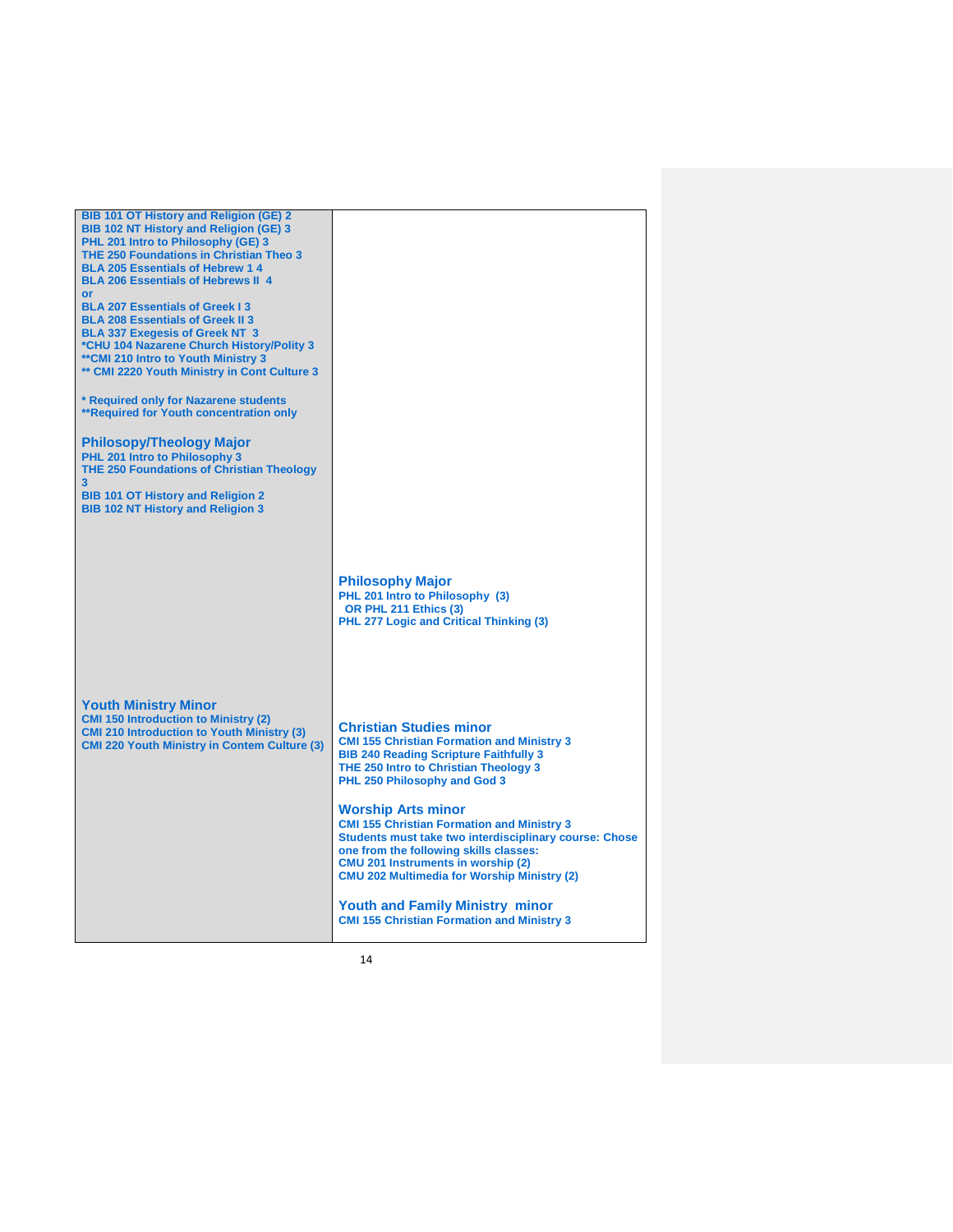|                                            | <b>Science and Christian Faith minor</b>                                              |
|--------------------------------------------|---------------------------------------------------------------------------------------|
|                                            | THE 250 Intro to Christian Theology 3                                                 |
|                                            |                                                                                       |
|                                            | <b>Biblical Studies minor</b>                                                         |
|                                            | <b>BIB 240 Reading Scripture Faithfully 3</b>                                         |
|                                            | <b>HEB 205/206 or GRK 208/208--recommended</b>                                        |
|                                            |                                                                                       |
|                                            | <b>Christian Mission and Intercultural Ministry</b>                                   |
|                                            | minor                                                                                 |
|                                            | <b>CMI 155 Christian Formation and MInistry 3</b>                                     |
|                                            |                                                                                       |
|                                            |                                                                                       |
|                                            |                                                                                       |
|                                            | <b>Philosophy minor</b>                                                               |
|                                            | PHL 201 Intro to Philosophy (GE) 3                                                    |
|                                            |                                                                                       |
| <b>Current Total Lower Division Units:</b> | <b>Proposed Total Lower Division Units:</b>                                           |
| <b>Biblical Studies 19-20</b>              | Christian Studies major 12 + 16 GE                                                    |
| <b>Christian Ministry 23-27</b>            | Philosophy major 6+8 GE                                                               |
| <b>Philosophy Theology 11</b>              |                                                                                       |
| <b>Worship Arts--new</b>                   | <b>Christian Studies minor 12</b>                                                     |
| Youth minor 8                              |                                                                                       |
|                                            | <b>Worship Arts minor 3</b>                                                           |
|                                            | <b>Youth and Family minor 6</b>                                                       |
|                                            | <b>Science and Christian Faith minor 3</b>                                            |
|                                            | <b>Biblical Studies minor 3</b>                                                       |
|                                            | <b>Christian Mission and Intercultural Ministry</b>                                   |
|                                            | minor <sub>3</sub>                                                                    |
|                                            | <b>Philosophy minor 3</b>                                                             |
| <b>Current Upper Division Requirements</b> | Proposed Upper Division Requirements and Unit                                         |
| and Unit Numbers for Majors. (Highlight    | Numbers for Majors. (Highlight new or revised                                         |
| new or revised classes in red.)            | classes in red.)                                                                      |
|                                            |                                                                                       |
|                                            | <b>Christian Studies majors may choose the</b>                                        |
|                                            | General major or one of the following                                                 |
|                                            | specialty tracks: Biblical Studies, Christian                                         |
|                                            | <b>Studies Leadership, Christian Studies Youth</b>                                    |
|                                            | and Family, Theology or Philosophy                                                    |
|                                            |                                                                                       |
|                                            |                                                                                       |
|                                            | <b>All Christian Studies majors take</b><br><b>CHU 395 Christian Tradition (GE) 3</b> |
|                                            | THE 495 Capstone in Christian Studies 3                                               |
|                                            |                                                                                       |
| <b>Biblical Studies major</b>              | <b>Christian Studies--General</b>                                                     |
| <b>BIB 307 Biblical Theology 4</b>         | <b>CHU 395 Christian Tradition(GE) 3</b>                                              |
| <b>BIB 495 Seminar in Biblical Lit 3</b>   | THE 495 Capstone in Christian Studies 3                                               |
| <b>CHU 395 Christian Tradition (GE) 3</b>  | Students must take 4 additional upper division course                                 |
| <b>CMI 300 Preaching 3</b>                 | (12 units). one in each of these areas: CMI, BIB, THE                                 |
| Three additional upper division units in   | and PHL                                                                               |
| SoTCM plus 4 courses from the following:   | and                                                                                   |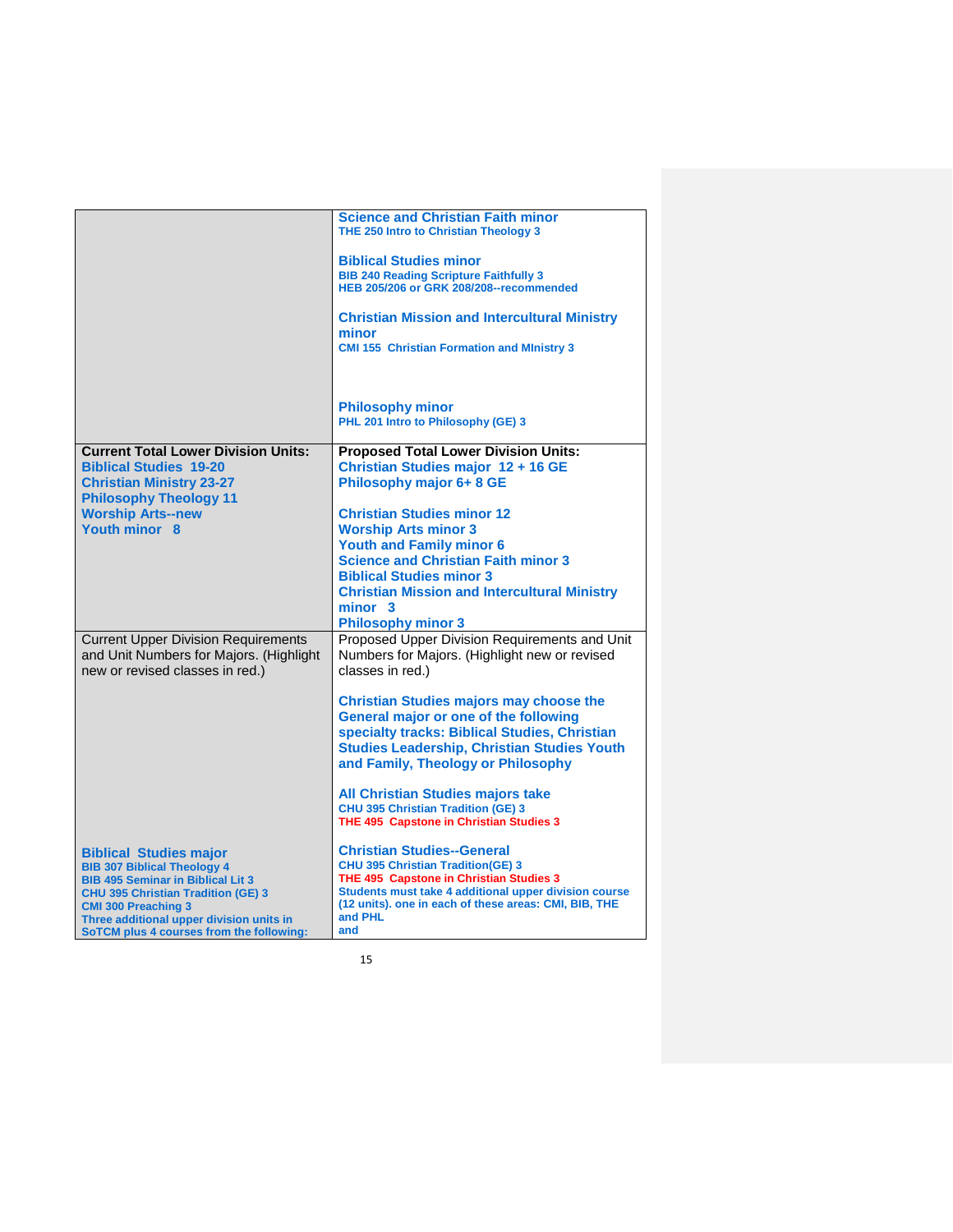| <b>BIB 301 Jesus and Synoptic Gospels 3</b><br><b>BIB 302 Early Christianity in Paul's Churches</b>                                                                                                                                                                                                                                                                                                                                                                                                                                                                                                                                                                                                               | 4 additional upper division courses (12 units) from the<br>elective choices below.                                                                                                                                                                                                                                                                                                                                                                                                                                                                                                                                                           |
|-------------------------------------------------------------------------------------------------------------------------------------------------------------------------------------------------------------------------------------------------------------------------------------------------------------------------------------------------------------------------------------------------------------------------------------------------------------------------------------------------------------------------------------------------------------------------------------------------------------------------------------------------------------------------------------------------------------------|----------------------------------------------------------------------------------------------------------------------------------------------------------------------------------------------------------------------------------------------------------------------------------------------------------------------------------------------------------------------------------------------------------------------------------------------------------------------------------------------------------------------------------------------------------------------------------------------------------------------------------------------|
| 3<br><b>BIB 305 Luke-Acts 3</b><br><b>BIB 378 OT Poetry and Wisdom 3</b><br><b>BIB 403 Johannine Lit 3</b><br><b>BIB 404 Catholic Letters 3</b><br><b>BIB 413 OT Narrative and Law</b><br><b>BIB 477 Literature of 2nd Temple Judaism 3</b><br><b>Christian Ministry</b><br><b>CMI 300 Preaching 3</b><br><b>CMI 320 Admin and Leadership 3</b><br><b>CMI 330 Pastoral Care and Counseling 2</b><br><b>CMI 350 Evangelism and Cross-Cultural</b><br><b>Ministry 3</b><br>CMI 387 Internship 1-4<br><b>BIB 307 Biblical Theology 4</b><br><b>CHU 395 Christian Tradition (GE) 3</b><br>THE 350 Foundations of Christian Theo 3<br><b>THE 450 Doctrine of Holiness 3</b><br>THE 495 Capstone in Christian Studies 3 | <b>Christian Studies Biblical Studies track</b><br><b>CHU 395 Christian Tradition(GE) 3</b><br>THE 495 Capstone in Christian Studies<br>Students must take one additional upper division<br>course (9 units) in CMI, THE and PHL<br>and<br>5 additional upper division BIB courses (15 units) from<br>the elective choices below.                                                                                                                                                                                                                                                                                                            |
| <b>Christian Ministry--Youth</b><br><b>Concentration</b><br><b>CMI 300 Preaching 3</b><br><b>CMI 320 Admin and Leadership 3</b><br><b>CMI 330 Pastoral Care and Counseling 2</b><br><b>CMI 350 Evangelism and Cross-Cultural</b><br><b>Ministry 3</b><br>CMI 387 Internship 1-4<br><b>BIB 307 Biblical Theology 4</b><br><b>CHU 395 Christian Tradition (GE) 3</b><br>THE 350 Foundations of Christian Theo 3<br><b>THE 450 Doctrine of Holiness</b>                                                                                                                                                                                                                                                              | <b>Christian Studies--Leadership track Students</b><br>must take the following upper division courses and 3<br>additional upper division courses (9 units) in each of<br>these areas, BIB, THE and PHL plus 3 units in<br>interdisciplinary course electives.<br><b>CMI 400 The Christian Gathering 3</b><br>CMI 350 The Church as Witness 3<br>CMI 300 Teaching and Preaching the Bible 3<br><b>CMI 325 Christian Care of Souls 3</b><br><b>CMI 410 Leading in Ministry 3</b><br><b>CMI 420 Ministry in Local Context 3</b><br>CMI 450 Internship 3<br><b>CHU 395 Christian Tradition (GE) 3</b><br>THE 495 Capstone in Christian Studies 3 |
| <b>Philosophy Theology</b><br><b>BIB 307 Biblical Theology 4</b><br><b>THE 450 Doctrine of Holiness 3</b><br><b>CHU 395 Christian Tradition (GE) 3</b><br>15 units in SoTCM (May not include BLA 337<br>or CMI 387.) At least 6 of these 15 units must<br>be in Philosophy courses (other than PHL<br>351)                                                                                                                                                                                                                                                                                                                                                                                                        | <b>Christian Studies--Youth and Family</b><br>Students must take the required upper divisions listed<br>below, and one additional upper division course (9<br>units) in BIB, THE and PHL from the elective list and 3<br>units of interdisciplinary course electives.<br><b>CMI 400 The Christian Gathering 3</b><br>CMI 350 The Church as Witness 3<br>CMI 300 Teaching and Preaching the Bible 3<br><b>CMI 325 Christian Care of Souls 3</b><br><b>CMI 340 Foundations for Practice of Youth Min 3</b><br><b>CMI 425 Youth and Family Ministry 3</b><br>CMI 450 Internship 3<br><b>CHU 395 Christian Tradition (GE) 3</b>                  |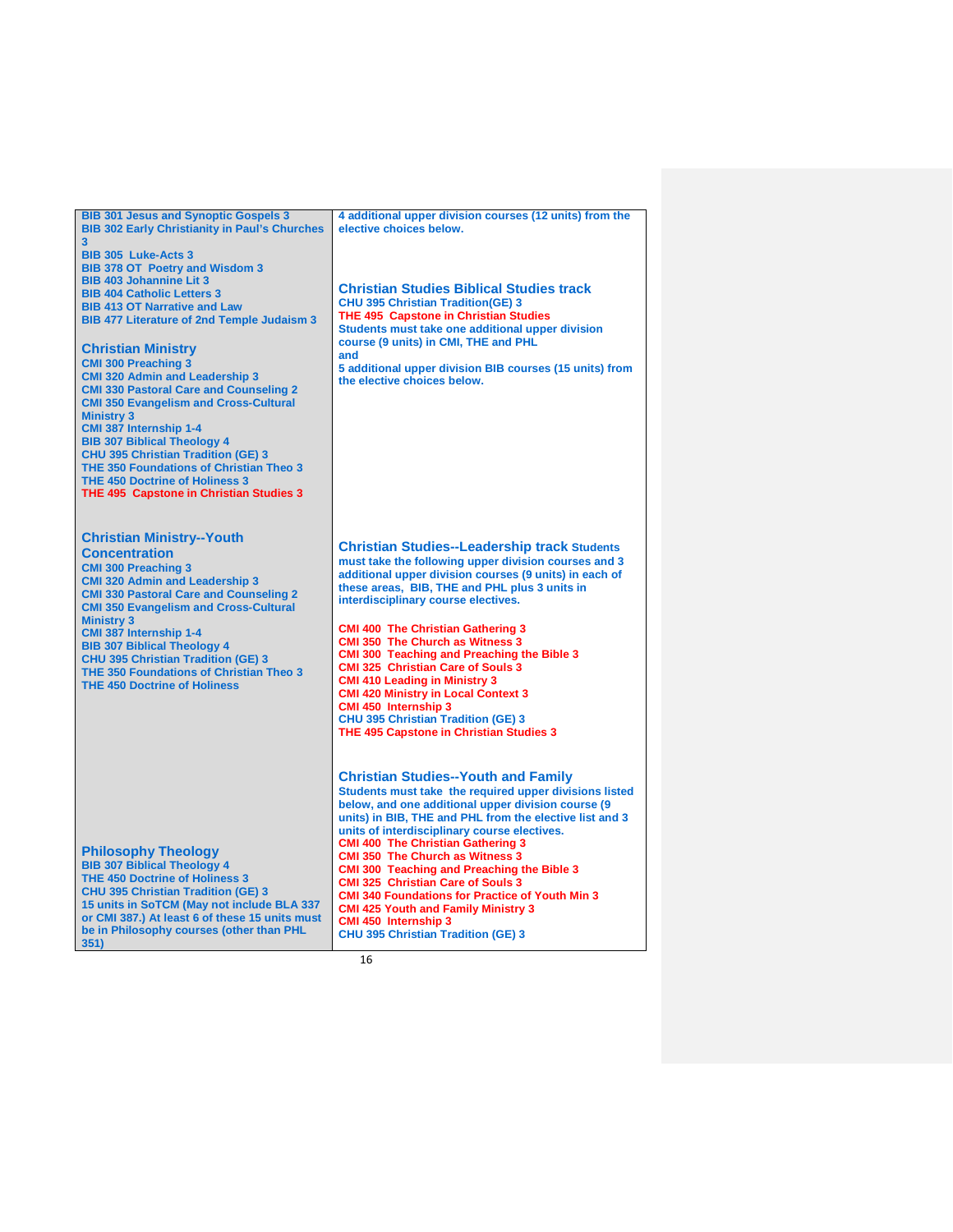|                                                                                                                                                                                                             | THE 495 Capstone in Christian Studies 3                                                                                                                                                                                                                                                                                                  |
|-------------------------------------------------------------------------------------------------------------------------------------------------------------------------------------------------------------|------------------------------------------------------------------------------------------------------------------------------------------------------------------------------------------------------------------------------------------------------------------------------------------------------------------------------------------|
|                                                                                                                                                                                                             | <b>Christian Studies--Theology track</b><br><b>CHU 395 Christian Tradition (GE) 3</b><br>THE 495 Capstone in Christian Studies 3<br>Students must take 3 additional upper division courses<br>(9 units) in each area: CMI, BIB and PHL.<br>and<br>5 additional upper division THE courses (15 units) from<br>the elective choices below. |
|                                                                                                                                                                                                             | <b>Christian Studies--Philosophy track</b><br><b>CHU 395 Christian Tradition (GE) 3</b><br>THE 495 Capstone in Christian Studies 3<br>Students must take one additional upper division<br>course (9 units) in BIB, CMI, and THE from the elective<br>list below<br>and<br>5 additional upper division PHL courses (15 units) from        |
|                                                                                                                                                                                                             | the elective choices below.<br><b>Philosophy major</b><br>(6) Units Lower-Division Philosophy (PHL 201 OR 211 GE<br>and PHL 277)                                                                                                                                                                                                         |
|                                                                                                                                                                                                             | PHL 301 Plato and Aristotle (3)<br>PHL 302 Descartes Through Hegel (3)<br>PHL 401 Contemporary Voices in Philosophy, Theology,<br>and Ethics (3)<br>OR PHL 411 The Search for Meaning: Goodness, Being,<br>and Truth (3)<br>(1) PHL 490 Capstone in their Senior year 3                                                                  |
|                                                                                                                                                                                                             | The student will then need to take 18 additional units, 15<br>of which will need to be upper-division philosophy classes                                                                                                                                                                                                                 |
|                                                                                                                                                                                                             | This changes the total number of units from 33 to 34 -<br>with the addition of the capstone unit.                                                                                                                                                                                                                                        |
|                                                                                                                                                                                                             | <b>Christian Studies Minor</b><br>Students must take 4 additional upper division courses<br>from the elective menu below.                                                                                                                                                                                                                |
| <b>Youth Ministry Minor</b><br><b>BIB 307 Biblical Theology 4</b><br>Three units of upper division BIB 3<br><b>CMI 387 Internship 3</b><br>PSY 308 Developmental Psychology--Birth<br>through Adolescence 4 | <b>Worship Arts Minor</b><br><b>Required courses:</b><br><b>CMI 400 The Christian Gathering 3</b><br><b>CMI 345 Enacting Worship 3</b><br>CMI 415 Internship 3<br>Students must also take two of the following courses:<br><b>Choose two from:</b><br><b>CMI 300 Preaching and Teaching the Bible 3</b>                                  |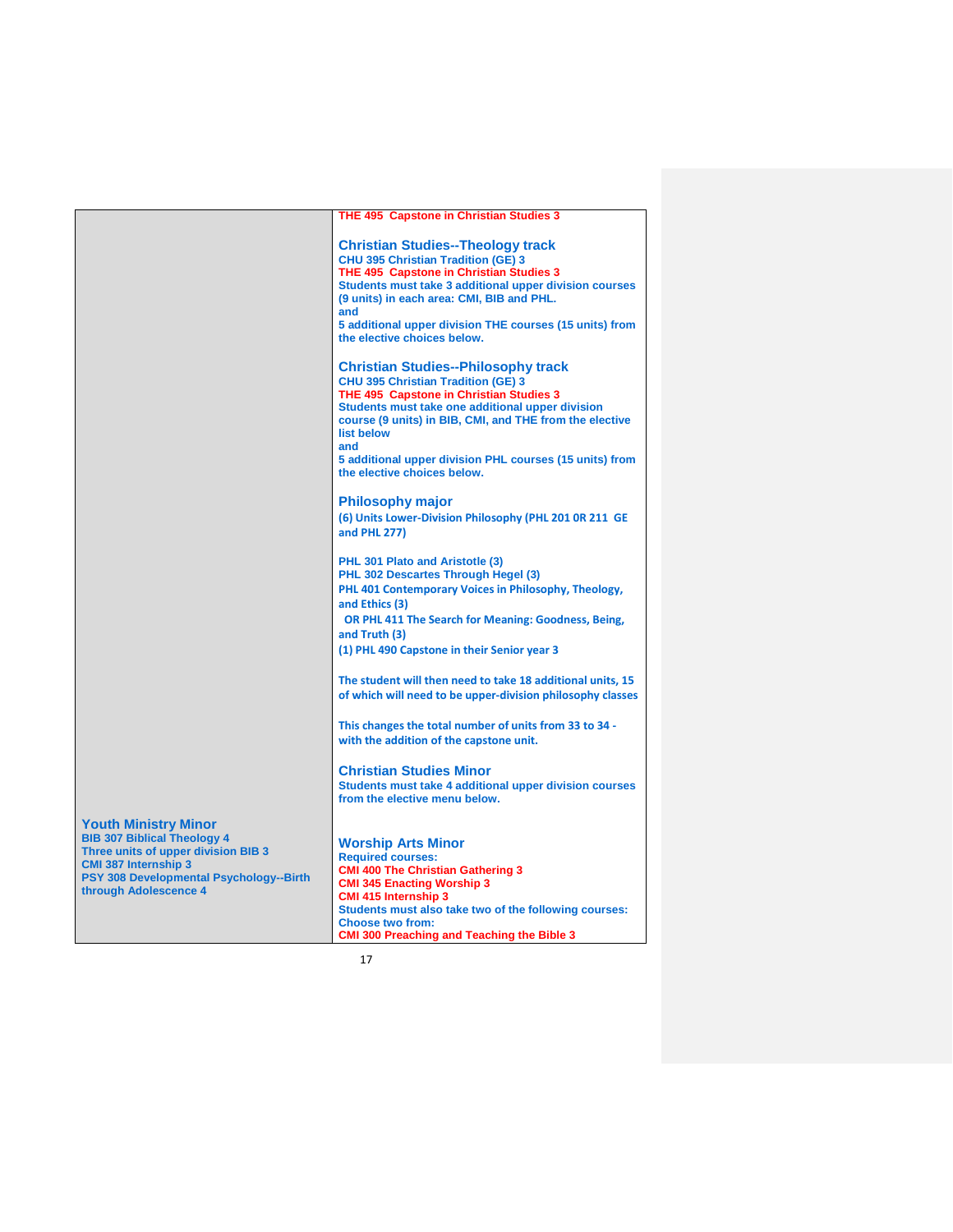| <b>BIB 378 Old Testament Poetry and Wisdom 3</b><br><b>CMI 325 Christian Care of Souls 3</b><br>THE 330 Christ and the Church 3<br><b>CMU 314 Music and Worship 3</b><br><b>Youth and Family minor</b><br><b>Required courses:</b><br>CMI 300 Preaching and Teaching the Bible 3<br><b>CMI 325 Christian Care of Souls 3</b><br><b>CMI 415 Internship 3</b><br><b>CMI 425 Youth and Family Ministry 3</b><br><b>CMI 435 Ministry in Local Context 3</b><br>Students must take FCS 310 or FCS 313<br><b>Science and the Christian Faith minor</b><br><b>Required courses:</b><br><b>CHU 395 The Christian Tradition 3</b><br>THE 310 Christian Faith and Natural Sciences 3<br>THE 325 Human Person and Theology and Psych 3<br>PHL 370 Philosophy and the Sciences 3<br>Students must also take 3 additional upper division<br>units from any THE, BIB or CMI course<br><b>Christian Mission and Intercultural Ministry</b><br><b>Required courses:</b><br>CMI 350 Church as Witness in the World 3<br><b>CMI 410 Leading in Ministry 3</b><br><b>CMI 420 Compassionate Ministry in Local Context 3</b><br>THE 320 The World's Faith Tradition 3<br><b>SOC 201 GE 3</b><br><b>Biblical Studies Minor</b><br>Students must take 5 upper division BIB courses with<br>at least one focusing on the Old Testament and one on<br>the New Testament. If students opt to take HEB 205/206<br>or GRK 207/208, as recommended they must take 3<br>upper division BIB courses with at least one focusing<br>on the Old Testament and one on the New Testament<br><b>Philosophy Minor</b><br>PHL 301 Plato and Aristotle (3)<br><b>PHL 302 Descartes Through Hegel (3)</b><br>and 9 additional units in philosophy $-6$ of<br>which must be upper-division |  | <b>Commented [1]:</b> Leaves open the possibility of them<br>taking Ethics. Not great.<br>Commented [2]: Hi Heather,<br>This section is just about upper division courses. In the<br>section above PHL 201 is specified for the minor. Is<br>that what you want?<br>Rebecca<br><b>Commented [3]:</b> Yes, they can take either. This<br>comment was for the minor in Philosophy.<br>Н |
|--------------------------------------------------------------------------------------------------------------------------------------------------------------------------------------------------------------------------------------------------------------------------------------------------------------------------------------------------------------------------------------------------------------------------------------------------------------------------------------------------------------------------------------------------------------------------------------------------------------------------------------------------------------------------------------------------------------------------------------------------------------------------------------------------------------------------------------------------------------------------------------------------------------------------------------------------------------------------------------------------------------------------------------------------------------------------------------------------------------------------------------------------------------------------------------------------------------------------------------------------------------------------------------------------------------------------------------------------------------------------------------------------------------------------------------------------------------------------------------------------------------------------------------------------------------------------------------------------------------------------------------------------------------------------------------------------------------------------------------------------|--|---------------------------------------------------------------------------------------------------------------------------------------------------------------------------------------------------------------------------------------------------------------------------------------------------------------------------------------------------------------------------------------|
|--------------------------------------------------------------------------------------------------------------------------------------------------------------------------------------------------------------------------------------------------------------------------------------------------------------------------------------------------------------------------------------------------------------------------------------------------------------------------------------------------------------------------------------------------------------------------------------------------------------------------------------------------------------------------------------------------------------------------------------------------------------------------------------------------------------------------------------------------------------------------------------------------------------------------------------------------------------------------------------------------------------------------------------------------------------------------------------------------------------------------------------------------------------------------------------------------------------------------------------------------------------------------------------------------------------------------------------------------------------------------------------------------------------------------------------------------------------------------------------------------------------------------------------------------------------------------------------------------------------------------------------------------------------------------------------------------------------------------------------------------|--|---------------------------------------------------------------------------------------------------------------------------------------------------------------------------------------------------------------------------------------------------------------------------------------------------------------------------------------------------------------------------------------|

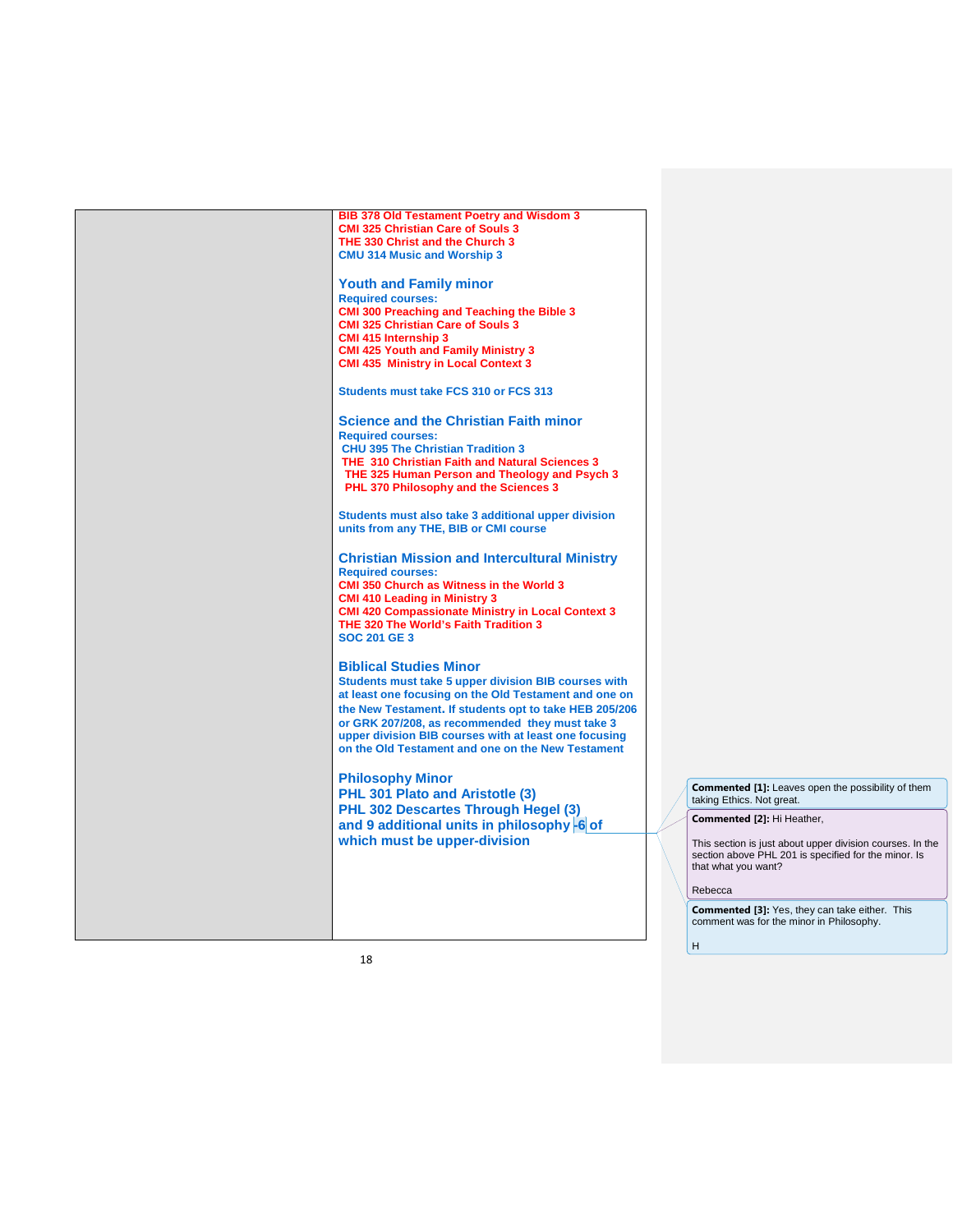| <b>Current Total Upper Division Units:</b><br><b>Biblical Studies 28</b><br><b>Christian Ministry 24-29</b><br><b>Philosophy Theology 25</b><br><b>Worship Arts minor NEW</b><br><b>Youth Ministry minor 14</b> | <b>Proposed Total Upper Division Units:</b><br>Christian Studies major 3 req. + and 24<br>elective units |
|-----------------------------------------------------------------------------------------------------------------------------------------------------------------------------------------------------------------|----------------------------------------------------------------------------------------------------------|
|                                                                                                                                                                                                                 | Christian Studies Leadership track 3 req+30<br>elective units + 3 Interdisciplinary elective<br>units    |
|                                                                                                                                                                                                                 | <b>Christian Studies Youth and Family track 3</b><br>req. +30 elective + 3 interdisciplinary electives   |
|                                                                                                                                                                                                                 | Christian Studies Biblical Studies track 3 + 24<br>elective units                                        |
|                                                                                                                                                                                                                 | <b>Christian Studies Theology track 3+24</b><br>elective units                                           |
|                                                                                                                                                                                                                 | Christian Studies Philosophy track 3 + 24<br>elective units                                              |
|                                                                                                                                                                                                                 | <b>Philosophy major 27 Elective units</b>                                                                |
|                                                                                                                                                                                                                 | <b>Christian Studies minor 12 elective units</b>                                                         |
|                                                                                                                                                                                                                 | Worship Arts minor 9 req +6 elective units                                                               |
|                                                                                                                                                                                                                 | Youth and Family minor 15 req + 3<br>interdisciplinary units                                             |
|                                                                                                                                                                                                                 | Science and Christian faith minor 9 req +9<br>elective units                                             |
|                                                                                                                                                                                                                 | <b>Biblical Studies minor 15-17 elective units</b>                                                       |
|                                                                                                                                                                                                                 | <b>Christian Mission and Intercultural Ministry</b><br>16 required units + Soc 201 (GE)m3                |
|                                                                                                                                                                                                                 | Philosophy minor 6 req + 9 elective units                                                                |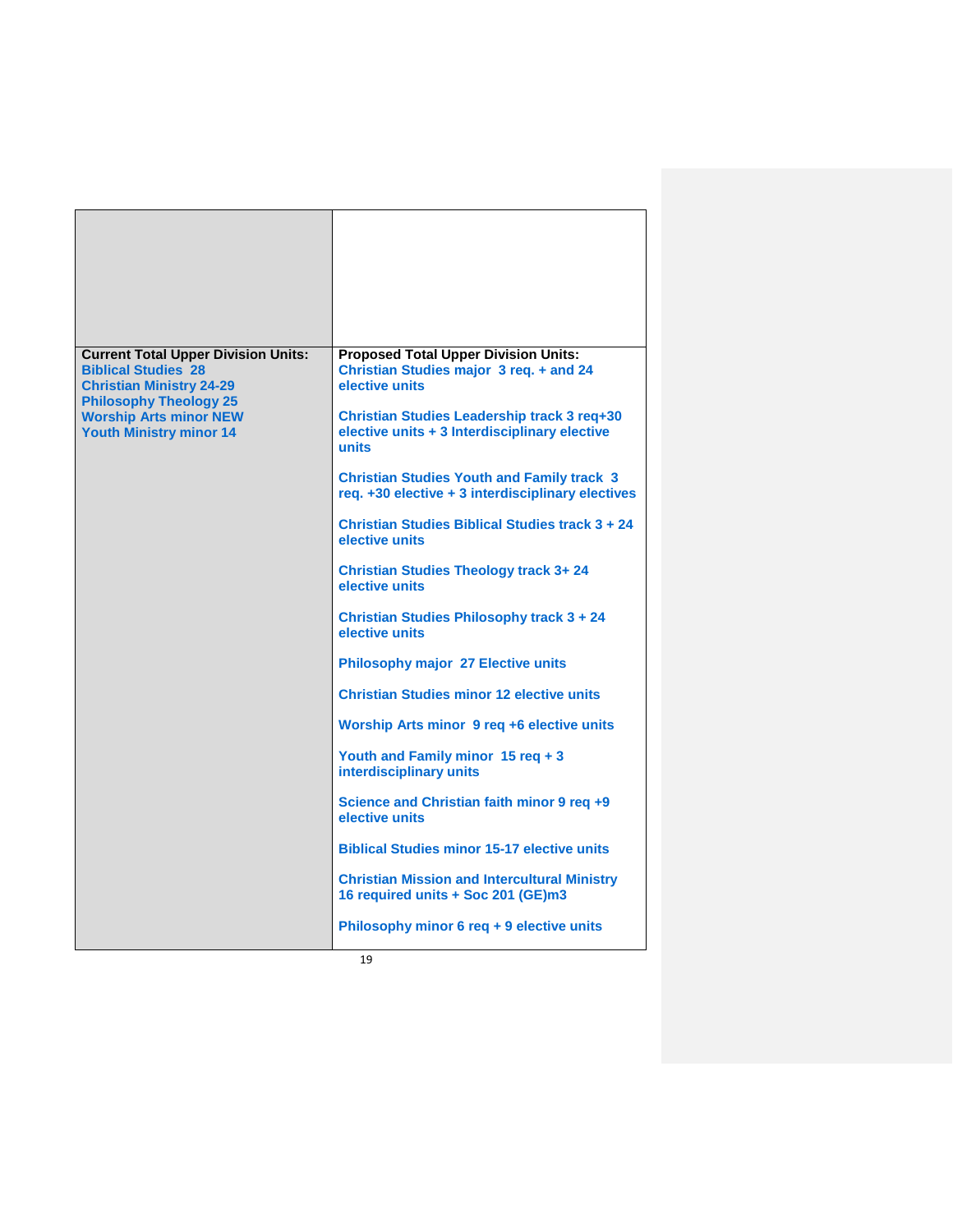| Current Elective Options (Highlight new | Proposed Elective Options (Highlight new or                                                                                           |
|-----------------------------------------|---------------------------------------------------------------------------------------------------------------------------------------|
| or revised classes in red.):            | revised classes in red.):                                                                                                             |
|                                         | <b>Christian Studies majors with elective options</b>                                                                                 |
|                                         | may choose from the following elective                                                                                                |
|                                         | options. Courses marked with an * are                                                                                                 |
|                                         | required for at least major or minor.                                                                                                 |
|                                         | *BIB 413 God's Story and God's People (3)                                                                                             |
|                                         | <b>BIB 314 Gender, Justice and Economics: Old</b><br><b>Testament Prophets and Wisdom Literature (3)</b>                              |
|                                         | BIB 378 Worship and Wisdom in a World of Suffering<br>and Injustice: Old Testament Psalms and Wisdom (3)                              |
|                                         | <b>BIB 301 Jesus and the Gospels: Four Portraits of the</b><br>One Christ (3)                                                         |
|                                         | BIB 302 The Letters of Paul: Faith and Hope<br><b>Communicated across Distance and Difference (3)</b>                                 |
|                                         | <b>BIB 335 New Testament Books and Early Churches:</b><br>The Faithfulness of God Proclaimed in Sermon, Letter<br>and Apocalypse. (3) |
|                                         | <b>BIB 410 Biblical Theology (3)</b>                                                                                                  |
|                                         | BIB 490 Special Studies in Bible (1-3)                                                                                                |
|                                         | *CMI 345 Enacting Worship (3)                                                                                                         |
|                                         | *CMI 415 The Church of the Nazarene: History and<br>Polity (3)                                                                        |
|                                         | THE 310 Christian Faith and the Natural Sciences (3)                                                                                  |
|                                         | THE 315 Christian and Religious Themes in Literature<br>(3)                                                                           |
|                                         | *THE 320 The World's Faith Traditions (3)                                                                                             |
|                                         | *THE 325 The Human Person and Theology and<br><b>Psychology (3)</b>                                                                   |
|                                         | *THE 330 Christ and the Church (3)                                                                                                    |
|                                         | THE 335 Christian Ethics (3)                                                                                                          |
|                                         | *THE 410 The Ministry and Sermons of John Wesley (3)                                                                                  |
|                                         | THE 415 Three Traditions of Protestant Theology (3)                                                                                   |
|                                         | <b>PHL 277 Logic and Critical Thinking (3)</b><br>PHL 301 Plato and Aristotle (3)                                                     |
|                                         | PHL 302 Descartes through Kant (3)                                                                                                    |
|                                         | *PHL 381 Ethics, Responsibility and Love (3)                                                                                          |
|                                         | PHL 321 Justice, Politics, and the Social World (3)                                                                                   |
|                                         | PHL 371 Education and the Ethical Life (3)                                                                                            |
|                                         | PHL 331 Existential Philosophy and Literature (3)<br>PHL 341 Philosophy and Art (3)                                                   |
|                                         | PHL 360 Philosophy and the Sciences (3)                                                                                               |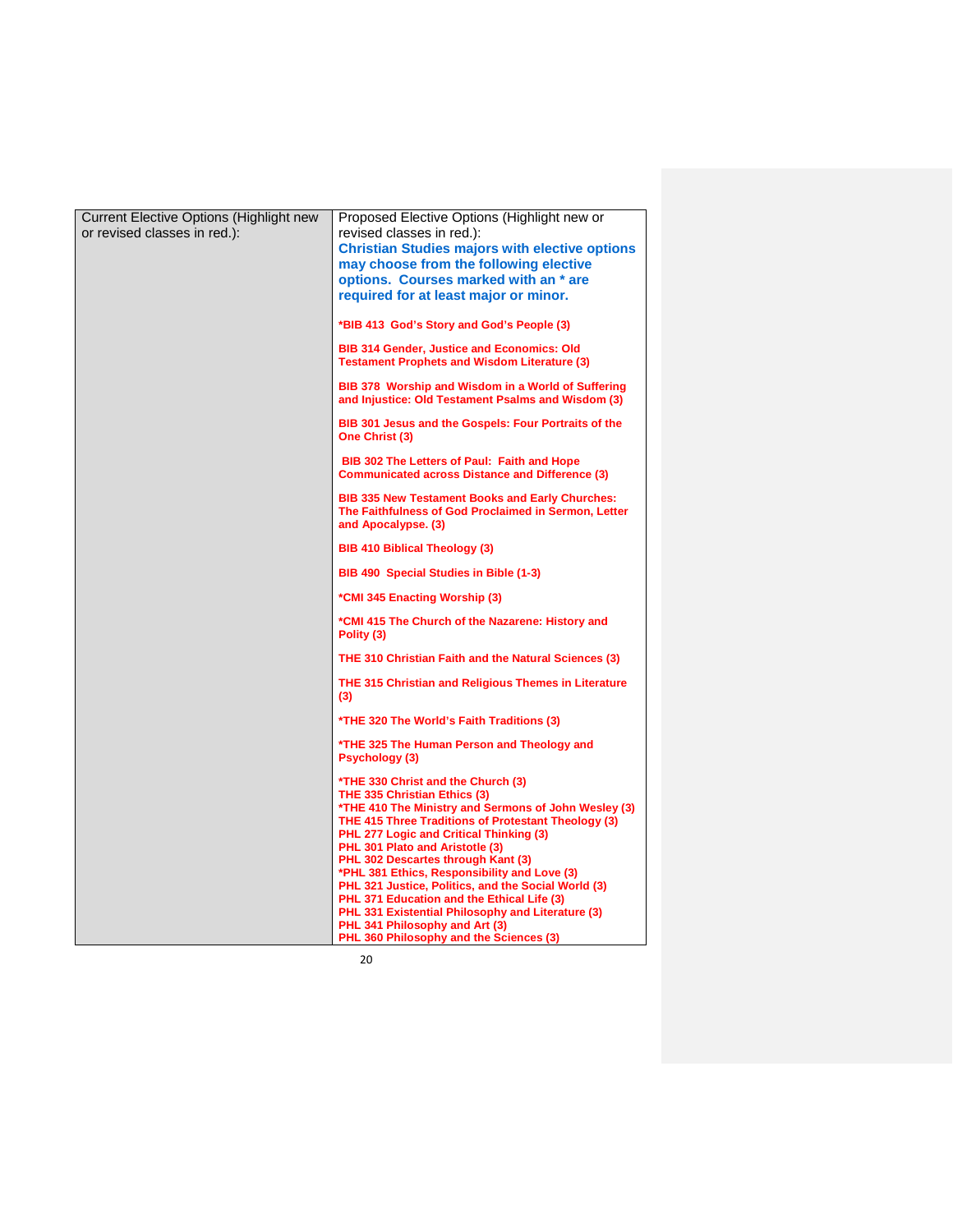|                                                           | PHL 380 Alienation, Transformation, and Reconciliation<br>in Film (3)<br>PHL 401 Contemporary Voices in Philosophy and<br>Ethics (3)<br>*PHL 411 The Search for Meaning Goodness, Being and<br>Truth (3)<br><b>Christian Studies--Leadership</b><br><b>Students must additionally take 3</b><br>interdisciplinary units from the following<br>elective options<br><b>MGT 212 Principles of Management 3</b><br><b>MGT 382 Entrepreneurship 3</b><br><b>MGT 470 Nonprofit Organizational Management 3</b><br><b>Christian Studies--Youth and Family must</b><br>additionally take 2-3 interdisciplinary units<br>from the following elective options<br>Soc 250 Sociology of the Family 3<br><b>FCS 310 Early Childhood Education 3</b><br><b>FCS 313 Adolescent Development 2</b><br>PSY 308 Developmental Psychology 4<br>PSY 321 Abnormal Psychology 3 |
|-----------------------------------------------------------|----------------------------------------------------------------------------------------------------------------------------------------------------------------------------------------------------------------------------------------------------------------------------------------------------------------------------------------------------------------------------------------------------------------------------------------------------------------------------------------------------------------------------------------------------------------------------------------------------------------------------------------------------------------------------------------------------------------------------------------------------------------------------------------------------------------------------------------------------------|
| <b>Current Total Required Elective</b><br><b>Units NA</b> | <b>Proposed Total Required Elective Units:</b><br><b>Major Electives</b><br><b>Christian Studies- General 24</b><br><b>Christian Studies-Biblical Studies 24</b><br><b>Christian Studies-Leadership 9</b><br><b>Christian Studies-Youth and Family 9</b><br><b>Christian Studies-Theology 24</b><br><b>Christian Studies-Philosophy 27</b><br><b>Interdisciplinary Electives</b><br><b>Christian Studies-Youth and Family major 3</b><br><b>Christian Studies-Leadership major 3</b><br><b>Worship Arts minor 3</b><br><b>Youth and Family minor 2-3</b>                                                                                                                                                                                                                                                                                                 |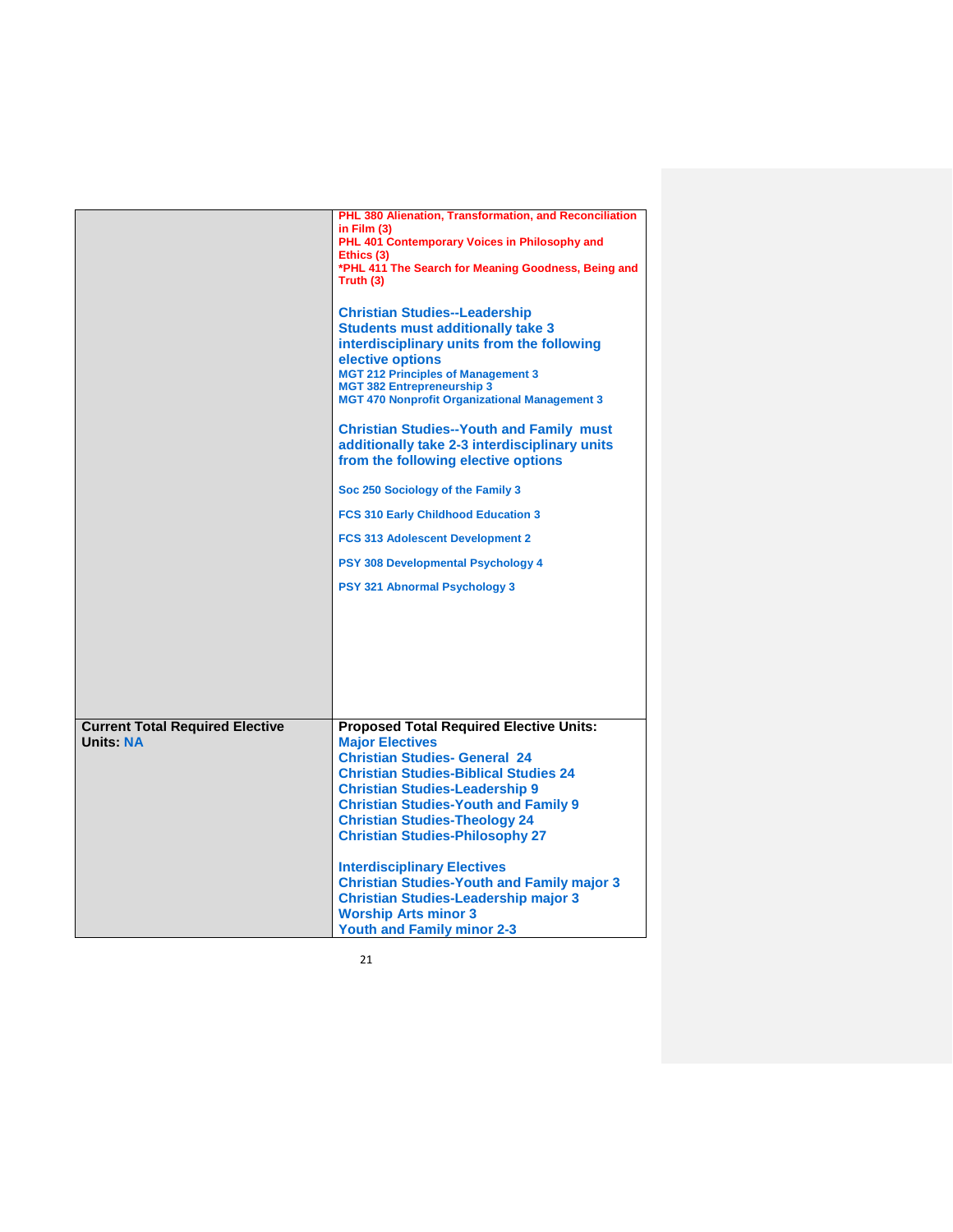|                                                                                                                                                                                                                                                                                                                                                                                                   | <b>Minor Electives</b><br><b>Christian Studies minor 12</b><br><b>Youth and Family minor 15</b><br><b>Biblical Studies minor 12</b><br><b>Worship Arts minor 6</b><br><b>Science and the Christian Faith 9</b><br><b>Philosophy 9</b><br><b>Christian Mission and Intercultural Studies 12</b><br>+3 GE (SOC 201)                                        |  |
|---------------------------------------------------------------------------------------------------------------------------------------------------------------------------------------------------------------------------------------------------------------------------------------------------------------------------------------------------------------------------------------------------|----------------------------------------------------------------------------------------------------------------------------------------------------------------------------------------------------------------------------------------------------------------------------------------------------------------------------------------------------------|--|
| Current Names and Course Titles of<br>Concentration #1 (if any-use additional<br>boxes for each concentration.):<br><b>Christian Ministry Youth</b><br><b>Concentration</b><br><b>CMI 210 Intro to Youth Ministry 3</b><br><b>CMI 220 Youth Ministry in Cont Culture 3</b>                                                                                                                        | Proposed Names and Course Titles of<br>Concentration #1 (if any-use additional boxes<br>for each concentration.):<br>See above for the Christian Ministry tracks.                                                                                                                                                                                        |  |
|                                                                                                                                                                                                                                                                                                                                                                                                   |                                                                                                                                                                                                                                                                                                                                                          |  |
| <b>Current Total Program Units:</b><br><b>Current program totals from catalog</b><br><b>Biblical Studies BA 47-48 units</b><br><b>Christian Ministry BA 47-49 units</b><br><b>Christian Ministry BA 47-52 units</b><br><b>Philosophy/Theology BA 36 units</b><br><b>Philosophy BA 33 units</b>                                                                                                    | <b>Proposed Total Program Units:</b><br>Christian Studies General major 39 + GE<br>Christian Studies Leadership major 48 + GE<br>Christian Studies Youth & Family 47-48 + GE<br><b>Christian Studies Biblical Studies 39 + GE</b><br><b>Christian Studies Theology 39+ GE</b><br><b>Christian Studies Philosophy 39 + GE</b><br>Philosophy major 34 + GE |  |
| <b>Children's Ministry minor 22 units</b><br><b>Philosophy minor 17-18 units</b><br><b>Youth Ministry minor 22 units</b>                                                                                                                                                                                                                                                                          | <b>Christian Studies minor 24 units</b><br>Youth and Family minor 20-22 units<br><b>Science and Christian Faith 18 units</b><br><b>Biblical Studies minor 20 units</b><br><b>Christian Mission and Intercultural Ministry</b><br>minor 18 units (3 from SOC 201)<br><b>Worship Arts minor 17 units</b><br><b>Philosophy minor 18 units</b>               |  |
| Current Notes (if any) at the bottom of<br>program catalog copy: None                                                                                                                                                                                                                                                                                                                             | Proposed Notes (if any) at the bottom of program<br>catalog copy: None                                                                                                                                                                                                                                                                                   |  |
| Section C-2-Course Changes: Proposals for course elimination should complete the<br>shaded (left) side only, proposals for course addition should complete the unshaded (right)<br>side only, and proposals for program or course revision should complete both sides of<br>Section B. Proposals involving only course additions, eliminations or revisions should<br>complete only this section. |                                                                                                                                                                                                                                                                                                                                                          |  |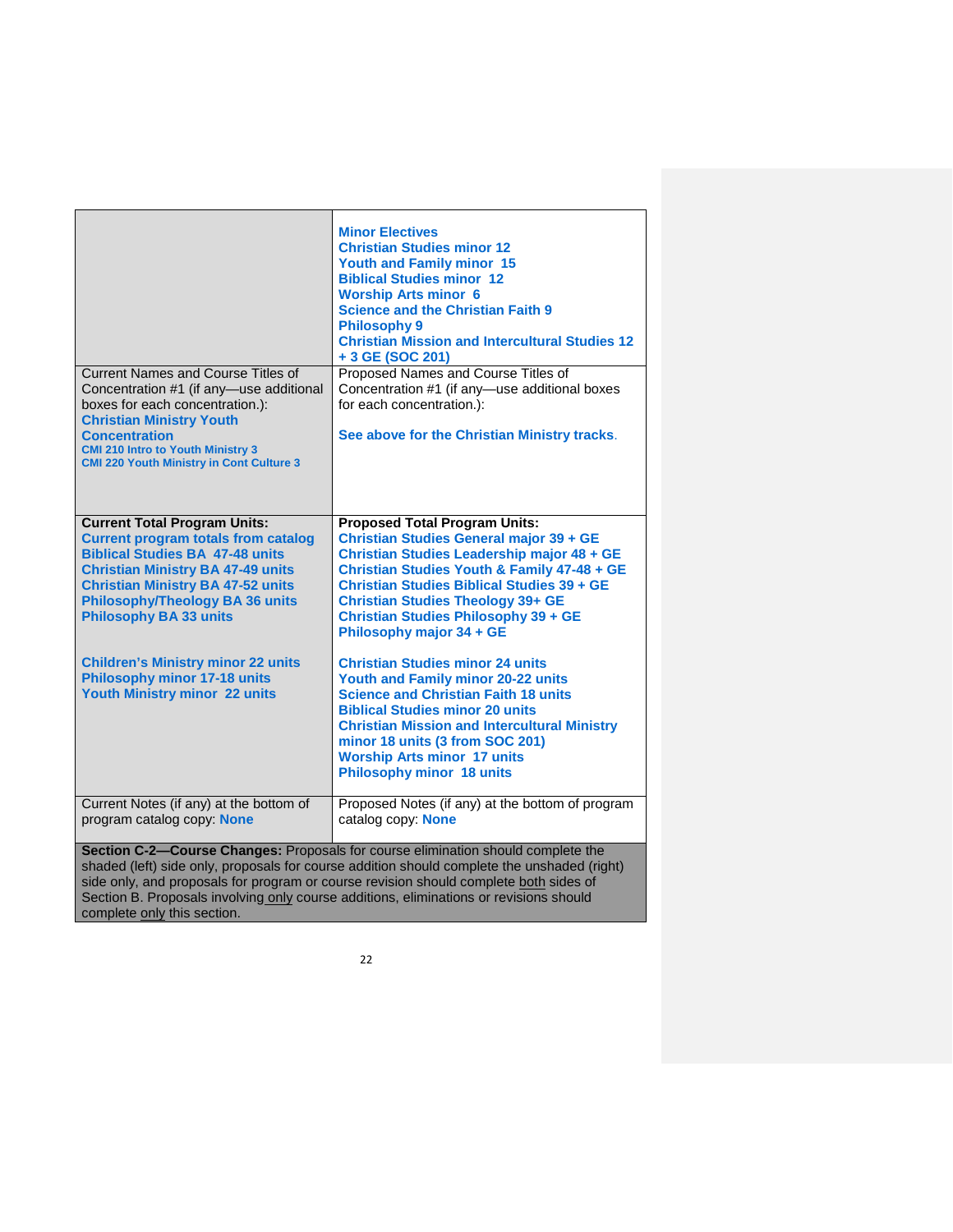| Current course code and description<br>(including units, prerequisites and grade                                                                                                                                                                                                                                                                                                                                                                                                                                                                                                                                                                                                                                                                                                                                                      | Proposed new course code and description<br>(including units, course learning outcomes,                                                                                                                                                                                                                                                                                                                                                                                                             |
|---------------------------------------------------------------------------------------------------------------------------------------------------------------------------------------------------------------------------------------------------------------------------------------------------------------------------------------------------------------------------------------------------------------------------------------------------------------------------------------------------------------------------------------------------------------------------------------------------------------------------------------------------------------------------------------------------------------------------------------------------------------------------------------------------------------------------------------|-----------------------------------------------------------------------------------------------------------------------------------------------------------------------------------------------------------------------------------------------------------------------------------------------------------------------------------------------------------------------------------------------------------------------------------------------------------------------------------------------------|
| type): The following course numbers                                                                                                                                                                                                                                                                                                                                                                                                                                                                                                                                                                                                                                                                                                                                                                                                   | prerequisites and grade type): The following                                                                                                                                                                                                                                                                                                                                                                                                                                                        |
| and descriptions are from the current                                                                                                                                                                                                                                                                                                                                                                                                                                                                                                                                                                                                                                                                                                                                                                                                 | course number and descriptions are                                                                                                                                                                                                                                                                                                                                                                                                                                                                  |
| course catalog                                                                                                                                                                                                                                                                                                                                                                                                                                                                                                                                                                                                                                                                                                                                                                                                                        | proposed. When possible the new                                                                                                                                                                                                                                                                                                                                                                                                                                                                     |
|                                                                                                                                                                                                                                                                                                                                                                                                                                                                                                                                                                                                                                                                                                                                                                                                                                       | descriptions are across from the old                                                                                                                                                                                                                                                                                                                                                                                                                                                                |
|                                                                                                                                                                                                                                                                                                                                                                                                                                                                                                                                                                                                                                                                                                                                                                                                                                       | descriptions covering similar content. This                                                                                                                                                                                                                                                                                                                                                                                                                                                         |
|                                                                                                                                                                                                                                                                                                                                                                                                                                                                                                                                                                                                                                                                                                                                                                                                                                       | means new courses are not in numerical                                                                                                                                                                                                                                                                                                                                                                                                                                                              |
|                                                                                                                                                                                                                                                                                                                                                                                                                                                                                                                                                                                                                                                                                                                                                                                                                                       | order.                                                                                                                                                                                                                                                                                                                                                                                                                                                                                              |
| <b>BIB Courses for Elimination/Alteration</b>                                                                                                                                                                                                                                                                                                                                                                                                                                                                                                                                                                                                                                                                                                                                                                                         | <b>New BIB Courses</b>                                                                                                                                                                                                                                                                                                                                                                                                                                                                              |
| BIB 240 Interpreting the Bible 3<br>This course introduces the student to the<br>disciplines of biblical interpretation that have<br>been employed from the period of early Jewish<br>and Christian exegesis though the burgeoning of<br>modern and postmodern approaches to the<br>biblical literature. Serving as an extension of and<br>transition from the introductory courses in<br>biblical literature, this course provides the<br>student with more advanced exegetical skills,<br>methods, and techniques to apply in academic<br>and pastoral study of the Bible. Emphasis is<br>given to the methods and tools needed for such<br>study. the course intentionally takes account of<br>both traditional and non-traditional methods of<br>reading the biblical literature. Prerequisite(s):<br><b>BIB 101 and BIB 102.</b> | BIB 240 Reading Scripture Faithfully (3- Core)<br>An exploration of the methods and approaches for engaging the<br>Bible faithfully in relationship to Christian faith and practice; its<br>nature, context, and origins; and its reception in global contexts,<br>with attention to justice, gender, race, and class. Offered<br>annually.                                                                                                                                                         |
| BIB 301 Jesus and the Synoptic Gospels 3<br>A study of the origins, content, and theological<br>perspectives of the synoptic Gospels.<br>Prerequisite(s): BIB 102.<br><b>BIB 302 Early Christianity in Paul's Churches 3</b>                                                                                                                                                                                                                                                                                                                                                                                                                                                                                                                                                                                                          | BIB 301 Jesus and the Gospels: Four Portraits of the One Christ<br>(3) A study of the content, theological perspectives,<br>relationships, and reception of the canonical Gospels. This class<br>asks the driving questions: Who is Jesus? How do the Gospels<br>reveal the life, ministry, and death of Jesus? The heart of the<br>course is growing in understanding of and reverence for the<br>Christ of history and faith. Offered alternate years. Prerequisite:<br>Either BIB 101 or BIB 102 |
| A study of the presentation of Paul in the Acts<br>of the Apostles, the theology of Paul, and the<br>Pauline literature. Prerequisite(s):<br><b>BIB 102.</b>                                                                                                                                                                                                                                                                                                                                                                                                                                                                                                                                                                                                                                                                          | BIB 302 The Letters of Paul: Faith, Hope, and Love across<br>Distance and Difference (3)<br>How do followers of Christ live in step with the Holy Spirit? A<br>study of Paul's letters to far-flung churches around the ancient<br>Mediterranean, most of which he founded and nurtured as a                                                                                                                                                                                                        |
| The following 3 course combined in the new<br><b>BIB 335</b>                                                                                                                                                                                                                                                                                                                                                                                                                                                                                                                                                                                                                                                                                                                                                                          | missionary pastor. Offered alternate years. Prerequisite: Either<br><b>BIB 101 or BIB 102</b>                                                                                                                                                                                                                                                                                                                                                                                                       |
| BIB 305 Luke-Acts 3<br>A study of the origins, content, and theological<br>perspectives of the gospel of Luke and the Acts<br>of the Apostles. Prerequisite(s): BIB 102.                                                                                                                                                                                                                                                                                                                                                                                                                                                                                                                                                                                                                                                              | BIB 335 New Testament Books and Early Churches: The<br>Faithfulness of God Proclaimed in Sermon, Letter, and<br>Apocalypse (3) This course studies the New Testament books                                                                                                                                                                                                                                                                                                                          |
|                                                                                                                                                                                                                                                                                                                                                                                                                                                                                                                                                                                                                                                                                                                                                                                                                                       | 23                                                                                                                                                                                                                                                                                                                                                                                                                                                                                                  |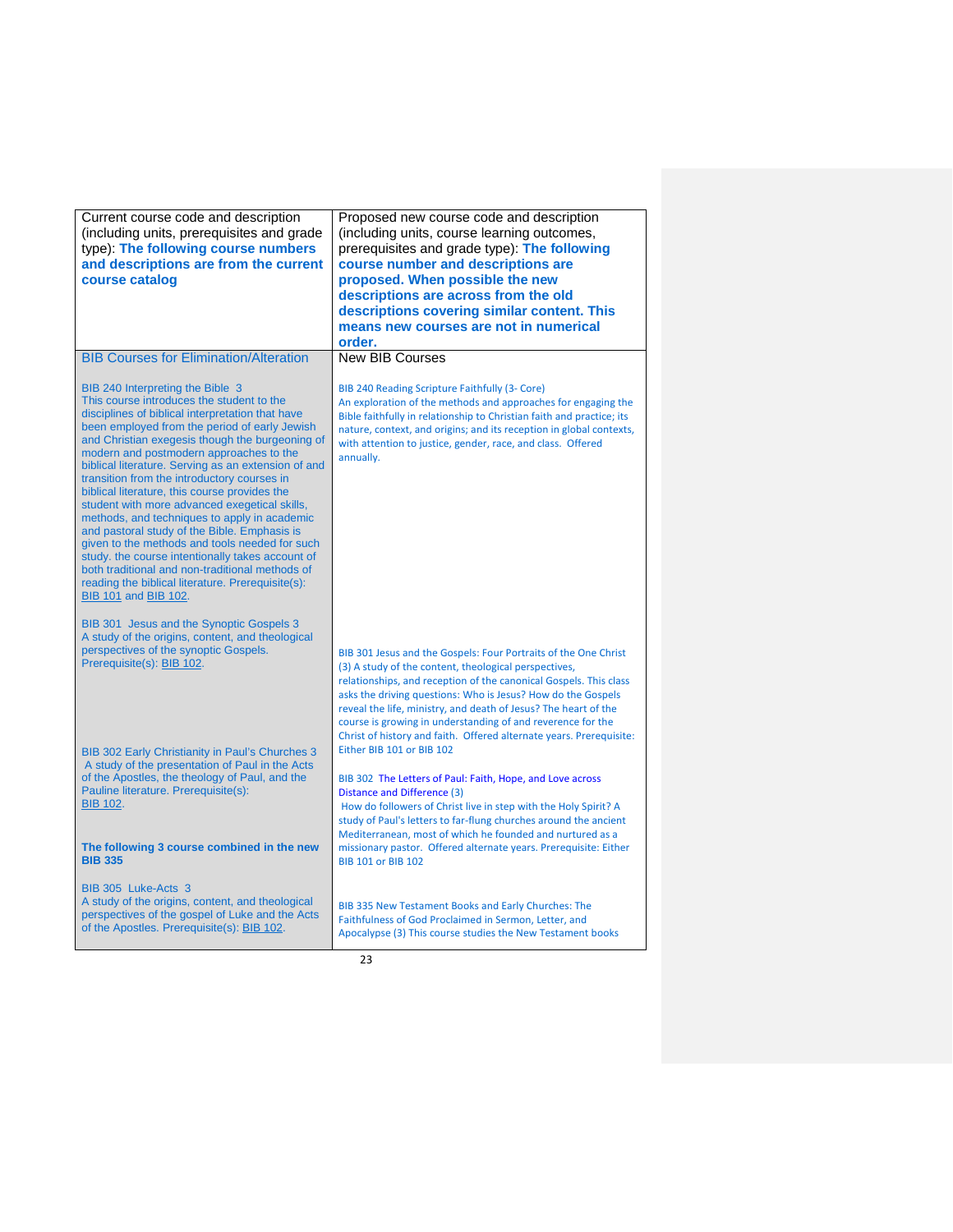| <b>BIB 404 The Catholic Letters 3</b><br>A study of Hebrews, James, 1 Peter, 2 Peter,<br>and Jude in their early Christian setting.<br>Prerequisite(s): BIB 101, BIB 102, BIB 240.<br><b>BIB 403 Johannine Literature 3</b><br>A study of the Johannine literature (Gospel,<br>Letters, and Apocalypse) in relation to its social<br>setting and content, and its theological<br>significance of the development of early<br>Christianity.<br>Prerequisite(s): <b>BIB 101</b> , <b>BIB 102</b> , <b>BIB 240</b> . | about and addressed to the general church--Acts, Hebrews, the<br>Catholic Epistles, the Johannine Epistles, and/or<br>Revelation-and focuses in on a particular portion of these<br>books. What are the varieties of expressions of faithfulness<br>to God and God's own faithfulness expressed in early<br>Christian churches? How do these foster the diversity of<br>Christian communities today? Offered alternate years.<br>Prerequisite: Either BIB 101 or BIB 102 |
|-------------------------------------------------------------------------------------------------------------------------------------------------------------------------------------------------------------------------------------------------------------------------------------------------------------------------------------------------------------------------------------------------------------------------------------------------------------------------------------------------------------------|--------------------------------------------------------------------------------------------------------------------------------------------------------------------------------------------------------------------------------------------------------------------------------------------------------------------------------------------------------------------------------------------------------------------------------------------------------------------------|
| <b>BIB 307 Biblical Theology 4</b><br>A study of the major theological themes of the<br>Christian Scriptures in relation to Christian faith<br>and practice. Prerequisite(s): BIB 101 or BIB<br>102.<br><b>BIB 314 The Old Testament Prophets 3</b><br>A study of the prophetic phenomena in the Old<br>Testament, setting each book in its historical                                                                                                                                                            | BIB 410 Biblical Theology (3)<br>A study of the major theological themes of the Christian<br>Scriptures in relation to Christian faith and practice. Offered<br>alternate years. Prerequisite: Either BIB 101 or BIB 102                                                                                                                                                                                                                                                 |
| and canonical context.<br>Prerequisite(s): BIB 101.                                                                                                                                                                                                                                                                                                                                                                                                                                                               | BIB 314 Old Testament Prophets and the Holy Imagination:<br>Power, Gender, Justice, and Economics(3)<br>A study of the prophetic phenomena in the Old Testament,<br>setting each book in its historical and canonical context, with<br>attention to how these books speak to ancient and<br>contemporary issues related to power, gender, justice, and<br>economics. Offered alternate years. Prerequisite: Either BIB 101                                               |
| <b>BIB 378 Old Testament Poetry and Wisdom 3</b><br>A study of the development of wisdom literature                                                                                                                                                                                                                                                                                                                                                                                                               | or BIB 102                                                                                                                                                                                                                                                                                                                                                                                                                                                               |
| from its ancient Near Eastern antecedents to<br>second century Judaism and Christianity.<br>Prerequisite(s): <b>BIB 101</b> .                                                                                                                                                                                                                                                                                                                                                                                     | BIB 378 The Old Testament Psalms and Wisdom Literature<br>Worship and Wisdom in a World of Suffering and Injustice: (3) A<br>study of the psalms and wisdom literature from their ancient<br>Near Eastern antecedents to second century Judaism and<br>Christianity, with attention to the ongoing realities of grief,<br>suffering, and injustice in the world. Prerequisite: Either BIB 101                                                                            |
| <b>BIB 413 Old Testament Narrative and Law 3</b><br>An exegetical and theological study of Old<br><b>Testament narrative and legal materials</b><br>(Pentateuch, Deuteronomistic History, various                                                                                                                                                                                                                                                                                                                 | or BIB 102                                                                                                                                                                                                                                                                                                                                                                                                                                                               |
| writings) that introduces their basic content,<br>movement, context, and significance. Attention                                                                                                                                                                                                                                                                                                                                                                                                                  | BIB 413 The Old Testament Torah and Israel's History: God's Story<br>and God's People (3)                                                                                                                                                                                                                                                                                                                                                                                |
| also is paid to biblical and archaeological data<br>related to the origins of Israel and its literature.                                                                                                                                                                                                                                                                                                                                                                                                          | An exegetical and theological study of Old Testament narrative                                                                                                                                                                                                                                                                                                                                                                                                           |
| Prerequisite(s): <b>BIB 101, BIB 102, BIB 240.</b>                                                                                                                                                                                                                                                                                                                                                                                                                                                                | and legal materials (Pentateuch, Deuteronomistic History,<br>various writings) that introduces their basic content, movement,                                                                                                                                                                                                                                                                                                                                            |
| <b>BIB 477 The Literature of Second Temple</b><br>Judaism 3                                                                                                                                                                                                                                                                                                                                                                                                                                                       | context, and significance. Attention also is paid to biblical and<br>archaeological data related to the origins of Israel and its                                                                                                                                                                                                                                                                                                                                        |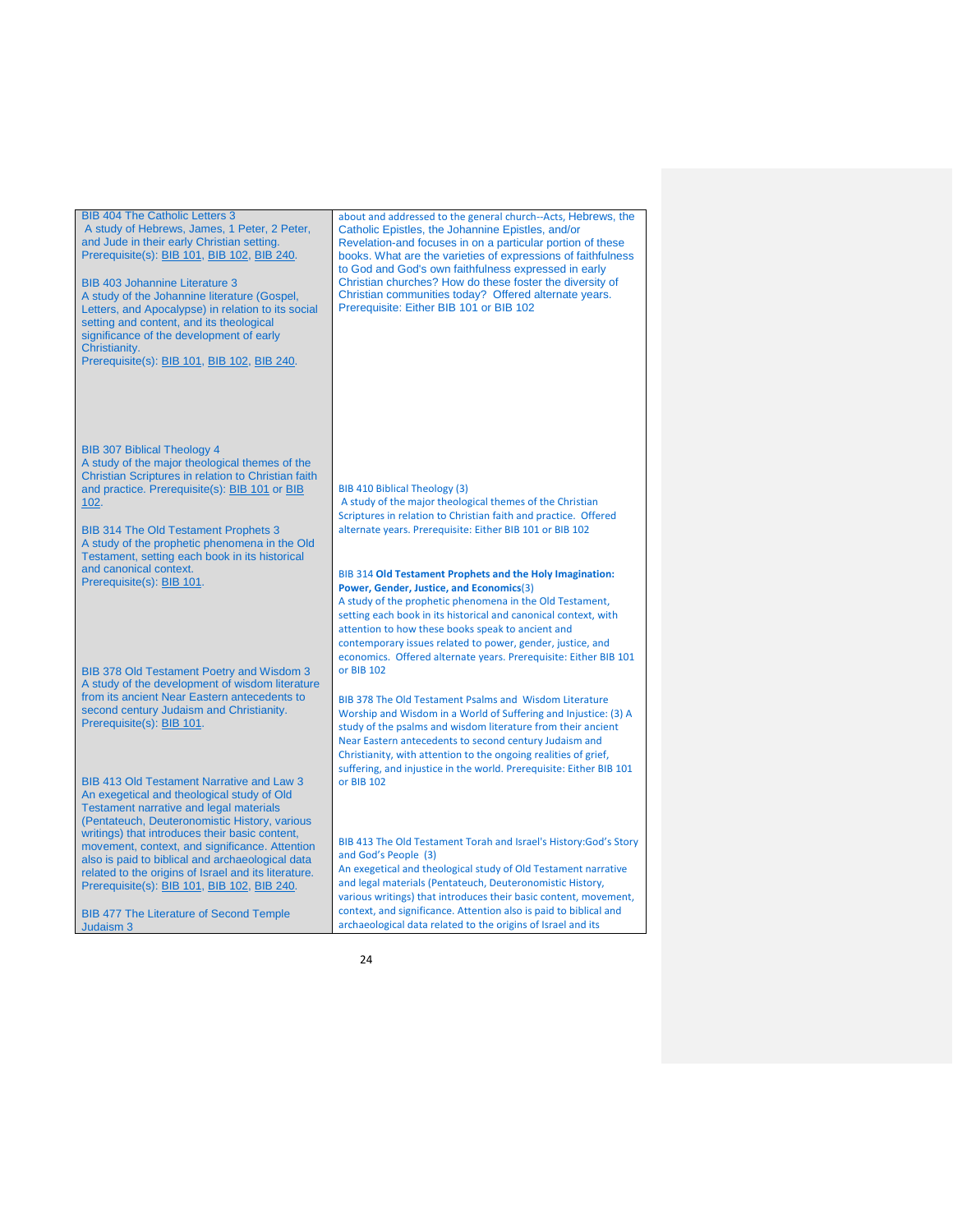| A study of selected literature and themes in the<br>period of second temple Judaism such as the<br>Dead Sea Scrolls and apocalyptic literature.<br>Prerequisite(s): BIB 101, BIB 102, BIB 240.                                                                                                                  | literature. Offered alternate years. Prerequisite: Either BIB 101<br>or BIB 102                                                                                                                                                                                          |  |
|-----------------------------------------------------------------------------------------------------------------------------------------------------------------------------------------------------------------------------------------------------------------------------------------------------------------|--------------------------------------------------------------------------------------------------------------------------------------------------------------------------------------------------------------------------------------------------------------------------|--|
| <b>BIB 495</b><br>Advanced study in a topic in Bible. May be<br>repeated up to a total of 6 units. Prerequisite(s):<br>BIB 101, BIB 102, either BLA 205, BLA 206 or<br>BLA 207, BLA 208 and BLA 337, and<br>permission of instructor.                                                                           |                                                                                                                                                                                                                                                                          |  |
| <b>Biblical Language Courses BLA</b>                                                                                                                                                                                                                                                                            | BIB 495 Seminar in Biblical Literature (3)<br>Advanced study in a topic in the Bible. May be repeated up to a<br>total of 6 units. Offered alternate year. Prerequisite: Either BIB<br>101 or BIB 102                                                                    |  |
| <b>BLA Essentials of Greek II</b><br>BLA 205 Biblical Hebrew I (4) An introductory<br>study of the syntax and vocabulary of biblical<br>Hebrew, with Old Testament readings along with<br>an introduction to the tools and methods of<br>exegesis.                                                              | BIB 490 Special Studies in Bible (1-3) An investigation of a topic in<br>biblical studies not otherwise covered in the curriculum. May be<br>repeated to a total of six units. Prerequisite(s): Consent of the<br>dean of the School of Theology and Christian Ministry. |  |
| BLA 206 Biblical Hebrew II (4) An introductory                                                                                                                                                                                                                                                                  | <b>Biblical Language Courses HEB/GRK</b>                                                                                                                                                                                                                                 |  |
| study of the syntax and vocabulary of biblical<br>Hebrew, with Old Testament readings along with<br>an introduction to the tools and methods of<br>exegesis.                                                                                                                                                    | HEB 205 Biblical Hebrew I (4) An introductory study of the syntax<br>and vocabulary of biblical Hebrew, with Old Testament readings<br>along with an introduction to the tools and methods of exegesis.<br><b>Offered annually</b>                                       |  |
| BLA 207 Essentials of Greek II (GE) 3<br>A linguistic approach to the language of the New<br>Testament providing students with sufficient<br>knowledge to read selected passages from the<br>Greek NT with the use of a grammar and<br>lexicon.                                                                 | HEB 206 Biblical Hebrew II (4) An introductory study of the<br>syntax and vocabulary of biblical Hebrew, with Old Testament<br>readings along with an introduction to the tools and methods of<br>exegesis. Offered annually                                             |  |
| BLA 208 Essentials of Greek II (GE) 3 A<br>linguistic approach to the language of the New<br>Testament providing students with sufficient<br>knowledge to read selected passages from the<br>Greek NT with the use of a grammar and<br>lexicon.<br><b>BLA 337 Exegesis of Greek New Testament I</b><br>$(GE)$ 3 | GRK 207 Essentials of Greek II (GE) 4<br>A linguistic approach to the language of the New Testament<br>providing students with sufficient knowledge to read selected<br>passages from the Greek NT with the use of a grammar and<br>lexicon.                             |  |
|                                                                                                                                                                                                                                                                                                                 | GRK 208 Essentials of Greek II (GE) 4<br>A linguistic approach to the language of the New Testament<br>providing students with sufficient knowledge to read selected                                                                                                     |  |
| 25                                                                                                                                                                                                                                                                                                              |                                                                                                                                                                                                                                                                          |  |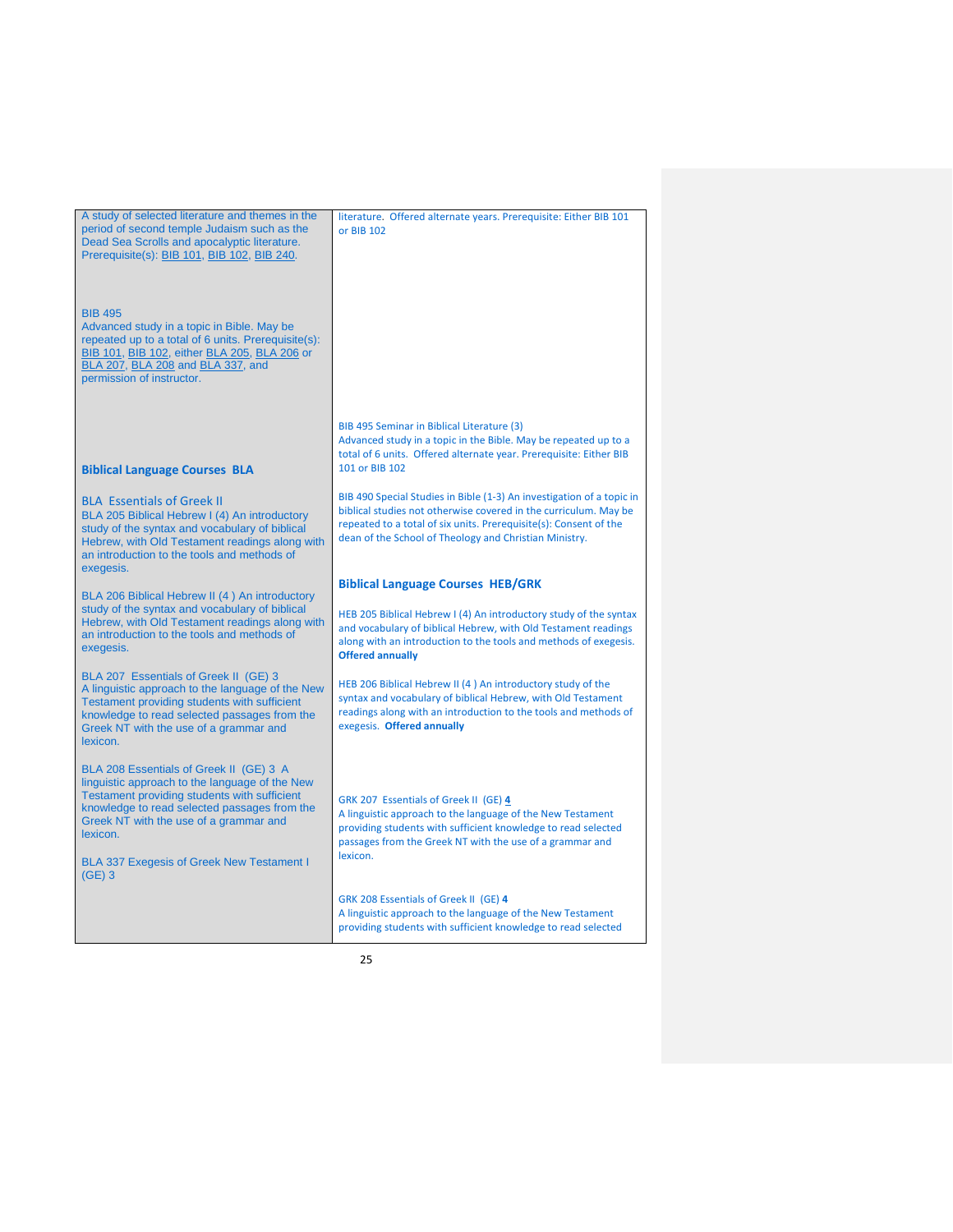| <b>Christian Ministry Courses CMI</b>                                                               | passages from the Greek NT with the use of a grammar and                                                                           |  |
|-----------------------------------------------------------------------------------------------------|------------------------------------------------------------------------------------------------------------------------------------|--|
| CMI150 - Introduction to Ministry (2)                                                               | lexicon.                                                                                                                           |  |
| An orientation course for those contemplating                                                       |                                                                                                                                    |  |
| special areas of Christian service, providing insight                                               | <b>Dropped</b>                                                                                                                     |  |
| into ministry from biblical thought, church history,                                                |                                                                                                                                    |  |
| theology and contemporary Christian movements.<br>Attention is given to the importance of women and |                                                                                                                                    |  |
| ethnic issues in ministry.                                                                          |                                                                                                                                    |  |
|                                                                                                     |                                                                                                                                    |  |
| The following 3 courses were combined to create                                                     |                                                                                                                                    |  |
| <b>CMI 425</b>                                                                                      |                                                                                                                                    |  |
| CMI160 - Introduction to Christian Education (2)                                                    | <b>Christian Ministry Courses CMI</b>                                                                                              |  |
| An introduction to the skills and knowledge required                                                |                                                                                                                                    |  |
| to organize a Christian education program in the                                                    | CMI 155 CMI Christian Formation and Ministry (3-Core)                                                                              |  |
| local church.                                                                                       | What is ministry? How are all Christian called to discipleship,<br>faith formation, and service? What does the Christian tradition |  |
|                                                                                                     | require from those granted authority of oversight in the Church?                                                                   |  |
| CMI200 - Christian Education of Children (3)                                                        | Students will learn the various roles and offices of the church, to                                                                |  |
| An introduction to the spiritual needs and                                                          | practice and teach others the classic Christian disciplines as a                                                                   |  |
| development of the child; emphasis on the use of<br>methods at specific age levels and the          | means of grace, and the importance of theological reflection for                                                                   |  |
| administration of the program for children.                                                         | ministry. Offered annually                                                                                                         |  |
| Prerequisite(s): CMI150 and BIB101 or BIB102                                                        |                                                                                                                                    |  |
|                                                                                                     |                                                                                                                                    |  |
| CMI210 - Introduction to Youth Ministry (3)                                                         | CMI 425 Youth and Family Ministry (3)                                                                                              |  |
| A study of the characteristics and spiritual needs of                                               | How do we lead so that children and youth will follow Christ?                                                                      |  |
| youth, practical factors involved with youth ministry,                                              | How are the gifts of the young employed in mission? How does                                                                       |  |
| including resources for programming and                                                             | the church equip families to support faith? The course will<br>examine recent sociological studies of emergent adulthood and       |  |
| discipleship.                                                                                       | look at ministry practices designed to sustain the long term                                                                       |  |
| Prerequisite(s): CMI150 and BIB101 or BIB102                                                        | witness of the church through intergenerational ministries.                                                                        |  |
|                                                                                                     | Offered alternate years. Prerequisite: CMI 150 Christian                                                                           |  |
| CMI220 - Youth Ministry in Contemporary Culture<br>(3)                                              | <b>Formation and Ministry</b>                                                                                                      |  |
| An in-depth analysis of issues facing contemporary                                                  |                                                                                                                                    |  |
| youth, with an examination of leadership models                                                     |                                                                                                                                    |  |
| and appropriate methods to facilitate effective week                                                | CMI 340 Foundations for the Practice of Youth Ministry (3)                                                                         |  |
| to week ministry with youth.                                                                        | Students will explore approaches to discipleship ministries for                                                                    |  |
| Prerequisite(s): CMI150 and BIB101 or BIB102                                                        | youth in the local church and parachurch organizations.                                                                            |  |
|                                                                                                     |                                                                                                                                    |  |
| CMI300 - Preaching (3)                                                                              |                                                                                                                                    |  |
| An introduction to the preparation and delivery of                                                  |                                                                                                                                    |  |
| sermons. Includes laboratory experience.                                                            |                                                                                                                                    |  |
| Prerequisite(s): COM100, CMI150 and THE250                                                          |                                                                                                                                    |  |
|                                                                                                     |                                                                                                                                    |  |
|                                                                                                     |                                                                                                                                    |  |
|                                                                                                     |                                                                                                                                    |  |
| CMI320 - Administration and Leadership (2)                                                          |                                                                                                                                    |  |
| An introduction to the organizational skills and                                                    |                                                                                                                                    |  |
| knowledge required in pastoral ministry.                                                            |                                                                                                                                    |  |
| Prerequisite(s): CMI150 and THE250                                                                  | CMI 300 Teaching and Preaching the Bible (3)                                                                                       |  |
|                                                                                                     | Students will examine the the teaching and preaching offices of                                                                    |  |
|                                                                                                     | the Church. Students will learn how the essentials of biblical                                                                     |  |
|                                                                                                     |                                                                                                                                    |  |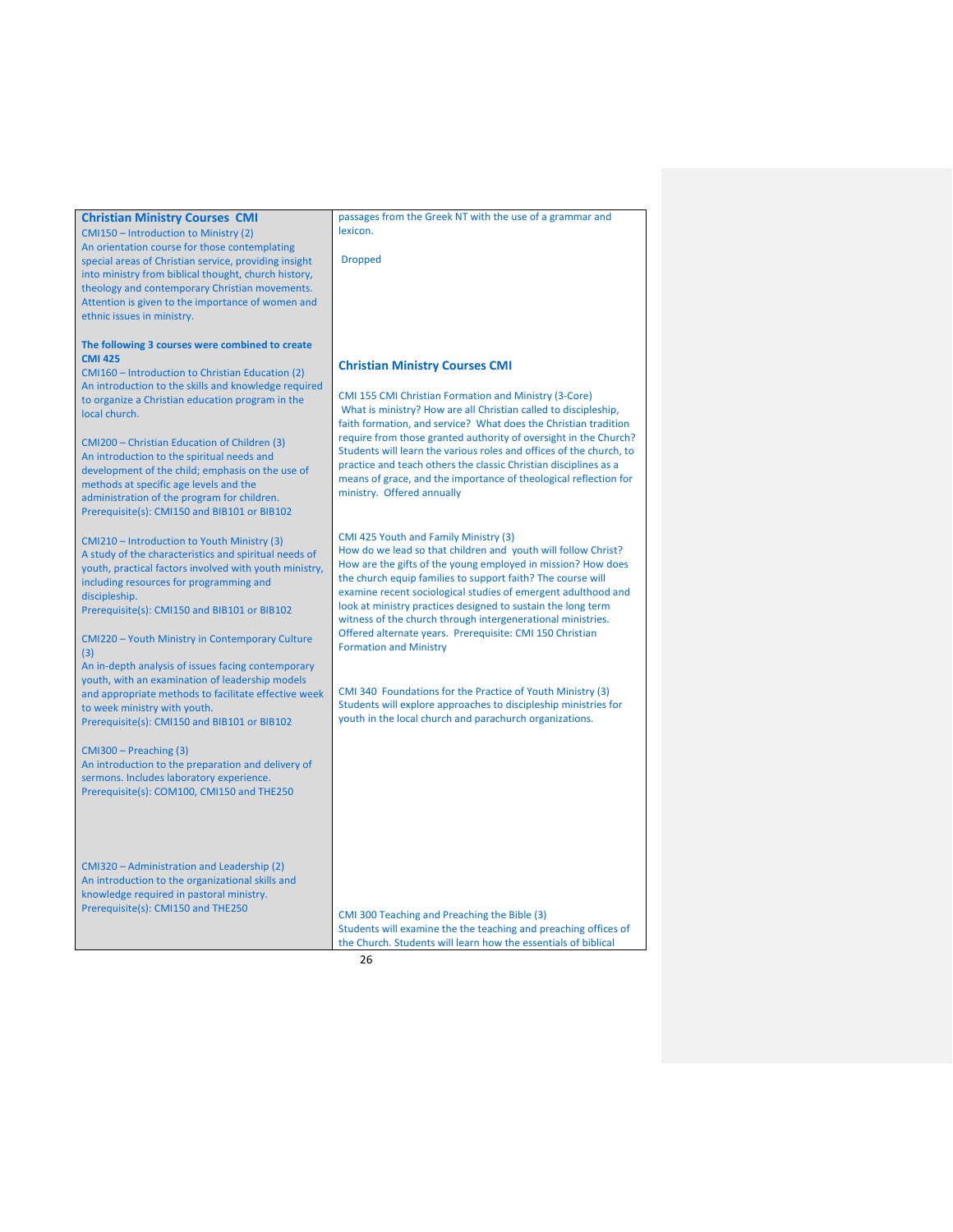CMI 330 – Pastoral Care and Counseling (2) A study of pastoral care and leadership and their biblical, historical and theological foundations in relation to their contemporary expressions. Prerequisite(s): CMI150 and THE250 CMI 350 – Evangelism and Cross-Cultural Ministry (3) A study of the biblical, historical and theological foundations of evangelism, missions, and church growth in relation to their contemporary expressions. Prerequisite(s): CMI150 and THE250 CMI 387 – Internship (1-4) Supervised training in ministry, designed to help the student correlate classroom experiences with the practice of ministry. May be repeated up to a total of six units. Graded Credit/No Credit. Prerequisite(s): BIB101 or BIB102 and consent of instructor. CMI 400 – Christian Worship (3) A study of the practice of worship and its biblical, historical and theological foundations in relation to its contemporary expressions, with special attention to the sacraments, Christian rituals, and the liturgical year. Prerequisite(s): CMI150 and THE250 and an understanding of the "social location" of the local congregation for effective teaching and preaching. Offered alternate years. Prerequisite: CMI 150 CMI 410 Leading in Ministry (3) How do Christians lead and equip others to further God's purposes? Attention is given to administration, team building, conflict resolution, and a biblical understanding of gifts, ministry roles and functions. The course also examines the pressures of ministry and the changing structures and forms of the church in American society. Offered alternate years. Prerequisite: CMI 150 Christian Formation and **Ministry** CMI 325 Christian Care of Souls (3) What is Christian Care? What did the early church mean by the "care of souls"? The course will explore the intersection between discipleship and pastoral care and its relation to and divergence from psychological counseling. Emphases will be given to multi-generational and congregationally-based ways for spiritual nurture and care of individuals and families in need. Special attention will be given to spiritual direction and lay-led ministries. Offered alternate years. Prerequisite: CMI 150 Christian Formation and Ministry CMI 330 Church as Witness in the World (3) What is the nature and mission of the church? The course explores biblical assumptions of missional theology and the social and contextual issues of a local congregation as they relate to evangelism, missions, social witness, and justice-making. Offered alternate years. Prerequisite: CMI 150 Christian Formation and Ministry CMI 450 Internship (3) Supervised on-site ministry to help students integrate theory and classroom experience with the practice of ministry. May be repeated up to a total of six units. Graded Credit/No Credit. BIB 101 or BIB 102 and CMI 150 and consent of instructor. CMI 400 The Christian Gathering: Scripture, Baptism, and Eucharist (3) The most fundamental practice of the Christian tradition, from Jesus and the twelve, involves gathering in a particular spatial location. This course will examine two traditions of gathering: the Ministry of the Word and the Ministry of the Table. The course will examine varied worship traditions arising out of the different understandings and historic periods of the church. The course will emphasize the different manifestations of historical Christian practices like the church year, baptism, funerals, and the Lord's Supper and how to oversee these practices in

interpretation (hermeneutics and exegetical method), theology,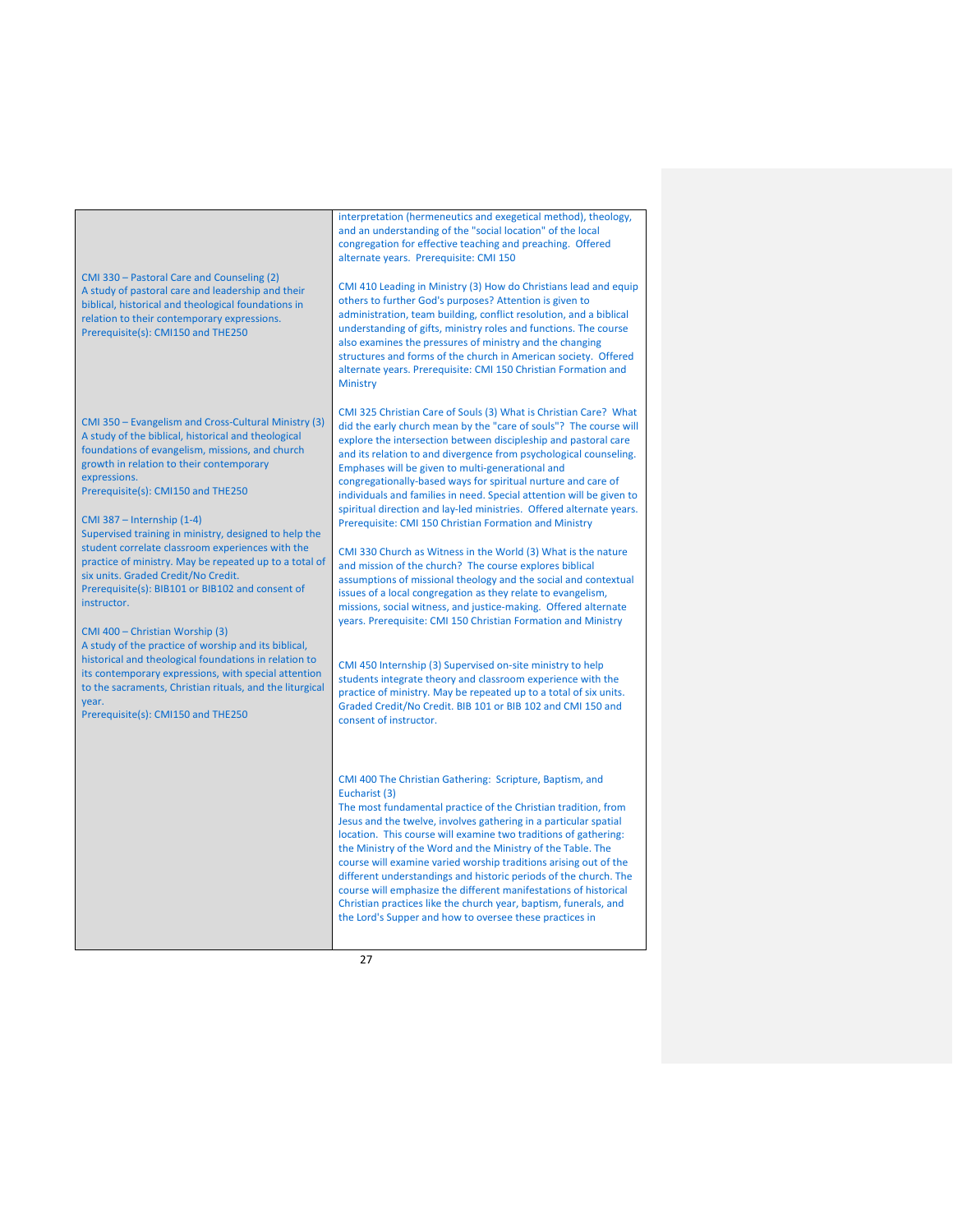| CMI490 - Special Studies in Christian Ministry (1-3)<br>An investigation of a topic in Christian ministries not<br>otherwise covered in the curriculum. May be<br>repeated to a total of six units.<br>Prerequisite(s): Consent of the deal of the School of<br>Theology and Christian Ministry.<br><b>Church History</b><br>CHU104 - Nazarene Church History and Polity (3)<br>A study of the history, polity, articles of faith and<br>Manual of the Church of the Nazarene. Attention is<br>given to the importance of women and ethnic issues<br>in ministry. | alternative traditions. Offered alternate years .Prerequisite: CMI<br>150 Christian Formation and Ministry<br>CMI 345 Enacting Worship (3)<br>How do good theology, sound scriptural understanding and<br>sustaining pastoral care become enacted by a local congregation<br>in weekly worship? This course will allow students to design and<br>lead worship following specified themes and liturgical patterns in<br>a classroom setting with regular feedback. Offered annually.<br>Prerequisite CMI 150 Christian Formation and Ministry and CMI<br>310 The Christian Gathering<br>CMI 420 Compassionate Ministry in Local Context (3) Students<br>will be immersed and examine how the church worships and<br>engages in works of mercy and devotion in a community-based<br>intercultural contexts. Students will learn how to analyze<br>congregational and community demographics, understand<br>sociological dynamics and employ theological reflection in<br>ministry. The course will examine the difference between non-<br>profit ministry structures and congregationally-based, direct-<br>action approaches to local ministry. Offered alternate years.<br>Prerequisite: CMI 150 Christian Formation and Ministry.<br>CMI 490 Special Studies in Christian Ministry (1-3)<br>An investigation of a topic in Christian ministries not otherwise<br>covered in the curriculum. May be repeated to a total of six<br>units. Prerequisite: Consent of the dean of the School of<br>Theology and Christian Ministry. |  |
|-------------------------------------------------------------------------------------------------------------------------------------------------------------------------------------------------------------------------------------------------------------------------------------------------------------------------------------------------------------------------------------------------------------------------------------------------------------------------------------------------------------------------------------------------------------------|---------------------------------------------------------------------------------------------------------------------------------------------------------------------------------------------------------------------------------------------------------------------------------------------------------------------------------------------------------------------------------------------------------------------------------------------------------------------------------------------------------------------------------------------------------------------------------------------------------------------------------------------------------------------------------------------------------------------------------------------------------------------------------------------------------------------------------------------------------------------------------------------------------------------------------------------------------------------------------------------------------------------------------------------------------------------------------------------------------------------------------------------------------------------------------------------------------------------------------------------------------------------------------------------------------------------------------------------------------------------------------------------------------------------------------------------------------------------------------------------------------------------------------|--|
| CHU395 - The Christian Tradition (GE) (3)                                                                                                                                                                                                                                                                                                                                                                                                                                                                                                                         | CHU 104 Dropped and moved to upper division as<br>CMI 415 The Church of the Nazarene: History and Polity (3) Who<br>are the Nazarenes? The course will identify the formative<br>influences of the Methodist societies in 18th Century England<br>and the distinct ways the Methodist way of life was adapted in<br>Colonial America and gave rise to the 19th Century American<br>Holiness Movement and the Church of the Nazarene. Attention<br>will be given to the organization and ministry of the local, district<br>and general church as articulated in the Manual of the Church of<br>the Nazarene. Offered alternate years. Prerequisite: CMI 150<br><b>Christian Formation and Ministry</b>                                                                                                                                                                                                                                                                                                                                                                                                                                                                                                                                                                                                                                                                                                                                                                                                                          |  |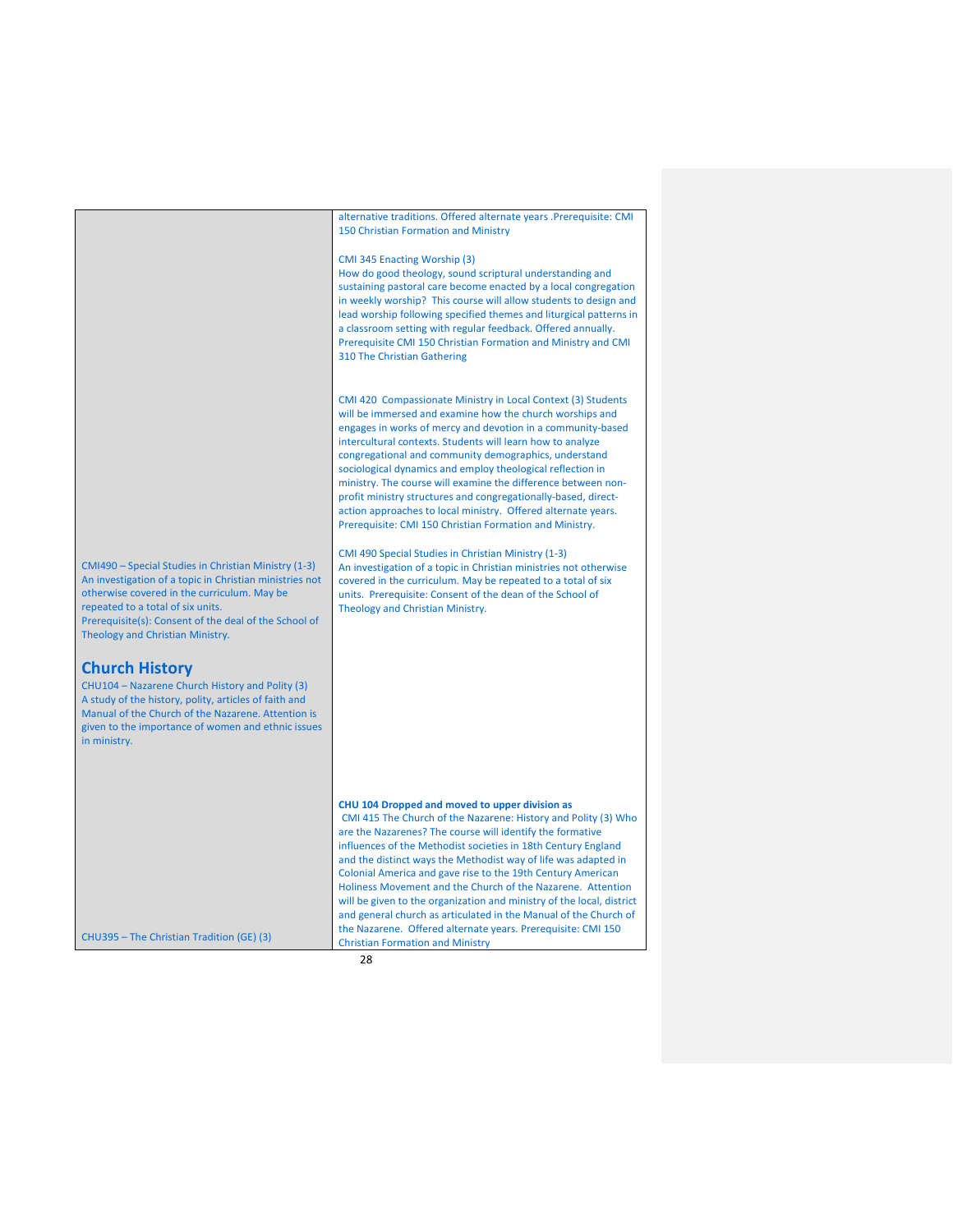A historical survey of the ideas, practices, and institutions of Christianity from the end of the New Testament period to the present, with attention to the Wesleyan-Arminian tradition. Offered every semester.

Prerequisite(s): BIB101 or BIB102

CHU490 – Special Studies in Church History (1-3) Study of a topic in church history not otherwise covered in the curriculum. May be repeated to a total of six units.

Prerequisite(s): Consent of the dean of the School of Theology and Christian Ministry.

CHU395 – The Christian Tradition (GE) (3) A historical survey of the ideas, practices, and institutions of Christianity from the end of the New Testament period to the present, with attention to the Wesleyan-Arminian tradition. Offered every semester. Prerequisite(s): BIB101 or BIB102

**Dropped** 

### **Philosophy Courses PHL**

**PHL 201 Introduction to Philosophy (3-GE)** A historical survey of selected philosophical ideas, systems, and methods, especially as these have developed in Western civilization. Offered annually

**PHL 211 Introduction to Ethics (3-GE)** The study of right and wrong in principle, character, and conduct; practical moral issues analyzed from the basis of sound moral theory; characteristics of an adequate, consistent code of ethics. Offered annually

**PHL 461 Philosophy of Religion (3)** A philosophical study of the nature of religion, the existence of God, faith and reason, religious experience, evil and religious language. Prerequisite PHL 201.

#### **Philosophy Courses PHL**

**PHL 201 Introduction to Philosophy (3-GE)** A historical survey of selected philosophical ideas, systems, and methods, especially as these have developed in Western civilization. Offered annually

**PHL 211 Introduction to Ethics (3-GE)** The study of right and wrong in principle, character, and conduct; practical moral issues analyzed from the basis of sound moral theory; characteristics of an adequate, consistent code of ethics. Offered annually

**PHL 250 God and Philosophy (3-Core)** This course provides an exploration of issues related to theological discourse, especially language about God. The class engages significant figures and ideas throughout the Western philosophical tradition. There will be a focus on Medieval Christian philosophers including St. Augustine. St. Anselm and St. Aquinas. There will also be a focus on justice issues related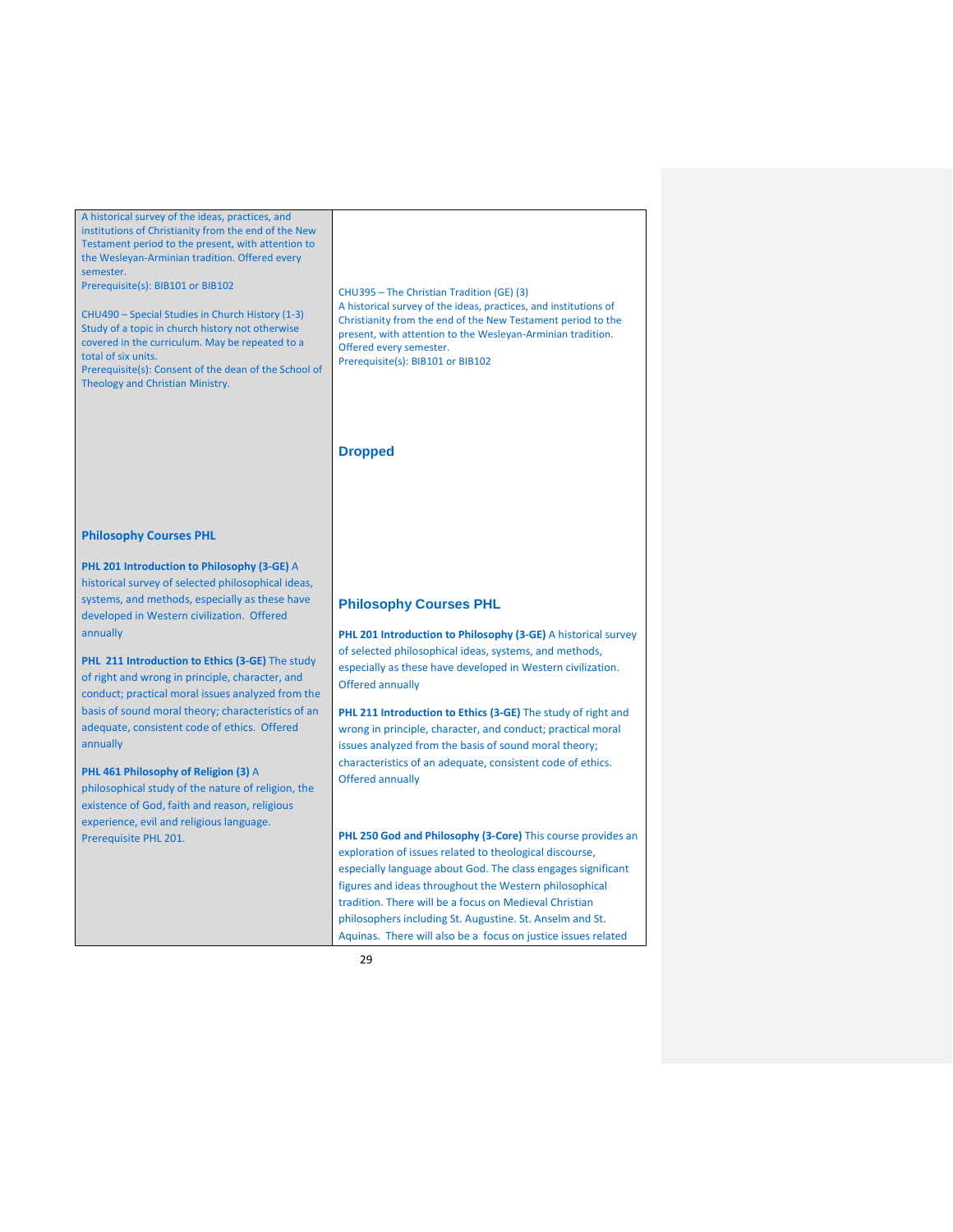**PHL 277: Logic** (3) A study of the logical appraisal of arguments with attention given to formal and informal fallacies. Offered in alternate years.

**PHL 301: History of Western Philosophy I (3)** This course is designed to examine developments in Western philosophy with an emphasis on ancient Greek and medieval philosophies utilizing readings from significant and representative texts of the historical eras. Offered annually. Prerequisite: PHL 201

**PHL 302 History of Western Philosophy II (3)** This course examines developments in Western philosophy with an emphasis on modern philosophy from Descartes through Kant utilizing readings from significant and representative texts of the modern historical period. Offered annually**.**  Prerequisite: PHL 201

**PHL 381: Ethics, Responsibility, and Love (3)** This course examines the ethical implications of love. The course includes such figures as Plato, St. Augustine, Kierkegaard, Buber, and Irigaray. Offered in alternate years.

**\*PHL 321 Social Philosophy (3)** The course traces the emergence and development of political and social philosophy, with special consideration given to Critical Theory, heidegger, Poststructuralism and feminism. Offered in alternate years**. Also offered as SOC 321** Prerequisite: PHL 201

\***PHL 371 Philosophy and Education (3)** An examination of significant works in the philosophical tradition from ancient Greek to contemporary texts that deal explicitly with the topics of education and pedagogy. Offered in alternate years. Prerequisite: PHL 201

**PHL 331: Existentialism (3)** A philosophical and historical examination of themes within

to gender, racial and economic circumstances. Offered annually. Prerequisite: PHL 201 or PHL 211

**PHL 277: Logic and Critical Thinking** (3) A study of the logical appraisal of arguments with attention given to modern developments in formal reasoning and informal fallacies. Offered in alternate years.

**PHL 301: Plato and Aristotle (3)** This course is designed to examine developments in Western philosophy with an emphasis on ancient Greek philosophers utilizing readings from significant and representative texts of the historical eras. Offered in alternate years. Prerequisite: PHL 201 or PHL 211

**PHL 302: Descartes through Hegel (3)** This course examines developments in Western philosophy with an emphasis on modern philosophy from Descartes through Hegel utilizing readings from significant and representative texts of the modern historical period. Offered in alternate years**.**  Prerequisite: PHL 201 or PHL 211

**PHL 381: Ethics, Responsibility, and Love (3)** This course examines the ethical implications of love. The course includes such figures as Plato, St. Augustine, Kierkegaard, Buber, Levinas and Irigaray. Offered in alternate years. Prerequisite: PHL 201 or PHL 211

**\*PHL 321: Justice, Politics, and the Social World (3)** The course traces the emergence and development of political and social philosophy, with special consideration given to Plato's notion of justice, Social Contract Theory, Marxism, racial justice, feminism and Poststructuralism. Offered in alternate years**.** Prerequisite: PHL 201 or PHL 211. Also to be offered as SOC 321

\***PHL 371: Education and the Ethical Life (3)** An examination of significant works in the philosophical tradition from ancient Greek to contemporary texts that deal explicitly with the topics of education and pedagogy. Offered in alternate years. Prerequisite: PHL 201 or PHL 211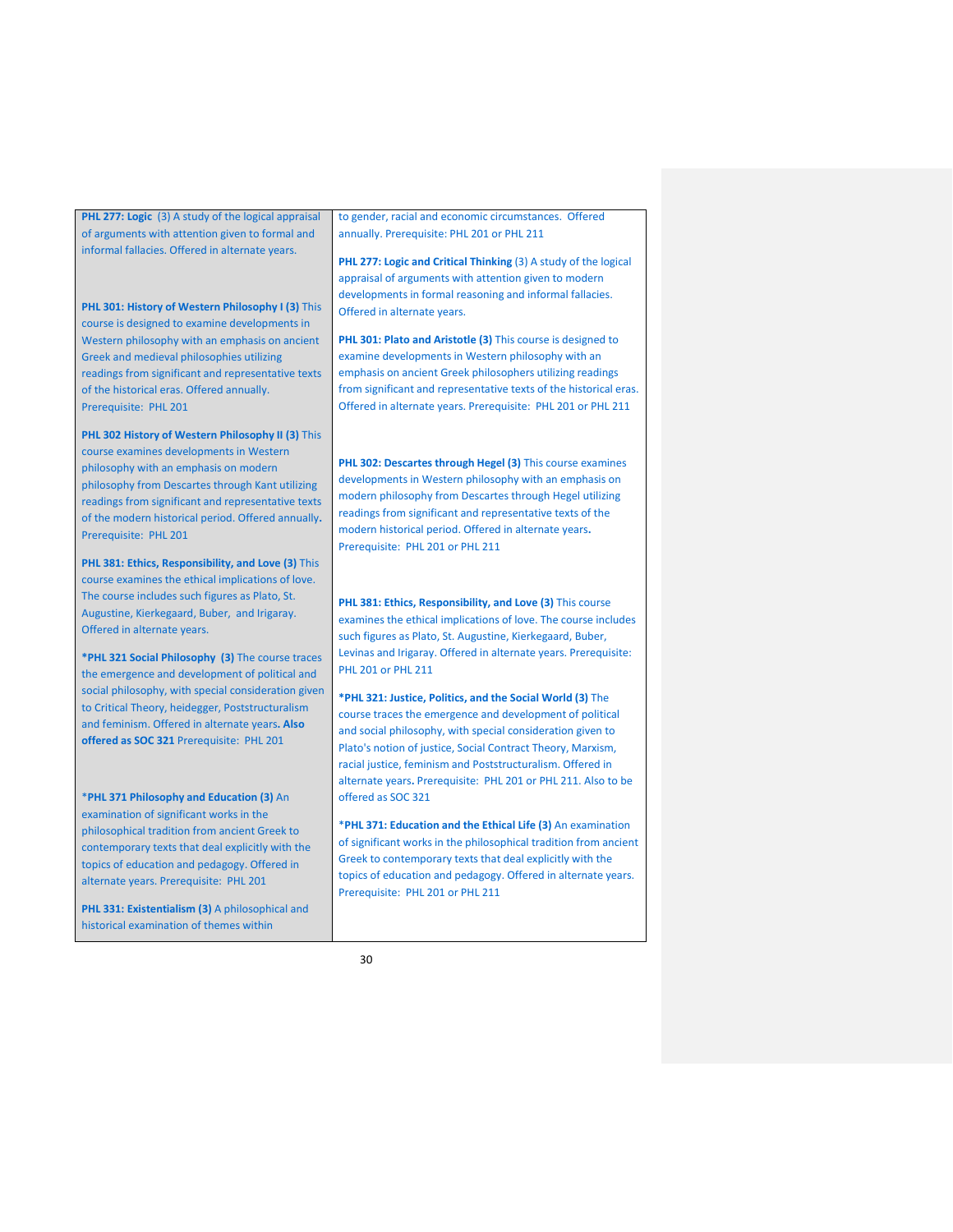existentialist literature and philosophy. This course includes such figures as Kierkegaard, Heidegger, Sartre, de Beauvoir, Dostoevsky, and Camus. Offered in alternate years.

\***PHL 341: Philosophy of Art (3)** Classical and recent theories of beauty and art, with selected coverage of such concepts as aesthetics, expression, representation and criticism. Offered in alternate years. Prerequisite: PHL 201

**PHL 451: Philosophy of Science (3)** A

philosophical and historical examination of the nature and epistemological foundations of science, the scientific method, and the relationship between science and such areas as religion, morality, and culture. Offered in alternate years. Prerequisites: HIS 110, HIS 111 and PHL 201

**PHL 304: History of Western Philosophy IV (3)**  This course examines developments in Western philosophy with an emphasis on contemporary thought since Kierkegaard with readings from significant and representative texts of the contemporary period.

**PHL 411 Being, and Truth (3)** An examination of the nature of reality and of knowledge and what constitutes knowledge. Possible topics include space, time, causation, realism, nominalism, freedom, God, skepticism, belief, truth, and justification. Offered in alternate years. Prerequisite: PHL 201

**PHL 490 - Special Studies in Philosophy (1-3)** An investigation of a topic in philosophy not otherwise covered in the curriculum. May be repeated to a total of six units. Prerequisite(s): Consent of the dean of the School of Theology and Christian Ministry.

**PHL 331: Existential Philosophy and Literature (3)** A philosophical and historical examination of themes within existentialist literature and philosophy. This course includes such figures as Kierkegaard, Heidegger, Sartre, de Beauvoir, Dostoevsky, and Camus. Offered in alternate years. Prerequisite: PHL 201 or PHL 211

\***PHL 341: Philosophy and Art (3)** Classical and recent theories of beauty, the sublime, and art, with selected coverage of such concepts as aesthetics, expression, mimesis, criticism, and the relationship between art, the art-world, and society. Offered in alternate years. Prerequisite: PHL 201 or PHL 211

**\*PHL 360: Philosophy and the Sciences (3)** A philosophical and historical examination of the nature and epistemological foundations of science, the scientific method, and the relationship between science and such areas as religion, morality, and culture. Offered in alternate years. Prerequisite: PHL 201 or PHL 211

**PHL 401 Contemporary Voices in Philosophy, Theology,**  and Ethics (Capstone 3) This class will study 20<sup>th</sup> century western philosophy and critically reflect upon those trajectories of thought that arise out of and respond to the philosophical work of the Western philosophical tradition as a whole. Offered in alternate years. Prerequisite: PHL 201 or PHL 211.

**PHL 411 The Search for Meaning: Goodness, Being, and Truth (Capstone 3)** An examination of the nature of reality, meaning, and knowledge, and what constitutes each. Possible topics include realism, nominalism, freedom and responsibility, God, space, time, causation, skepticism, belief, truth, and justification. Offered in alternate years. Prerequisite: PHL 201 or PHL 211. Capstone

**PHL 490 - Special Studies in Philosophy (1-3)** An investigation of a topic in philosophy not otherwise covered in the curriculum. May be repeated to a total of six units.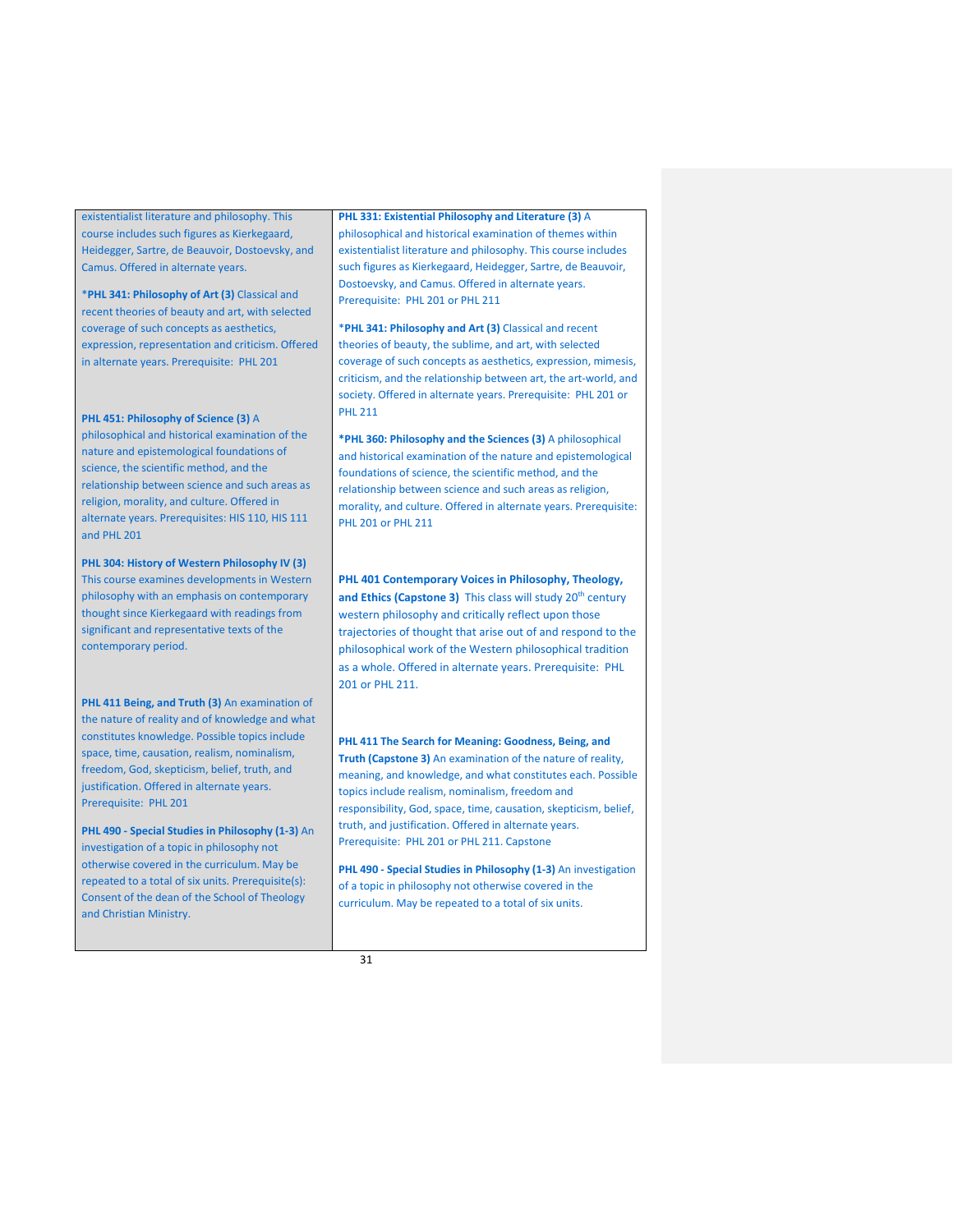| <b>Added</b>                                                                                                                                                                                                                                                                                                                                                                                                                                                                                                                     | Prerequisite(s): Consent of the dean of the School of Theology<br>and Christian Ministry.                                                                                                                                                                                                                                                                                       |
|----------------------------------------------------------------------------------------------------------------------------------------------------------------------------------------------------------------------------------------------------------------------------------------------------------------------------------------------------------------------------------------------------------------------------------------------------------------------------------------------------------------------------------|---------------------------------------------------------------------------------------------------------------------------------------------------------------------------------------------------------------------------------------------------------------------------------------------------------------------------------------------------------------------------------|
| PHL 303 History of Western Philosophy III (3):<br>An examination of developments in Western<br>philosophy with an emphasis on 19th century<br>thought utilizing readings from significant and<br>representative texts of that century.<br>Prerequisite: PHL 201                                                                                                                                                                                                                                                                  | *PHL 380: Alienation, Transformation, and Reconciliation in<br>Film (3). A philosophical exploration of the themes of<br>alienation, transformation, and reconciliation through the<br>interpretation of film. Possible foci include apocalyptic, post-<br>apocalyptic, and dystopic genres. Offered in alternate years.<br>Prerequisite: PHL 201 or PHL 211                    |
| PHL 311 European Intellectual History (3) A<br>seminar style study of the history of Europe<br>from the 1780's through the end of the 19th<br>century. Readings analyze the rise of the<br>national intellectual traditions in England and<br>on the Continent, including Rousseau, Kant,<br>Hegel, Schopenhauer, Mill, Nietzsche, freud and<br>others. Emphasis is placed on the rise of<br>philosophical irrationalism within the context of<br>post-Enlightenment thought. Prerequisite: PHL<br>201. Also offered as HIS 311. | <b>Dropped</b><br><b>Dropped</b>                                                                                                                                                                                                                                                                                                                                                |
| <b>PHL 351 Asian Philosophies and Religions (3)</b><br>Treatment of the leading ideas and<br>philosophical developments of Asian<br>philosophies and of the beliefs and practices of<br>Asian religious traditions. Prerequisite PHL 201.                                                                                                                                                                                                                                                                                        |                                                                                                                                                                                                                                                                                                                                                                                 |
| <b>Theology</b><br>THE 250 Foundations of Christian Theology I (3)<br>An introduction to Christian theology, to<br>research methods and to theological<br>bibliography. Examination of the Christian<br>doctrine of God, creation, sin, Christ and the<br>atonement. Prerequisite(s): PHL 201 and either<br><b>BIB 101 or BIB 102</b>                                                                                                                                                                                            | Deletion/Absorbed into THE 320 The World's Faith<br>Traditions (3) This course introduces students to the<br>convictions, writings and practices of people in the Abrahamic<br>(Jewish, Islamic, Sikh) and Asian (Hindu, Buddhist, Taoist,<br>Confucian) traditions from a Wesleyan theological<br>perspective. Offered in alternate years. Prerequisite: BIB 101<br>or BIB 102 |
| THE 300 Religions of the West (3)<br>A study of non-Christian religions of the<br>Western World, especially Judaism and Islam,<br>and of important aspects of religions such as<br>myth, ritual, belief, and law. Prerequisite(s):<br>BIB 101, 102 and PHL 201                                                                                                                                                                                                                                                                   | THE 250 Introduction to Christian Theology (3-CORE) This<br>course introduces students to the study of Christian theology<br>and to the body of Christian doctrines. It approaches<br>Christian theology from the perspective of the Wesleyan<br>theological tradition. Offered annually. Prerequisite: BIB 101<br>or BIB 102                                                   |
| THE 306 Life of Holiness (GE) (3)                                                                                                                                                                                                                                                                                                                                                                                                                                                                                                |                                                                                                                                                                                                                                                                                                                                                                                 |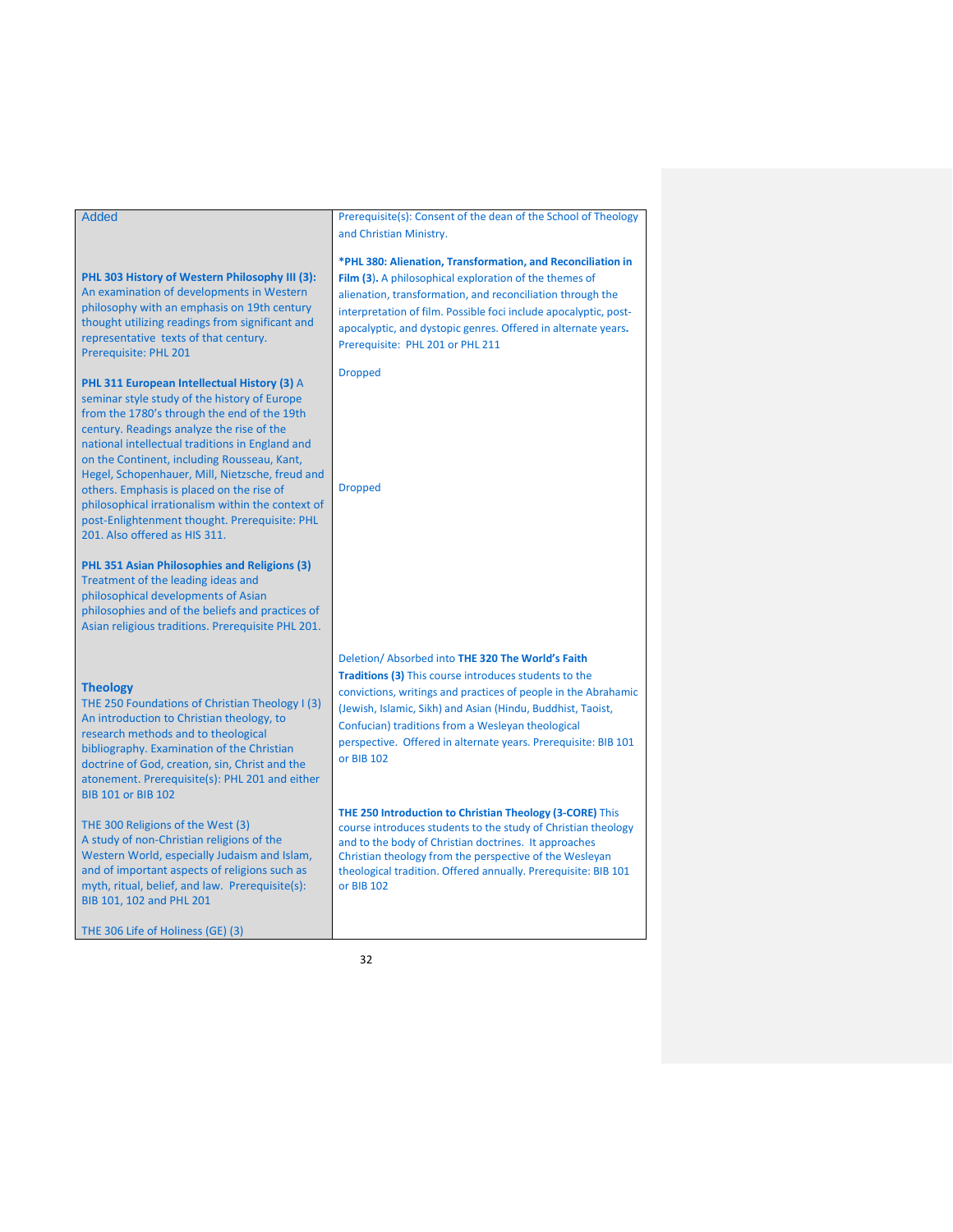A study of the biblical foundations of the Holiness message. Wesleyan theological perpectives set in the context of the Church, and the classic disciplines of spiritual formation. Prerequisite(s): BIB 101 or BIB 102

THE 310 Women in Christianity (WS) (3) A study of issues related to women in the Bible and Christianity, including women's spiritual biographies and the use of gender-inclusive language, the ordination of women into ministry, women in the Wesleyan/holiness tradition, and feminist and liberation theologies.

THE 350 Foundations of Christian Theology II (3)

Examination of the Christian Doctrines of the Holy Spirit, the Christian life, the church, and eschatology. Prerequisite(s): PHL 201, either BIB 102 or BIB 102, and THE 250.

THE 450 Doctrine of Holiness (3) Examination of the doctrine of Holiness in its biblical and historical development. Prerequisites(s): PHL 201, either BIB 101 or BIB 102, and THE 250.

THE 490 Special Studies in Theology (1-3) An examination of a topic in theology not otherwise studied in the curriculum. May be repeated for a total of six units. Prerequiste(s): Consent of the dean of the School of Theology and Christian Ministry.

| <b>Added</b> |  |  |  |
|--------------|--|--|--|
|              |  |  |  |
|              |  |  |  |
|              |  |  |  |
|              |  |  |  |

Added

**THE 320 The World's Faith Traditions (3)** This course introduces students to the convictions, writings and practices of people in the Abrahamic (Jewish, Islamic, Sikh) and Asian (Hindu, Buddhist, Taoist, Confucian) traditions from a Wesleyan theological perspective. Offered in alternate years. Prerequisite: BIB 101 or BIB 102

**THE 306 Life of Holiness (3-GE)** A study of the biblical foundations of the Holiness message, Wesleyan theological perspectives set in the context of the history of the church, and the classic disciplines of spiritual formation. Prerequisite, BIB 101 or BIB 102.

**Dropped** 

**Dropped**

**THE 410 The Ministry and Sermons of John Wesley (3)** This course introduces students to the life, ministry and preaching of the co-founder of Methodism as a model for contemporary Christian formation, service and theological reflection. Offered in alternate years.Prerequisite: BIB 101, BIB 102, THE 250.

**THE 490 - Special Studies in Theology (1-3)** An examination of a topic in theology not otherwise studied in the curriculum. May be repeated to a total of six units. Prerequisite: Consent of the dean of the School of Theology and Christian Ministry.

**THE 305 Christian Faith and the Natural Sciences (3)** This course explores central Christian convictions, e.g., the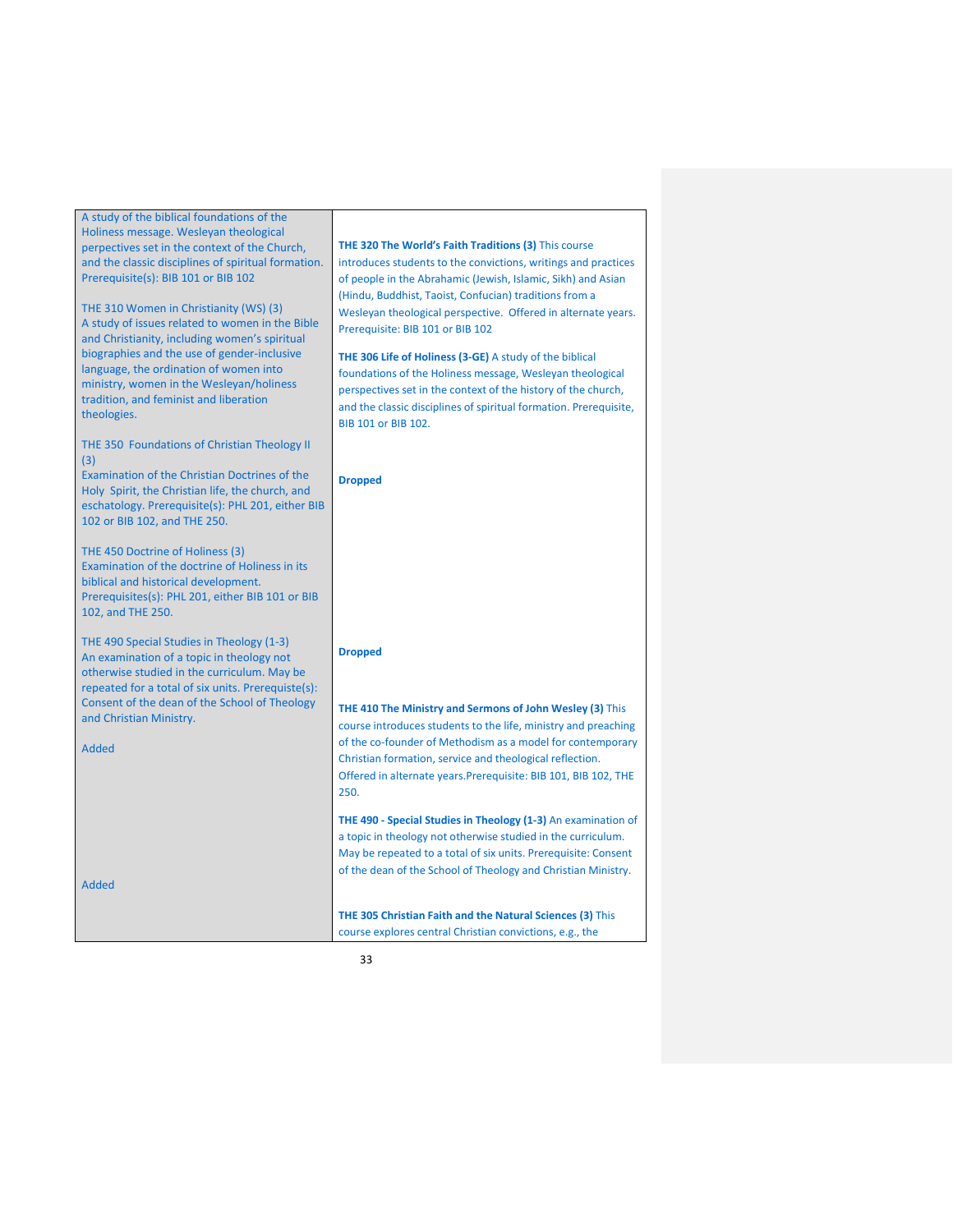| Added        | doctrines of creation, providence, the incarnation and the<br>resurrection of the body, in careful and respectful dialogue<br>with the natural sciences, especially cosmology and biological<br>evolution. Offered in alternate years. Prerequisite: BIB 101 or<br><b>BIB 102</b>                                                                                                                                     |
|--------------|-----------------------------------------------------------------------------------------------------------------------------------------------------------------------------------------------------------------------------------------------------------------------------------------------------------------------------------------------------------------------------------------------------------------------|
| Added        | THE 315 Christian and Religious themes in Literature (3) This<br>course explores theological themes, beliefs, and practices, as<br>well as literary images of God, evil, and redemption in short<br>stories, novels and poems. Offered in alternate years.<br>Prerequisite: BIB 101 or BIB 102                                                                                                                        |
| <b>Added</b> | THE 325 The Human Person and Theology and Psychology (3)<br>This course surveys views of human nature and personhood in<br>the Christian tradition and also in leading psychological<br>theories. It also examines the relationship between<br>theological discourse and the discipline of psychology.<br>Offered in alternate years. Prerequisite: BIB 101 or BIB 102                                                |
| <b>Added</b> | THE 330 Christ and the Church (3) This course will examine<br>the relationship between the Church's teachings on the<br>identity and ministry of Jesus Christ (Christology) and the<br>ongoing life of Christ's community of disciples, including<br>worship, evangelism, the sacraments, the presence of the<br>Holy Spirit, and eschatology. Offered in alternate years.<br>Prerequisite: BIB 101, BIB 102, THE 250 |
| <b>Added</b> | THE 335 Christian Ethics (3) This course studies major<br>Christian ethical theories and views of the moral life. It also<br>explores the Christian use of leading philosophical theories of<br>ethics. Finally, it examines contemporary moral issues such as<br>justice, war and peace, work, and family. Offered in alternate<br>years. Prerequisite: BIB 101 or BIB 102                                           |
|              | <b>THE 415 Three Traditions of Protestant Theology (3)</b> The<br>course will study the traditions of Protestant theology in their<br>historical origins, classic expressions, and contemporary<br>manifestations. Offered in alternate years.                                                                                                                                                                        |
|              | THE 495- Justice in the Church: Gender, Households, and Unity<br>in the Body of Christ                                                                                                                                                                                                                                                                                                                                |
|              | This capstone course will give special attention to the thought<br>and practices of Christian righteousness in light of dynamics of<br>inequity that have long faced Christian communities. Students<br>will engage Christian tradition and contemporary life on the                                                                                                                                                  |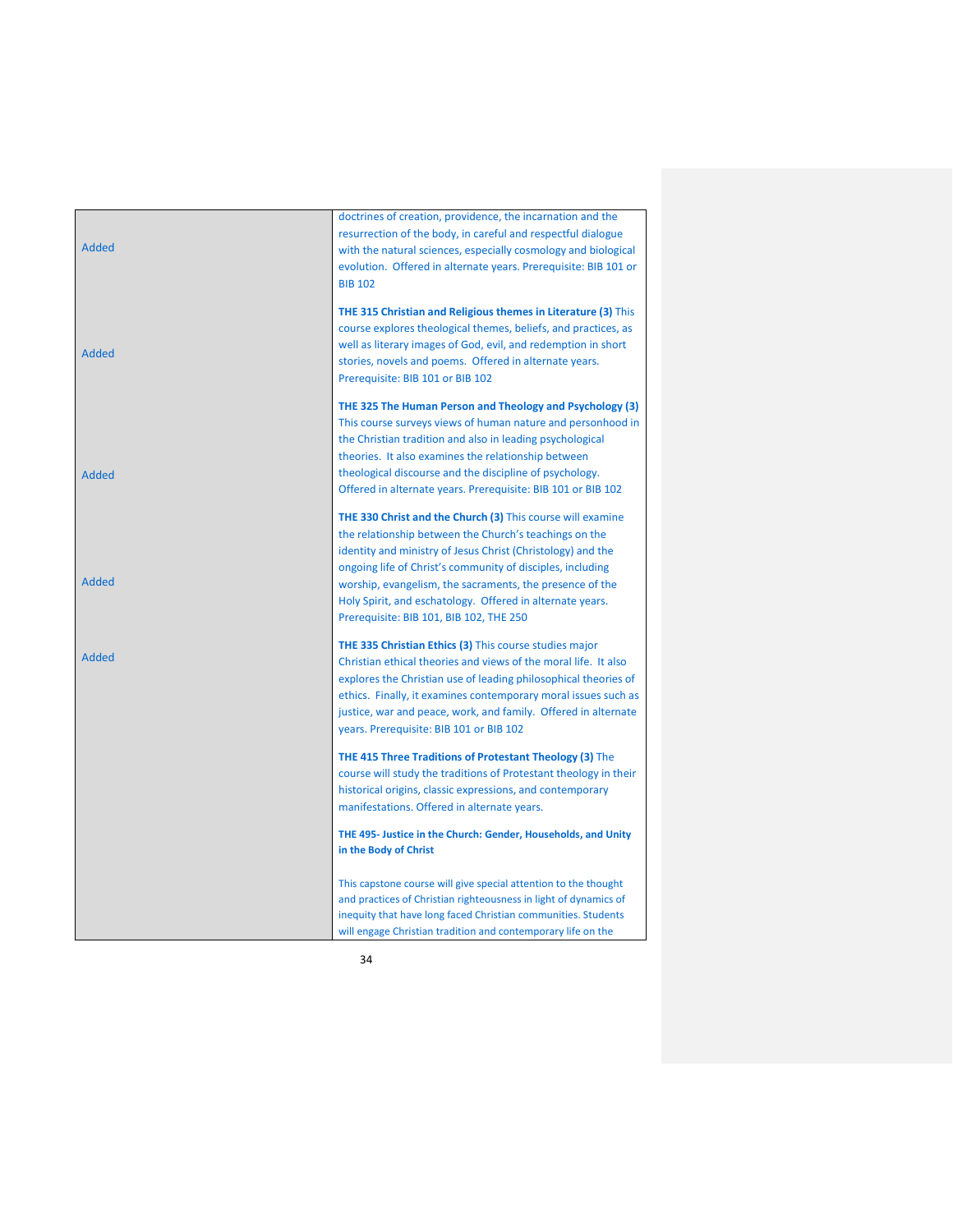|                | issues of the subjugation of women, economic alienation,<br>slavery, racism, and other structures of power. Approaches to<br>these issues will be multi-disciplinary—underscoring the<br>integration of biblical, theological, historical, and philosophical<br>perspectives-and culminate in concrete practices of ministry. |
|----------------|-------------------------------------------------------------------------------------------------------------------------------------------------------------------------------------------------------------------------------------------------------------------------------------------------------------------------------|
| Course 2: Text | Course 2: Text                                                                                                                                                                                                                                                                                                                |
| Course 3: Text | Course 3: Text                                                                                                                                                                                                                                                                                                                |
|                |                                                                                                                                                                                                                                                                                                                               |

# ● **Step 2:**

- o Arrange a meeting: Arrange a meeting with the APC chair to review the completed portion of the proposal and to receive assistance from the Records liaison in submission of current and/or draft proposed catalog copy called for.
- o Attach Catalog copy:
	- For proposed revisions to existing programs, majors, minors, courses, etc, after this page attach the following supplied by Records: 1) The current year catalog copy for that program, major, etc, and 2) the proposed revised catalog pages for your proposal, based on the information from Step One.
	- For entirely new programs, majors, minors, courses, etc, after this page attach the draft new catalog pages for your proposal supplied by Records based on the information in Step One.

STEP TWO: ATTACH CURRENT AND/OR PROPOSED CATALOG COPY AFTER THIS PAGE AS SEPARATE PAGES.

STEP TWO: ATTACH CURRENT AND/OR PROPOSED CATALOG COPY BEFORE THIS PAGE AS SEPARATE PAGES.

## **SECTION FIVE: SUMMARY CHECKLIST**

**Review course and staffing impact with your academic unit's direct report (College Dean or Provost).**

- **Total course additions: We added 23 courses**
- **Total course deletions: We deleted 26 courses**
- **Total unit additions: We added 71 units of coursework.**
- **Total unit deletions: We deleted 73 units of coursework.**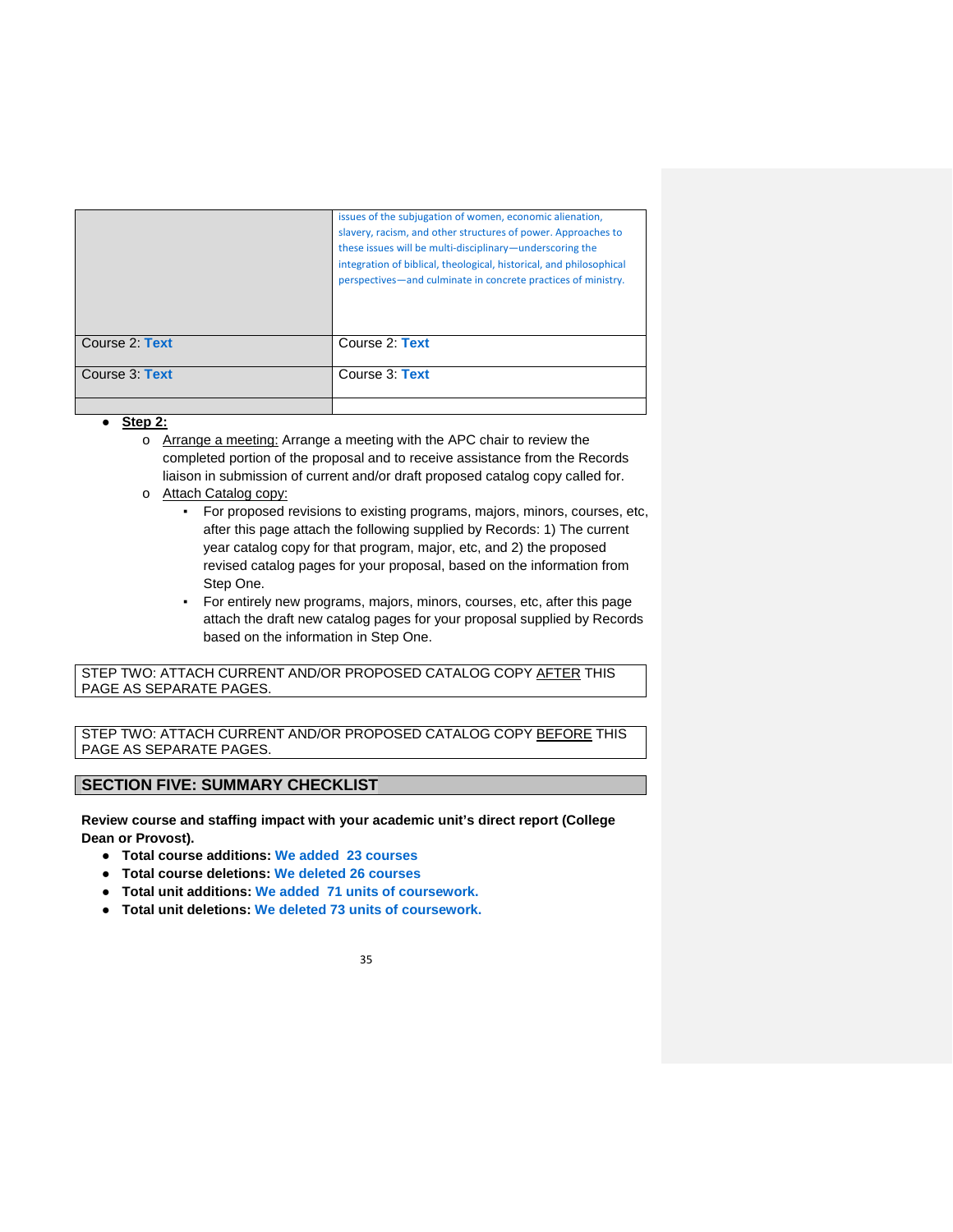- **Staff impact (increase or decrease): Full-time Faculty will continue to teach at least 50% GE. Part-time faculty teach at least 75% GE. Two non-faculty who work in the CPL (Derek Taylor CMI CMI 340 Foundations for Youth Ministry) and Spiritual Development (George Williamson, CMI 330 Enacting Worship)will be ongoing adjuncts staffing one course per year to strengthen the Youth and Family and Worship Arts offerings as we launch these programs.**
- **Rotation of courses or deletions of sections to accommodate additions:**
- **GE courses are offered every semester: BIB 101, BIB 102, THE 306, CHU 395, HEB 205/206, GRK 206/207.**
- **Core, internship, and capstone courses are offered annually: CMI 150, THE 250, BIB 250, PHL 250, CMI 450, THE 495.**
- **All other courses are offered every other year.**

**I have reviewed this proposal and the items above and believe the proposal meets all university requirements and is ready for APC review.**

**Department or School Direct Report:**

**\_\_\_\_\_\_\_\_\_\_\_\_\_\_\_\_\_\_\_\_\_\_\_\_\_\_\_\_\_\_\_\_\_\_\_\_\_\_\_\_\_\_\_\_\_\_\_\_\_\_\_\_ Date\_\_\_\_\_\_\_\_\_\_\_\_\_\_\_\_\_**

**College Dean or Provost as applicable**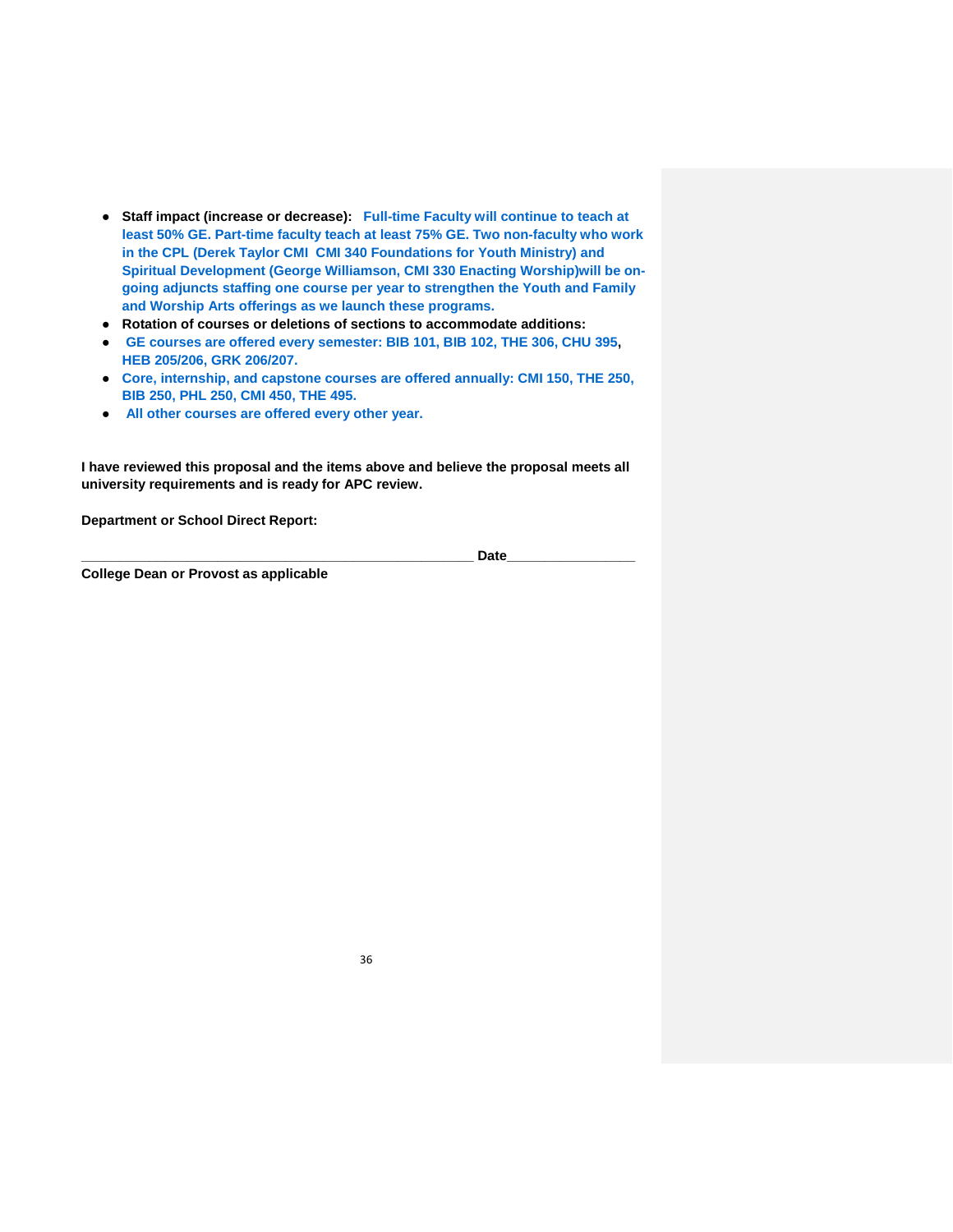### **APC Proposal Reference Information**

### **DEADLINES:**

1. Review any Long Form proposal drafts in person with your College Dean or appropriate administrator by **October 2 ….,** prior to submitting the proposal to APC;

2. Submit a short narrative to the APC chair highlighting the proposed changes by **October 9;**

3. Final Long Form proposals are due no later than **November 6 …, MEETING THE APPROPRIATE DEADLINES WILL ENSURE THAT APC WILL HAVE ENOUGH TIME TO PROCESS YOUR PROPOSAL(S). PROPOSALS SUBMITTED AFTER THAT DATE MOST LIKELY WILL BE CONSIDERED FOR THE 2017-2018 CATALOG.**

## **BASIC ASSUMPTIONS:**

- 1. May be generated by any faculty member within a department;
- 2. Are made as a result of a department or school program review and assessment data or due to external requirements made by outside accrediting agencies (provide appropriate documentation);
- 3. Are voted on and approved by all full time department members;
- 4. Will be thoroughly discussed with other departments who are directly affected by the proposed changes (a written response must be received by affected schools or departments and included in the proposal);
- 5. Will be reviewed by the dean of the College of Arts & Humanities or the Dean of Natural and Social Sciences or appropriate administrator before the proposal is sent to APC;
- 6. APC chair will consult with Institutional Research and Institutional Effectiveness to determine any potential external reporting problems;
- 7 . Will be recommended for consideration by APC to the faculty at large;
- 8. Are finally voted on by the entire faculty.

## **ACADEMIC POLICIES INFORMATION:**

### **Majors:**

- 1. Maximum number of units for a B.A. major: **49 units beyond G.E.**
- 2. Maximum number of units for a B.S. major: **59 units beyond G.E.**
- 3. Minimum number of upper division units in any major: **24 units**, half of which must be completed in residency.

### **Minors:**

- 1. Minimum number of units for a minor: **16 units**
- 2. Minimum number of upper division units: **12 units**
- 3. Minimum number of units completed in residency: **9 units**